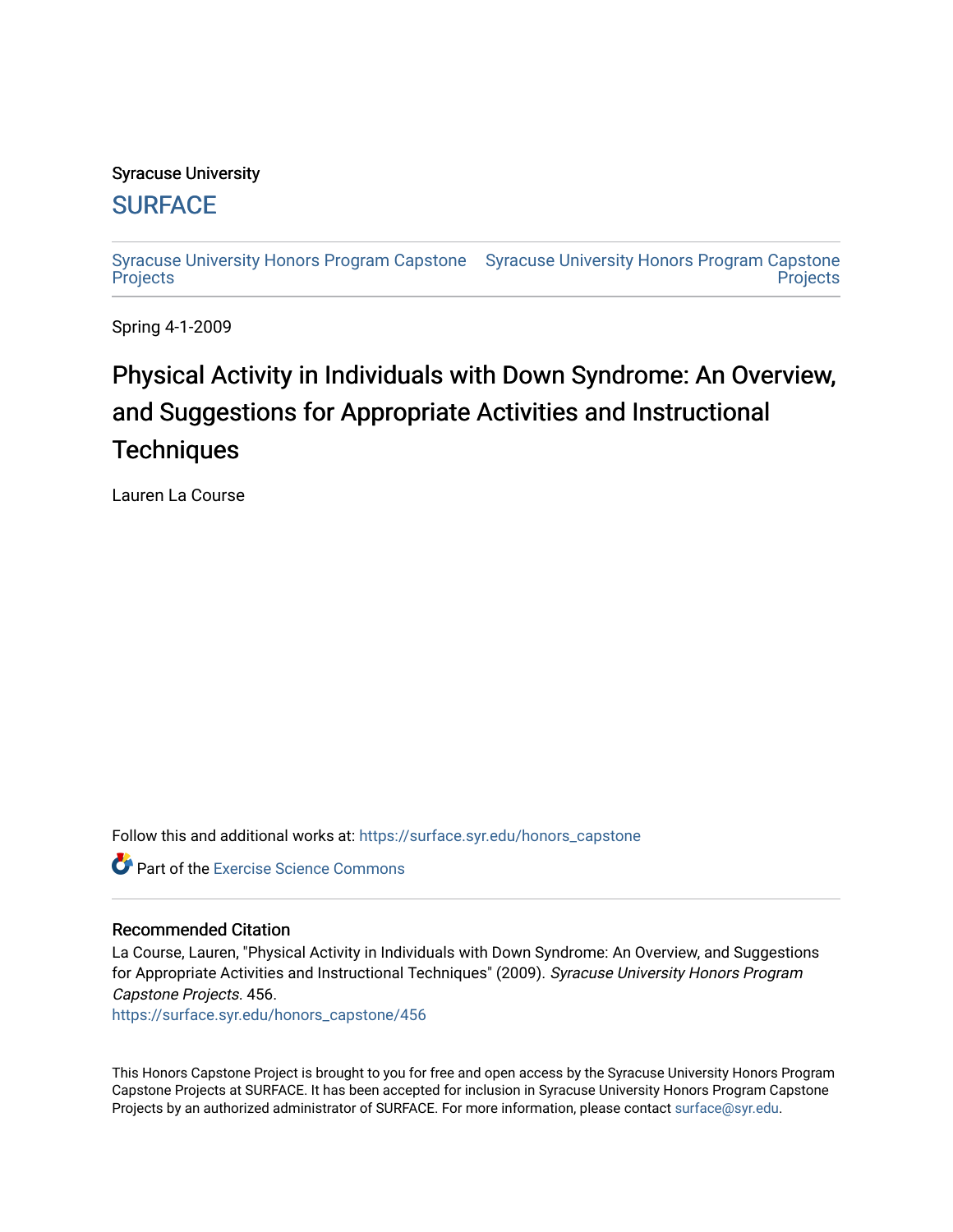Physical activity in individuals with Down syndrome: Abnormalities, their implications for exercise, and suggestions for appropriate activities and

## instructional techniques

## *Physiological Abnormalities*

Down Syndrome (DS), or Trisomy 21, is a condition in which there is an extra copy of the  $21<sup>st</sup>$  chromosome and is the most common form of mental retardation (Sanyer, 2006). Individuals who have this genetic disorder have a number of physical and mental differences from those without Down Syndrome, which can be aided by the addition of exercise to an individual's routine. This is particularly important, since these individuals are living longer than ever before and need to maintain at least a functional level of physical fitness, if not more, to help prevent diseases related to sedentary lifestyles and to maintain the ability to perform activities of daily living (Fernhall, 2003; Sanyer 2006). However, many people do not know how to work with this population or do not know about some of the health concerns that need to be taken into consideration when working with these individuals, which decreases their ability to partake in many forms of exercise (Sanyer, 2006). The purpose of this paper is to better inform people about the physiological and psychological differences associated with DS, precautions that must be taken when those with DS partake in physical activity, and to recommend appropriate forms of exercise and techniques that may be helpful in working with this population.

 Individuals with Down Syndrome suffer from both mental and physical disabilities. While there can be many physical issues associated with this disorder,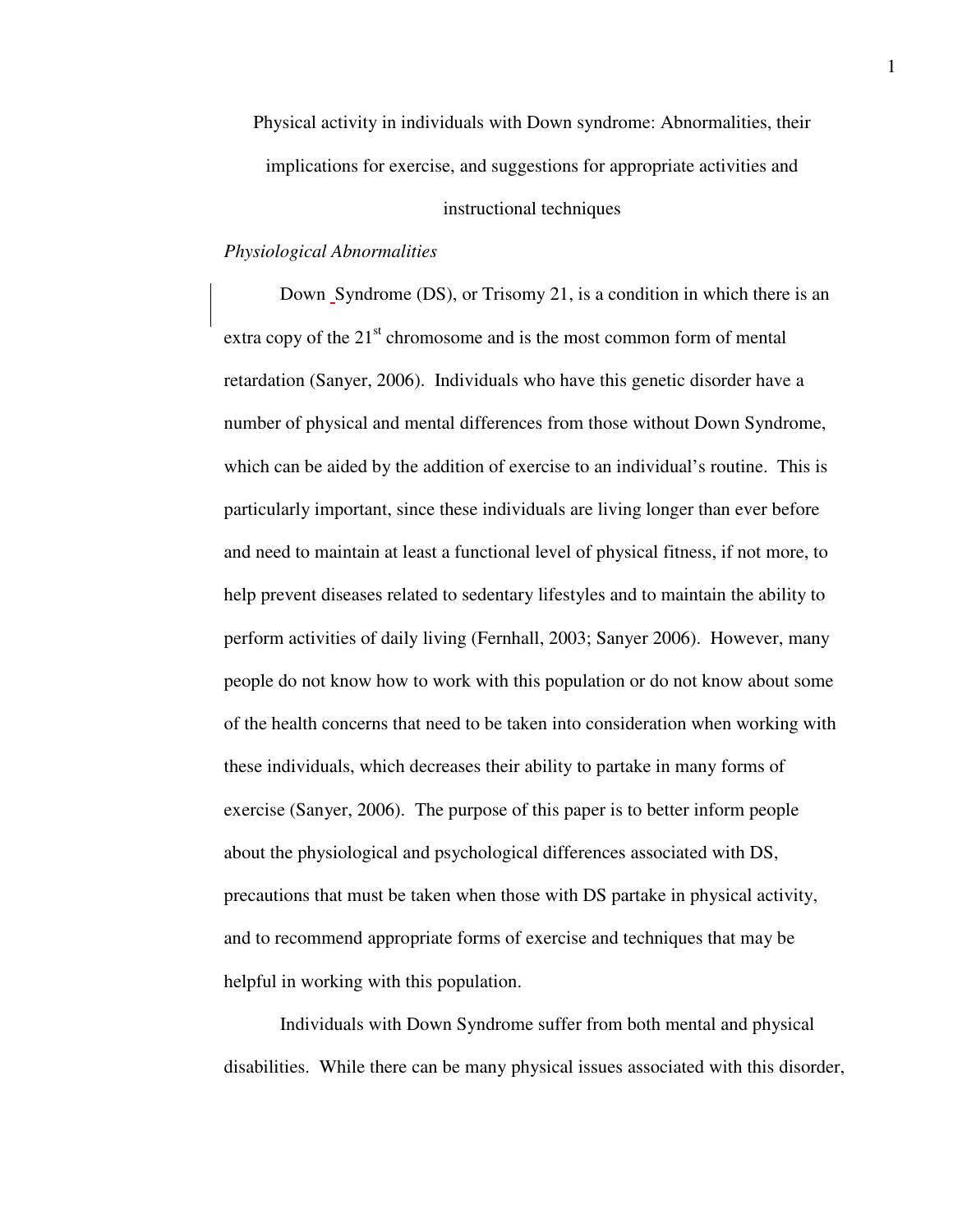only some pertain to the areas of sport and exercise. These individuals tend to have hypermobile joints and/or ligament laxity, as well as hypotonic muscles, muscles that can stretch far past a normal point ("Down Syndrome," 2007). These factors make them more susceptible to atlanto-axial instability (AAI), which is present in between 10-40% of this population (Sanyer, 2006). AAI is a disorder involving ligament laxity between the C1 and C2 vertebrae, which makes it easier for the vertebrae to move out of place and cause severe damage to the spinal cord ("Down Syndrome," 2007). However, only 1-2% of the population suffers from clinical symptoms that require treatment, such as neck pain and tilt, gait abnormalities, hypertonicity of the lower extremities, weakness, and bowel or bladder incontinence, which are associated with spinal cord compression. These symptoms usually present themselves before the child reaches 10 years of age, and are more frequent in females than in males (Sanyer, 2006).

In addition to AAI, inherent joint laxity makes people with DS more susceptible to scoliosis, joint dislocations, patello-femoral instability, metatarsus primus varus (MPV), and flat, pronated feet (*pes plantus*) ("Down Syndrome," 2007; Sanyer, 2006; Mik, 2008). Hip dislocations in particular are seen in approximately 1.5%-7% of this population (Mik, 2008). They are thought to be caused by laxity in the joint capsule and by low muscle tone (Mik, 2008). Hip dislocations can be surgically or non-surgically treated. However, there is a higher risk of wound infection in the DS population, making surgical procedures, ; although often times more effective, also more risky (Mik, 2008). Patello-femoral instability is seen in about 20% of the population, and as mentioned previously, is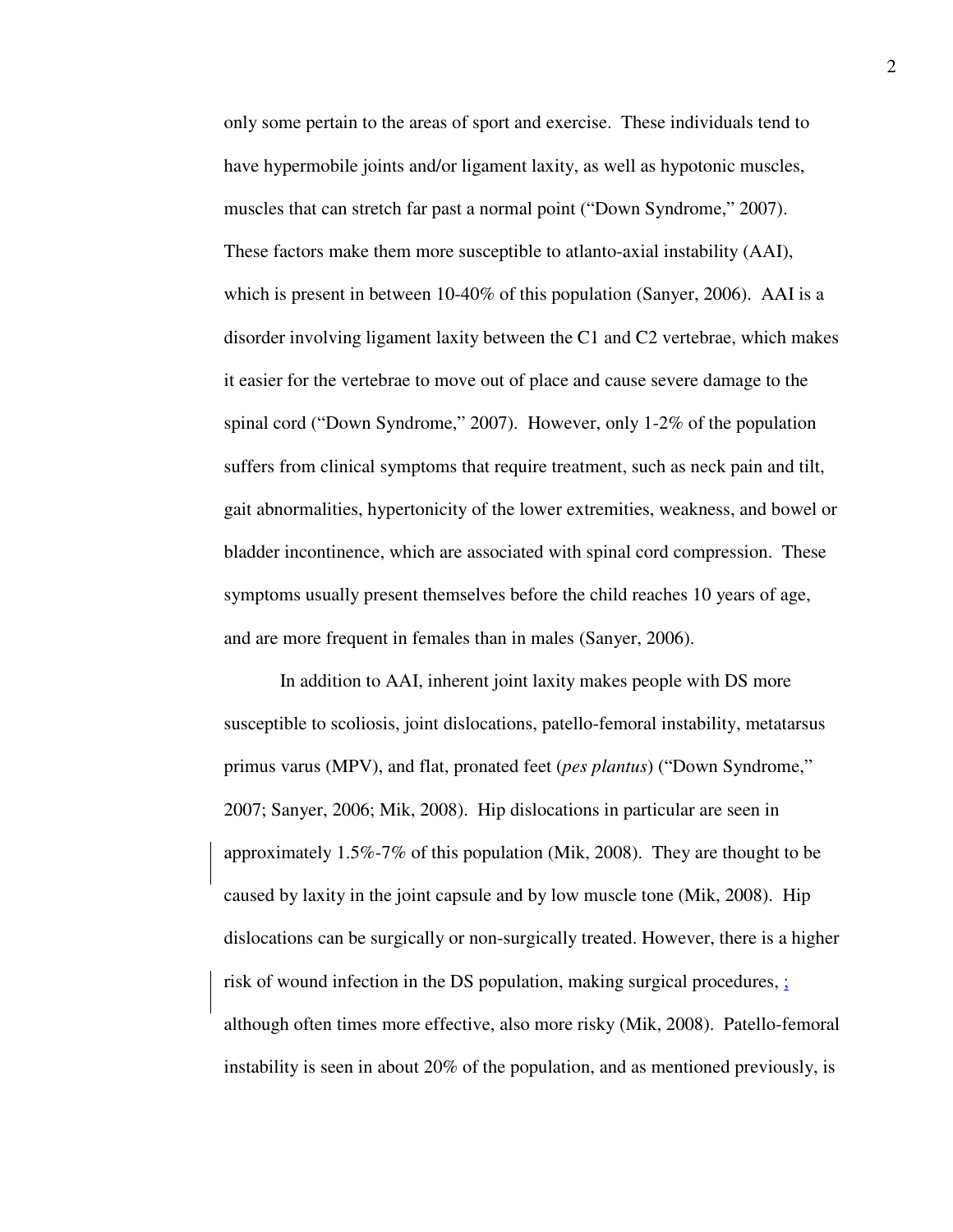probably caused in part by ligament laxity, in addition to hypotonia of the muscles (Mik, 2008). This instability can often lead to patellar dislocations or subluxations (Mik, 2008). Metatarsus primus varus and pes plantus (flat feet) are also common, which can lead to chronic pain and instability. Severe cases of MPV may need to be treated surgically; however, pes plantus and mild cases of MPC can be effectively managed non-surgically using orthotics (Mik, 2008).

The cardiovascular and respiratory systems of individuals with Down Syndrome (IDS) also tend to be underdeveloped. Between 40-50% of IDS have cardiac abnormalities such as pulmonary hypertension, right to left shunting, and/or chronic hypoxia (Sanyer, 2006). However, even those without these abnormalities have a lower minute ventilation, about a 10% lower heart rate and subsequently lower peak oxygen consumption levels, even when compared to other individuals with mental retardation who do not have Down ("Down Syndrome," 2007). More specifically, many of these individuals present with chronotrpoic incompetence; their cardiovascular system is unable to match the metabolic needs of their body. This is not just present during submaximal and maximal aerobic activity, but lower heart rates and blood pressures have also been observed in individuals with Trisomy 21 during isometric contractions (Fernhall & Ottenstetter, 2003). Pitetti et al. found that compared to individuals with mental retardation without DS, those with DS had significantly lower mean peak VO2, VE, and HR, lower peripheral vascular resistance (PVR), and a higher Q, QI and left ventricular work index (LVWI) (Pitetti et al., 1992).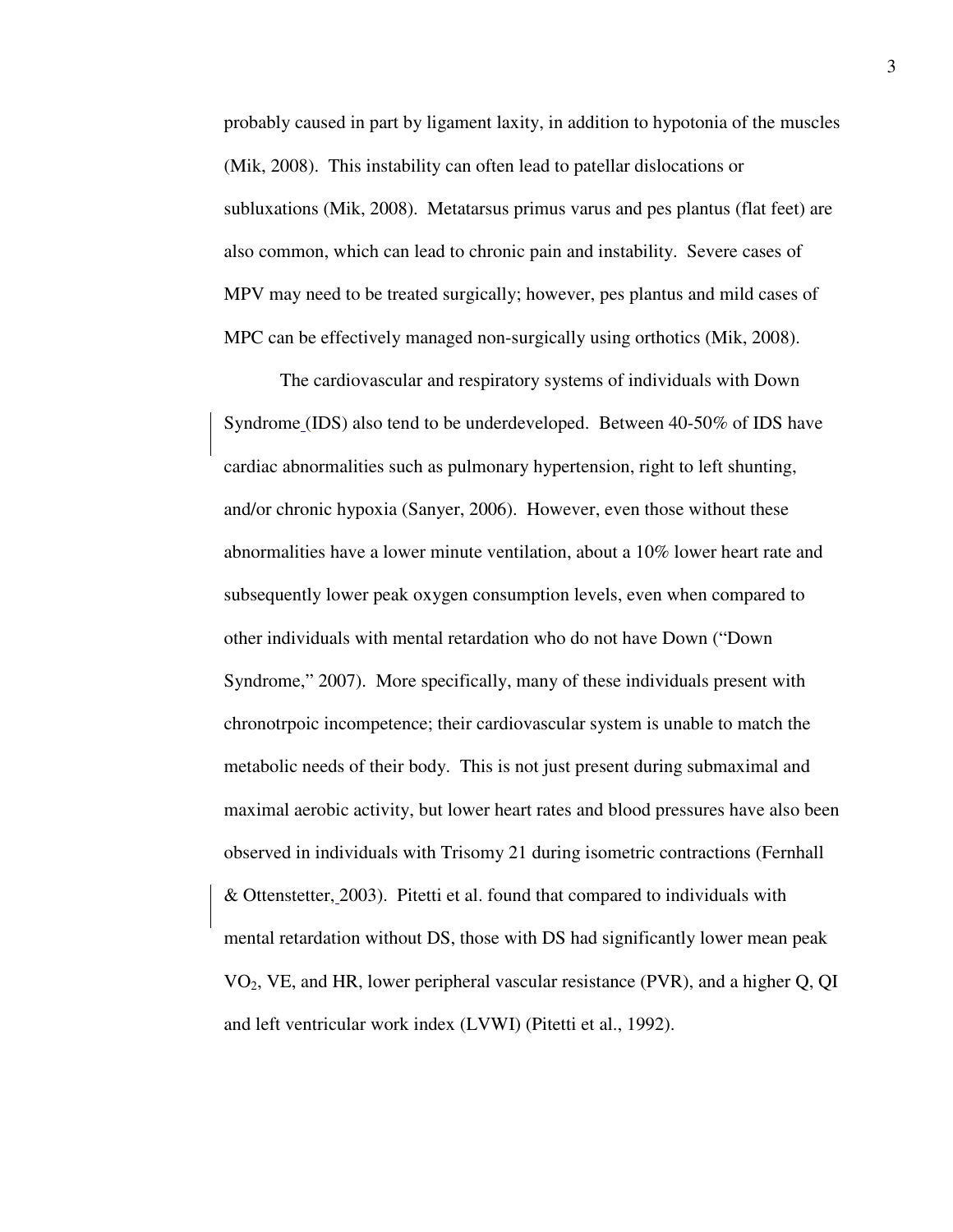The exact cause of this is not known; however, there are multiple speculations on what may cause this blunted cardiovascular effect during exercise. One possibility is that there is a decreased sympathetic nervous system response, or impaired vagal withdrawal. A study conducted by Fernhall et al. showed a decreased HR and BP response to isometric hand contractions and cold pressor tests in individuals with Down Syndrome. It is believed that HR changes in response to cold pressor tests are due entirely to sympathetic nervous system activation, and a blunted response is due to a decreased sympathetic response (Fernhall et al., 2003). The blunted response to the isometric contraction was also believed to be due to a decrease in sympathetic activation, rather than to obesity, since the decreased response was seen in all DS subjects regardless of BMI, and when compared to a control subject with the same BMI, the blunted response was still seen (Fernhall et al., 2003). Additionally, it is thought that decreased baroreceptor sensitivity could also be a cause of chronotropic incompetence in these individuals (Heffernan, Baynard, Goulopoulou, Giannopoulou, Collier, Figueroa, et al., 2005). A final theory as to why HR responses are decreased in those with Down Syndrome is that they have decreased catecholamine responses. A study conducted by Fernhall et al. showed that while there was no difference in norepinephrine and epinephrine levels between individuals with and without Trisomy 21 pre-exercise, following maximal exercise there was a large difference. Those without DS showed increases of approximately 1000 pmol/L in epinephrine post post-exercise, to a mean level of approximately 225 pg/mL, whereas those with DS showed no significant change in epinephrine levels.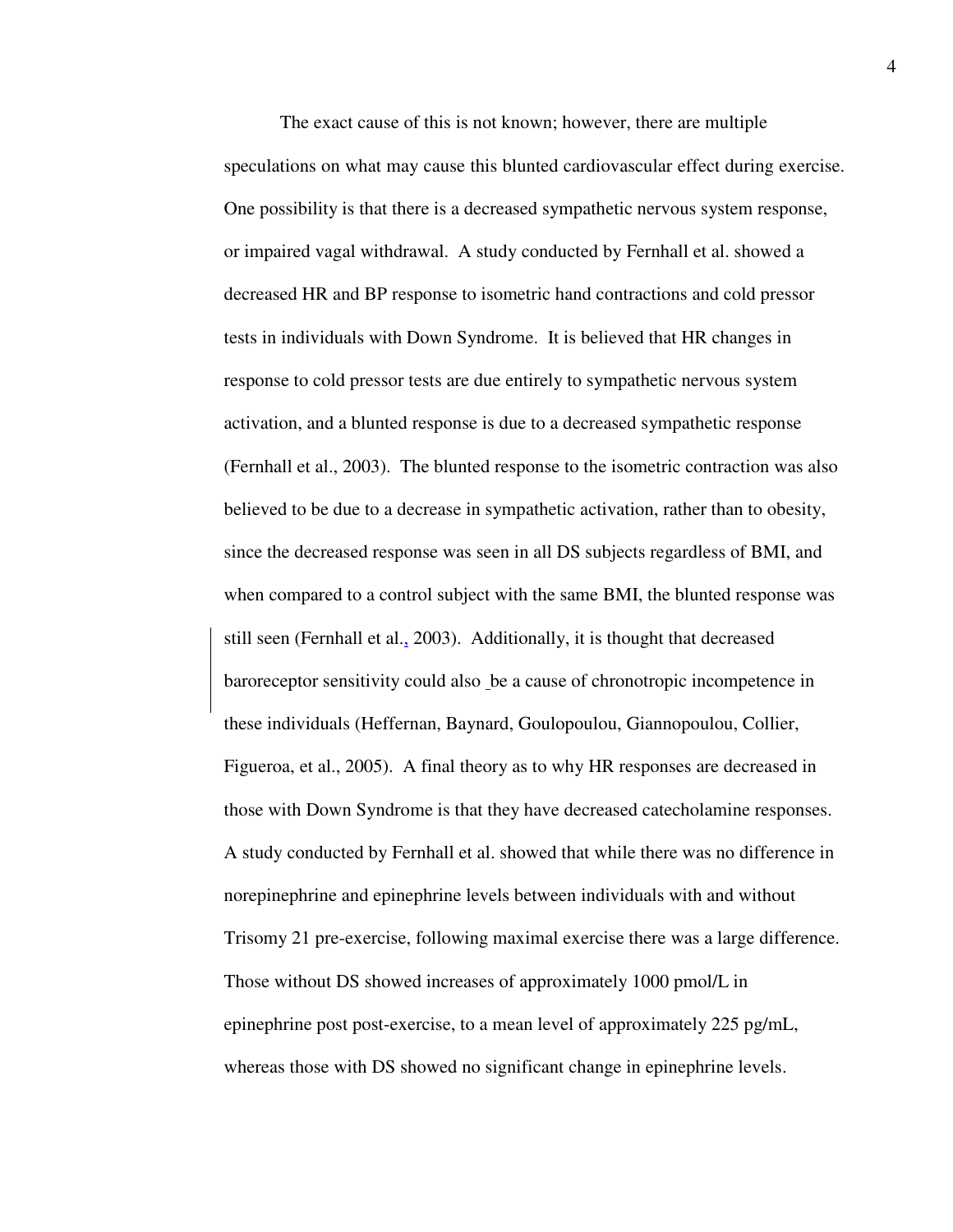Furthermore, those without Down Syndrome showed increases in norepinephrine levels of approximately 15 mmol/L to a concentration of 3000 pg/mL, while those with DS showed increases of only about 2-3 mmol/L, to a final value of about 1000 pg/L (Fernhall et al., 2009).



Figure 1: Catecholamine response to exercise in a person with DS and a control, from rest to maximal exercise. (Fernhall et al., 2009)

A study conducted by Rimmer et al. demonstrated significant increases in cardiovascular capacity and strength in adults with Trisomy 21 following a 12 week cardiovascular and strength training program (Rimmer et al., 1995). Subjects trained for 30-45 minutes on a cycle ergometer, treadmill, recumbent stair climber or elliptical to a prescribed HR and performed strength training exercises at 70% of their 1 RM for 15-20 minutes, 3 days per week. Subjects in the control group showed significant gains in peak  $VO<sub>2</sub>$  normalized peak  $VO<sub>2</sub>$ , peak HR, max workload, time to exhaustion, bench press 1RM, leg press 1RM, left and right hand grips, and slight improvements in body weight, BMI and skinfold measurements as depicted in the following table: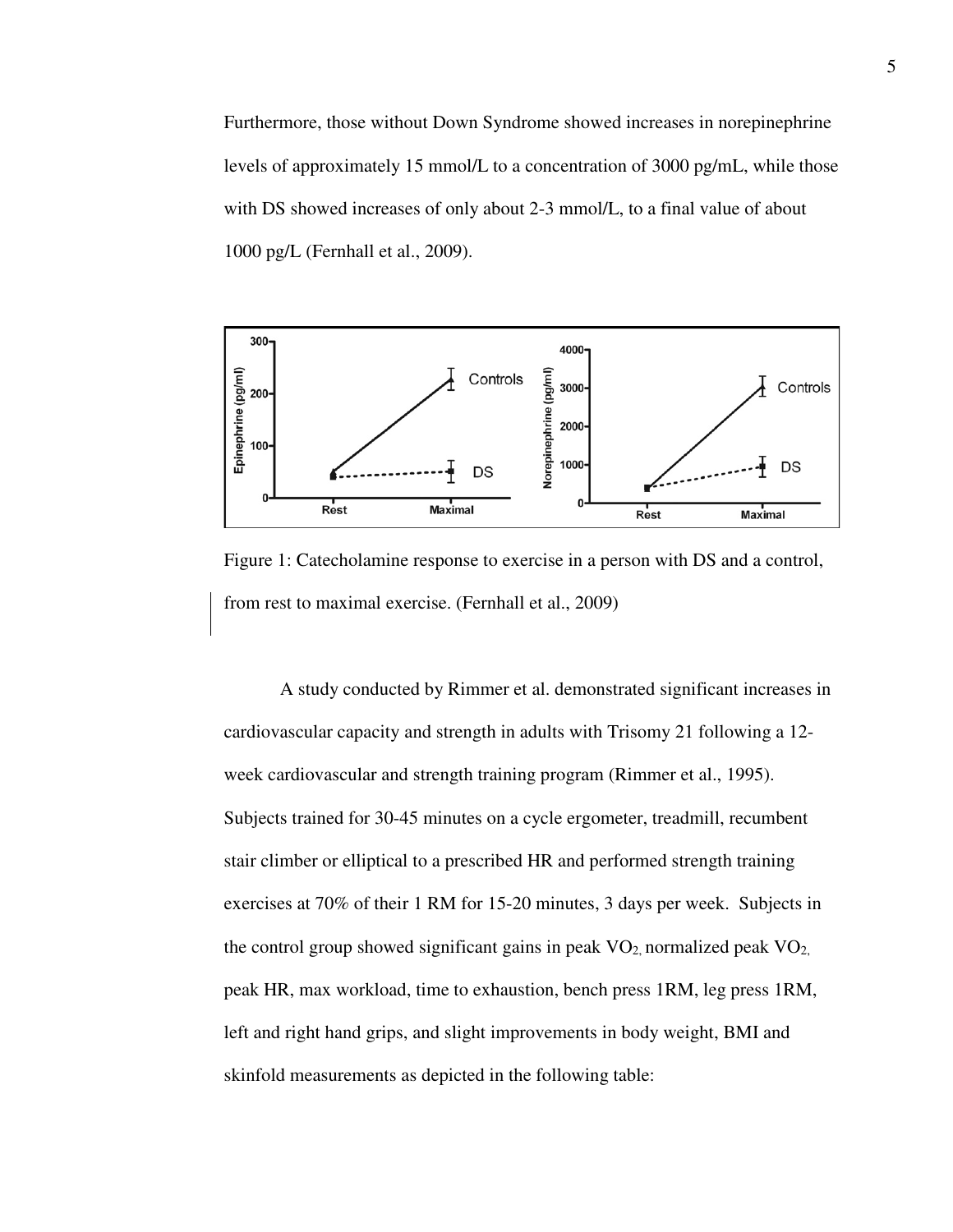|                                             | Exercise |      |          |      | Control |      |          |      |
|---------------------------------------------|----------|------|----------|------|---------|------|----------|------|
|                                             | Pretest  |      | Posttest |      | Pretest |      | Posttest |      |
| Outcome variable                            | Mean     | SD   | Mean     | SD   | Mean    | SD   | Mean     | SD   |
| Cardiovascular                              |          |      |          |      |         |      |          |      |
| Peak VO <sub>2</sub>                        |          |      |          |      |         |      |          |      |
| (ml-min-1)**                                | 1205     | 285  | 1375     | 298  | 1165    | 330  | 1097     | 340  |
| Peak VO <sub>2</sub>                        |          |      |          |      |         |      |          |      |
| (ml·kg <sup>-1</sup> ·min <sup>-1</sup> )** | 15.4     | 4.0  | 17.8     | 4.6  | 14.7    | 4.5  | 13.6     | 4.5  |
| Peak heart rate                             |          |      |          |      |         |      |          |      |
| (beat/min <sup>-1</sup> )**                 | 133      | 19   | 144      | 18   | 133     | 21   | 129      | 21   |
| Time to exhaustion                          |          |      |          |      |         |      |          |      |
| (sec)*                                      | 364      | 96   | 462      | 122  | 419     | 116  | 409      | 126  |
| Max workload                                |          |      |          |      |         |      |          |      |
| (W)**                                       | 70       | 19   | 89       | 20   | 73      | 19   | 70       | 23   |
| Respiratory ex-                             |          |      |          |      |         |      |          |      |
| change ratio                                | 1.07     | 0.08 | 1.13     | 0.10 | 1.05    | 0.10 | 1.01     | 0.12 |
| Strength                                    |          |      |          |      |         |      |          |      |
| Bench press (lbs)***                        | 70.5     | 35.9 | 100.7    | 44.9 | 54.4    | 29.6 | 59.9     | 33.6 |
| Leg press (both,                            |          |      |          |      |         |      |          |      |
| $\mathsf{lbs})$ ***                         | 230      | 97   | 320      | 87   | 223     | 97   | 208      | 97   |
| Hand grip (left)                            | 21.0     | 7.8  | 21.6     | 8.7  | 18.4    | 6.3  | 17.8     | 7.0  |
| Hand grip (right)                           | 20.7     | 7.8  | 22.0     | 8.1  | 18.1    | 7.9  | 19.0     | 7.7  |
| Body composition                            |          |      |          |      |         |      |          |      |
| Body weight (kg)**                          | 80.5     | 20.0 | 79.5     | 19.9 | 76.8    | 18.1 | 78.5     | 17.9 |
| $BMI$ (kg·m <sup>2</sup> )                  | 35.2     | 8.7  | 34.7     | 9.2  | 33.9    | 7.6  | 34.4     | 7.1  |
| Total skinfold mea-                         |          |      |          |      |         |      |          |      |
| sure (mm)                                   | 95.6     | 32.5 | 88.7     | 29.7 | 102.3   | 37.5 | 100.5    | 33.4 |

Table 1: Fitness measures pre- and post-test in exercise and control groups

\*p < .05. \*\*p < .01. \*\*\*p < .001 (ANCOVA).

(Rimmer et al., 1995)

Another study found that following an incremental maximal exercise test, performed on a cycle ergometer, individuals with DS showed a lower than expected blood lactate concentration (Eberhard, Eterradossi & Debu, 1997). Individuals in this study showed normal resting levels of blood lactate with a mean concentration of 1.23 mmol/L. Post maximal exercise levels, however, were lower than value typical of non-disabled individuals, with a mean blood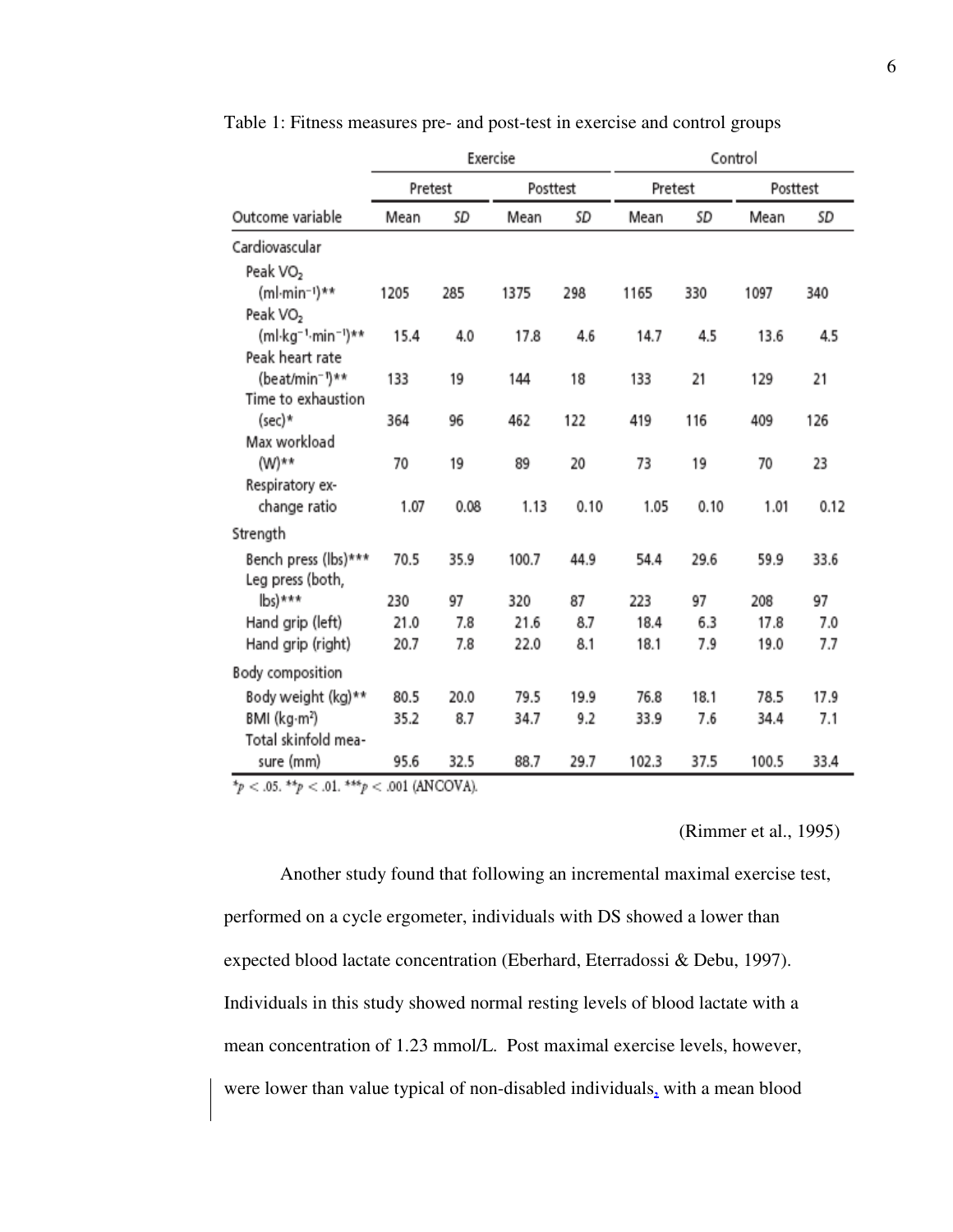lactate concentration of 4.63 mmol/L, when measured 2 minutes after the termination of the test (Eberhard et al., 1997). They also found that free fatty acid levels (FFA) decreased from .30 mmol/L at rest to .12 mmol/L following the maximal exercise test. Following an endurance exercise test, however, FFA levels increased 207% from resting levels. Based upon this information the authors proposed that there is delayed FFA mobilization at the start of exercise, which could contribute to the decreased aerobic capacity of these individuals (Eberhard et al., 1997).

Comparative studies between IDS who participate in the Special Olympics and those who are sedentary show differences in aerobic capacity. The mean value of  $VO_2$  peak was 34.3 mL/kg/min in the trained group and 27.4 mL/kg/min in the sedentary individuals (Balic et al., 2000). It was proposed that the length of training could have caused this difference, as the special Olympians had been training for at least 1 year, whereas other studies with conflicting results involve a shorter training time (Balic et al., 2000).

While some studies have shown no change in cardiorespiratory fitness of individuals with DS following a training regimen, many articles which have reviewed these studies show that overall training benefits can be seen, and also argue that, even if they are not seen, exercise can still improve the health of these individuals and improve their ability to perform activities of daily living (Dodd  $\&$ Shields, 2005). It is also theorized that decreased muscle strength may lead to decreased  $VO<sub>2</sub>$  peak measurements; muscular fatigue may set in and the test may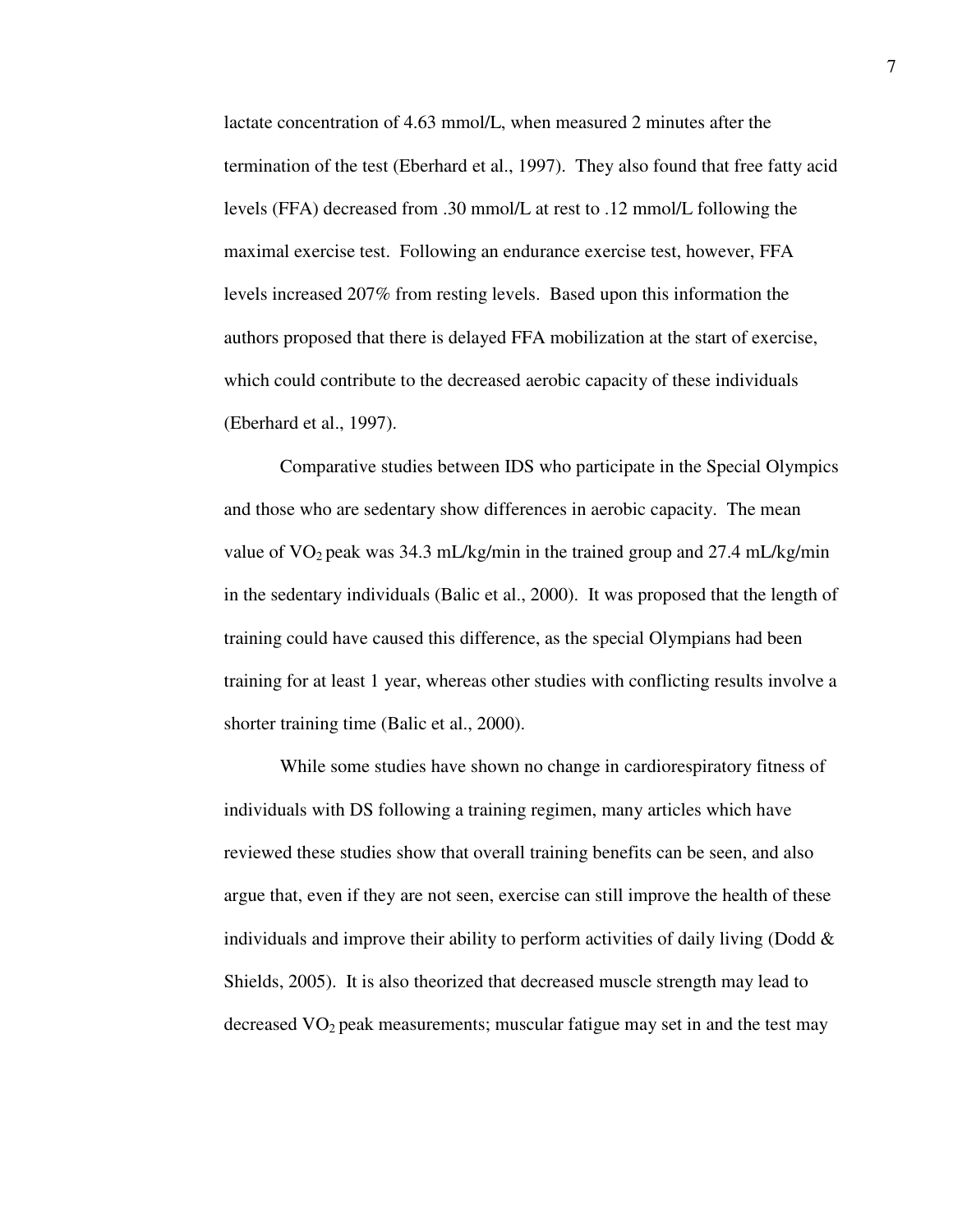be terminated before the cardiorespiratory system is fully stressed (Lewis et al., 2005).

Studies also show improvements in performance measures, without improvements in  $VO<sub>2</sub>$  max (Lewis et al., 2005; Miller et al., 1993; Varela et al., 2001). A 16-week rowing training regimen met 3 days a week and consisted of a 10 10-minute warm warm-up, followed by rowing between  $55\% - 60\%$  VO<sub>2</sub> peak for weeks 1-4, and at  $70\%$  VO<sub>2</sub> peak for weeks 4-16, initially for a duration of 15 minutes during weeks 1-6, which then increased by 5 minutes every 2 weeks following. The session was finished with a 10-minute cool down. While no significant changes in  $VO<sub>2</sub>$  peak or peak HR were observed, subjects significantly increased their performance on a treadmill and rowing ergometer graded exercise test post-training (Table 2).

Table 2: Time, distance and grade reached on a treadmill graded exercise test preand post- training

|                                                   |              | Time          |                 | <b>Distance</b>   | Grade (%)    |              |
|---------------------------------------------------|--------------|---------------|-----------------|-------------------|--------------|--------------|
| Group                                             | Mean         | .SD.          | Mean            | .SD               | Mean         | SD           |
| Exercise<br><b>Before</b><br>Following<br>Control | 12.6<br>16.0 | 1.9<br>$1.3*$ | 974.8<br>1207.3 | 178.0<br>$148.5*$ | 14.4<br>18.1 | 22<br>$1.8*$ |
| <b>Before</b><br>Following                        | 12.9<br>12.9 | 3.1<br>28     | 958.9<br>963.0  | 162.0<br>149.0    | 14.7<br>14.3 | 3.4<br>36    |

\* Exercise group was significantly higher when compared to control group following exercise,  $p < .01$ .

(Varela et al., 2001)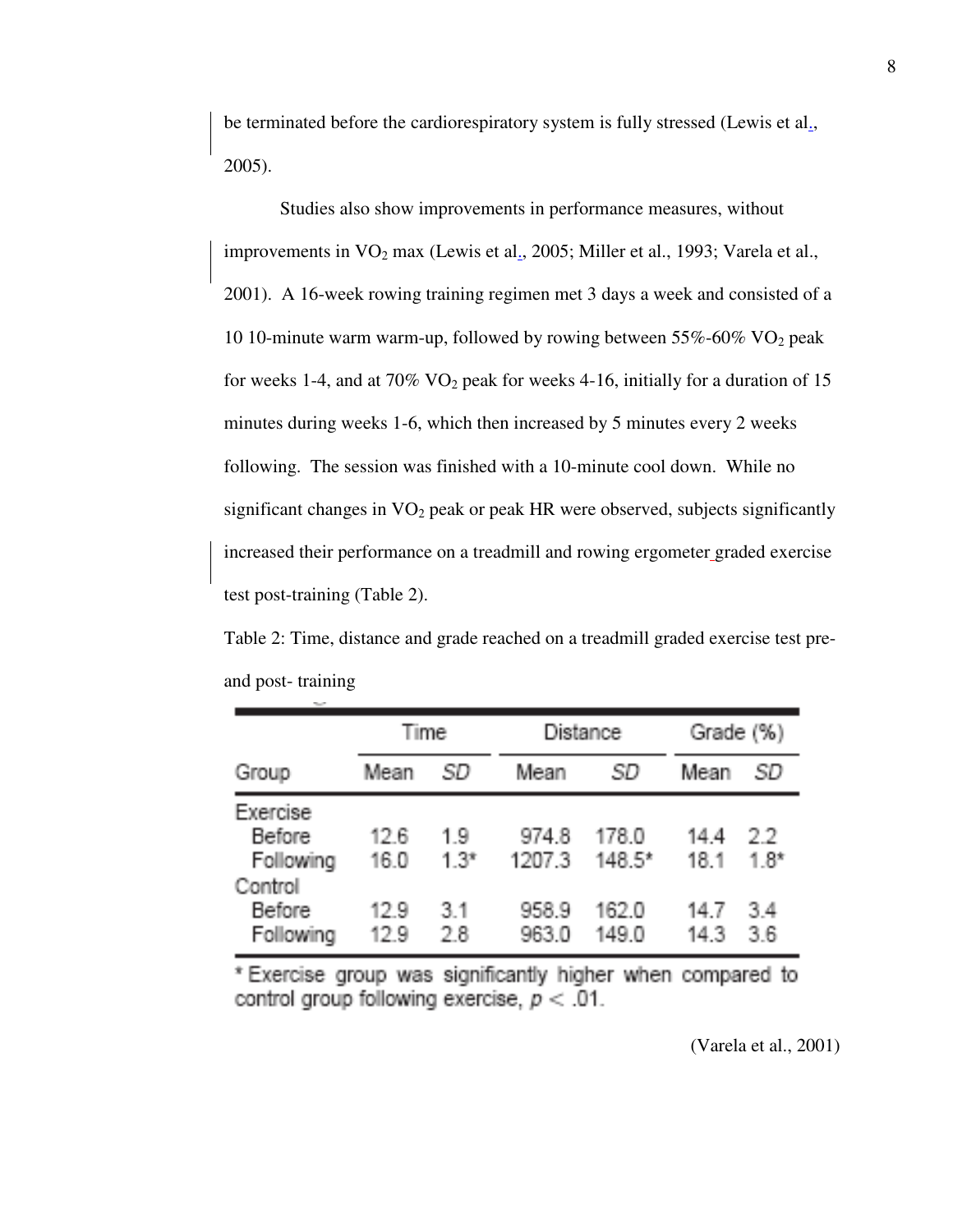Table 3: Time, distance and resistance reached on rowing ergometer graded

|                                               | Exercise             |                     |                      |                            | Control              |                     |                      |                     |
|-----------------------------------------------|----------------------|---------------------|----------------------|----------------------------|----------------------|---------------------|----------------------|---------------------|
|                                               | Before               |                     | Following            |                            | Before               |                     | Following            |                     |
| Measure                                       | Mean                 | SD                  | Mean                 | SD                         | Mean                 | SD                  | Mean                 | SD                  |
| Time*<br>Distanceb<br>Resistance <sup>e</sup> | 7.86<br>2825<br>1.70 | 1.05<br>745<br>0.11 | 9.62<br>3370<br>1.87 | $0.97*$<br>744*<br>$0.10*$ | 7.84<br>2728<br>1.73 | 0.76<br>634<br>0.10 | 7.31<br>2462<br>1.65 | 1.52<br>775<br>0.18 |

exercise test pre- and post- training

\* Minutes. <sup>b</sup> Total turns of fan wheel. <sup>e</sup> Kg.

\* Exercise group significantly higher than the control group following exercise,  $p < .05$ .

(Varela et al., 2001).

Despite the fact that no rise in  $VO<sub>2</sub>$  peak was shown, the increase in performance is still a significant benefit derived from the exercise training protocol. It increases the ability to perform activities of daily living and can have a positive effect on job performance, social and recreational activities, thus increasing overall quality of life.

Individuals with Trisomy 21 may also have upper airway obstructions due to anatomical differences (Pueschel, 1990). These obstructions are surgically repaired, if necessary; however, when not repaired, they can cause arterial hypoxemia, and alveolar hypoventilation, which can also decrease  $VO<sub>2</sub>$  (Pueschel, 1990; Sanyer, 2006).

Individuals with DS tend to have poor balance and difficulty crossing midline ("Down Syndrome," 2007). Difficulty crossing midline is theorized to be a result of muscle hypotonia and weakness. This poor balance is often caused by the hypotonia, a decreased motor neuron pool excitability, seen in this population, particularly in the abdominal muscles (Winders, 1999). However, research has also been done which suggests that it is not hypotonia which causes the balance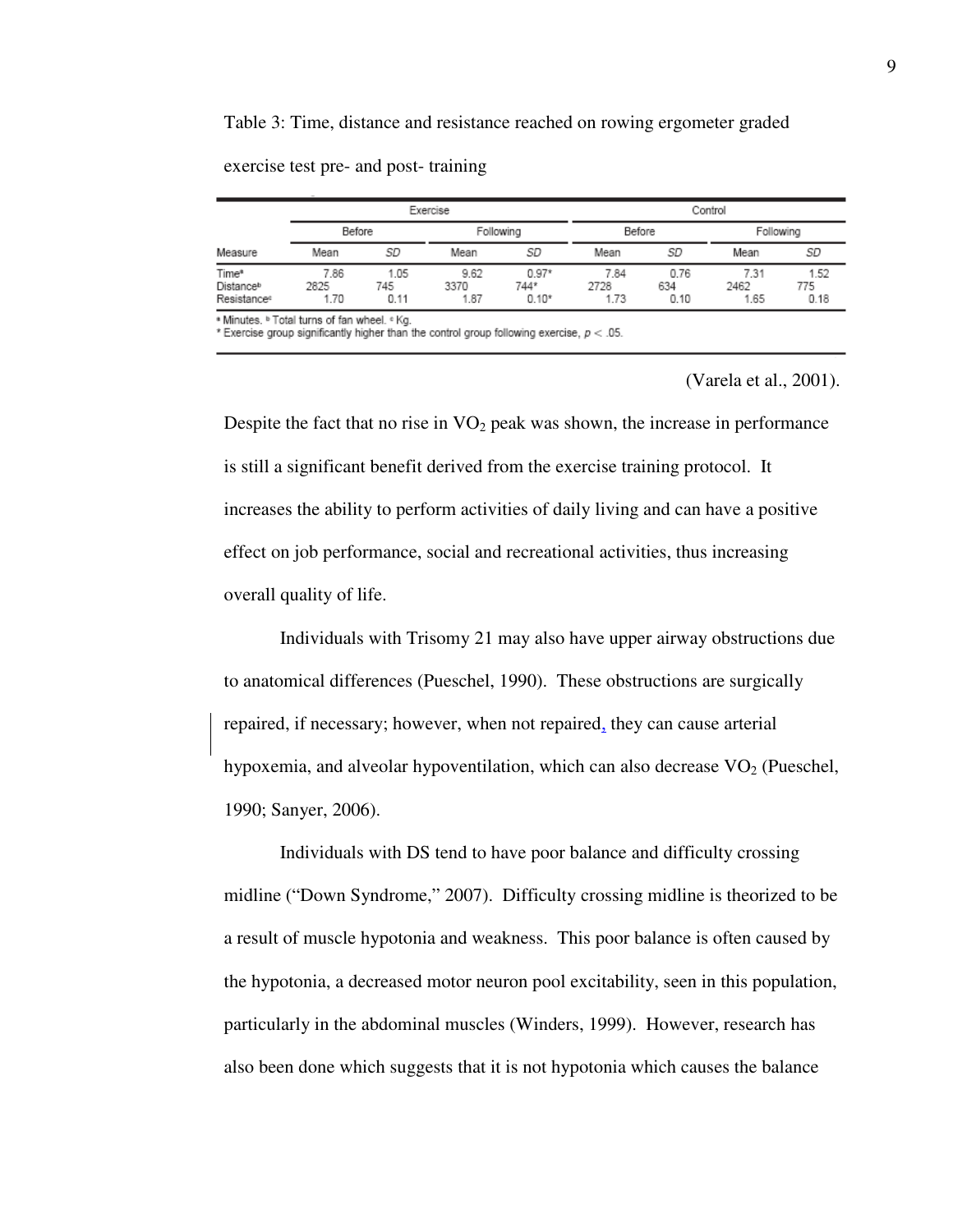deficits, but rather that it is caused by defects within higher brain centers (Shumway-Cook & Woollacott, 1985). These balance deficits cause alterations in gait, such as shorter step lengths, increased flexion at foot contact, decreased single limb support and increased hip flexion; these alterations increase the energy cost of gait (Lewis & Fragala-Pinkham, 2005).

Despite the possibility that the balance problems seen in these individuals could be caused by defects in higher brain centers, studies have shown an increase in balance following a 6 month, low intensity, treadmill walking program in older adults with DS (Carmeli et al., 2002). Subjects exercised, as tolerated, 3 times a week, in sessions which initially lasted 10-15 minutes, and then treadmill time was increased up to 45 minutes, in a controlled environment. Balance was measured using a "timed up and go" (TUAG) test, in which subjects got up from an arm chair, walked 9 meters, and then returned to the chair; longer times  $(30s +)$ could be indicative of strength and balance problems. Following the protocol, the TUAG test time improved significantly by 9.1%, indicating an improvement in balance. They also found improvements in the time subjects were able to walk  $(+150\%)$ , the speed at which they could walk  $(+86\%)$ , and the distance they walked  $(+180\%)$  (Carmeli et al., 2002). These improvements in functional tasks are especially important for these individuals, as they are living longer than they have in previous years. This is a significant improvement in their quality of life, which can be achieved while undergoing even a low intensity training program (Carmeli et al., 2002).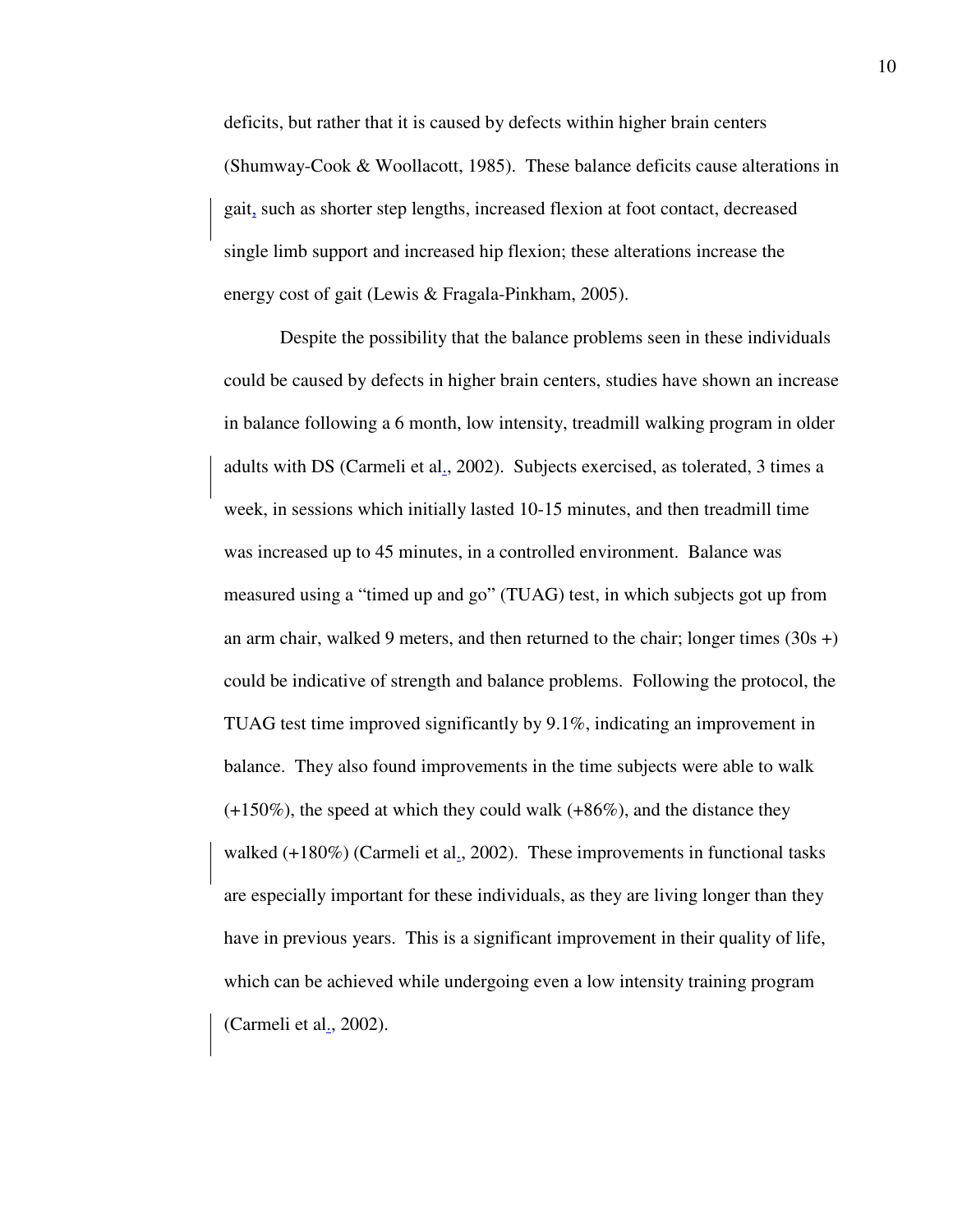A case study, performed on a 10.5-year-old female with Trisomy 21 showed an improvement in her gross motor score on the Bruininks-Oseretsky Test of Motor Proficiency (BOTMP). The Gross Motor Scale consists of four subtests to determine running speed and agility, balance, strength, and bilateral coordination. A composite score is then determined by examiners. Her score increased from 2 to 19 following a 6-week training program that consisted of aerobic training, initially 2x/week, for 10-15 min at 60% HRmax, progressing to 3x/week, for 45-60 min at 80% HRmax. The program also included full body strength training exercises, initially 2x/week for 10-15 min, progressing to 3x/week for 30-45 min (Lewis et al., 2005). The subject also showed an improvement in power output on a modified Margaria-Kalamen power test from 14 kgm/sec to 22 kgm/sec and improvements in muscular strength (Lewis et al., 2005). Table 4 summarizes the results seen following this training regimen.

| Measure                                           | Pretraining                                    | Posttraining                                       |
|---------------------------------------------------|------------------------------------------------|----------------------------------------------------|
| Submaximal treadmill test, peak Vo,               | 17.6 ml/kg/min                                 | 18.6 ml/kg/min                                     |
| Body mass index                                   | $28.2 \text{ kg/m}^2$                          | $28.2 \text{ kg/m}^2$                              |
| Flexibility                                       |                                                |                                                    |
| Sit and reach                                     | WNL, touched toes                              | Maintained                                         |
| Ankle dorsiflexion with knee extension            | WNL, 0-20 deg                                  | Maintained                                         |
| Shoulder backward reach                           | WNL, finger tips touch                         | Maintained                                         |
| Hip internal rotation                             | Slight decrease 0-30 deg bilaterally           | Maintained                                         |
| BOTMP gross motor subtests                        |                                                |                                                    |
| Composite point score                             |                                                | 10                                                 |
| Margaria-Kalamen step test (mean of three trials) | 14 kg · m/sec                                  | $22 \text{ kg} \cdot \text{m/sec}$                 |
| Strength                                          |                                                |                                                    |
| Trunk flexion                                     | 0 sit ups, 3 eccentric sit ups with assistance | 3 sit ups, 16 eccentric sit ups without assistance |
| Trunk extension                                   | 3 reps holding each for 3 sec                  | 12 reps holding each for 5 sec                     |
| Hip extension                                     | $8$ reps $(R)$ , $7$ reps $(L)$ 0 lb           | 2 sets of 10 reps with 3 lb                        |
| Hip adduction                                     | 9 reps bilaterally, 0 lb                       | 2 sets of 10 reps with 3 lb                        |
| Hip abduction                                     | 1 set of 10 reps with 0.5 lb                   | 1 set of 10 reps with 3 lb                         |
| Knee extension                                    | 1 set of 10 reps with 3 lb                     | 1 set of 10 reps with 5 lb                         |
| Shoulder flexion                                  | 1 set of 10 reps with 1 lb                     | 1 set of 10 reps with 4 lb                         |
| Shoulder abduction                                | 1 set of 10 reps with 0.5 lb                   | 1 set of 10 reps with 4 lb                         |

Table 4: Performance measures pre- and post-training for a 10.5-year-old female

 $WNL =$  within normal limits;  $BOTMP =$  Bruininks-Oseretsky Test of Motor Proficiency; reps = repetitions.

(Lewis et al., 2005).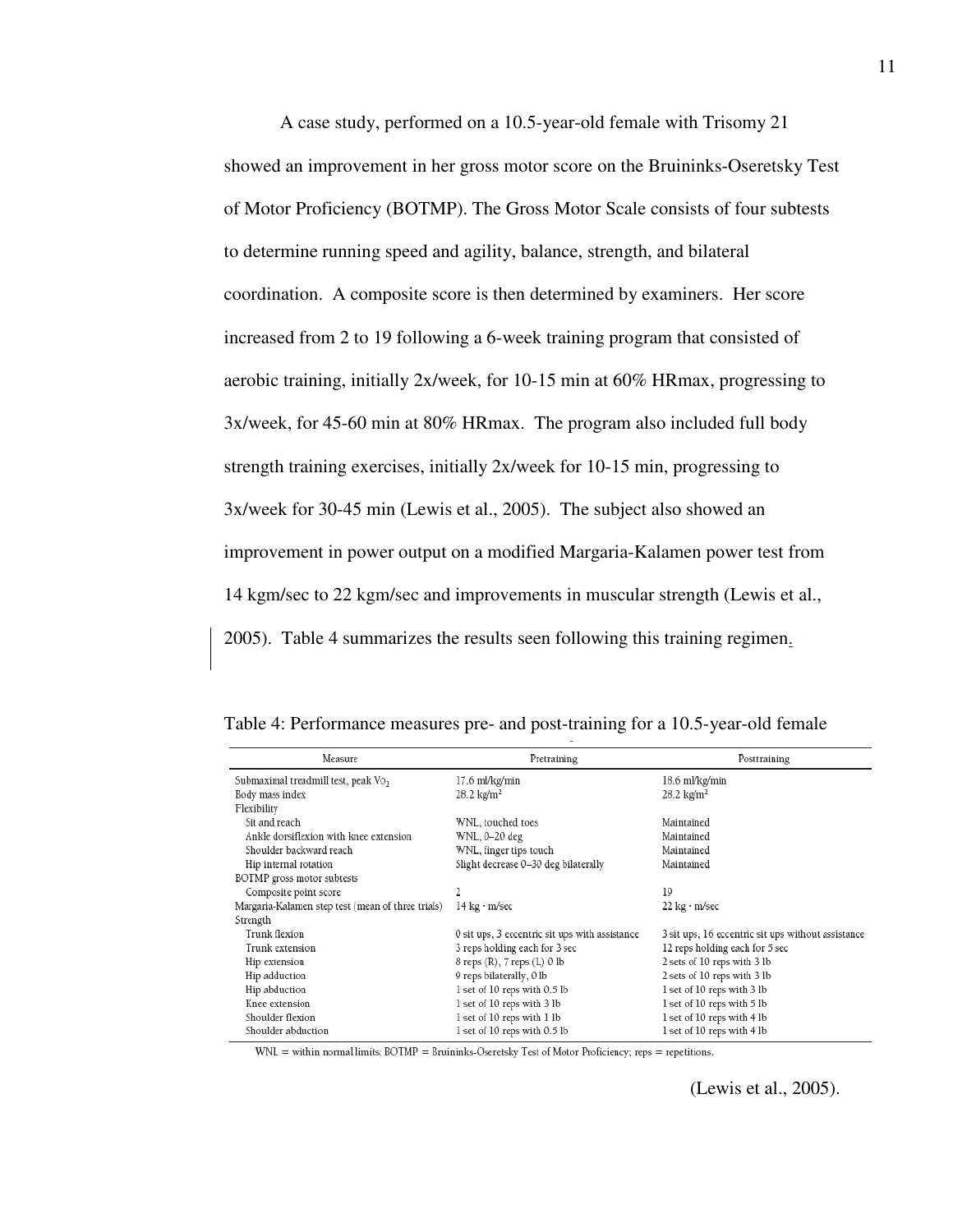Functional gains have also been noted following resistance training programs. A 10-week resistance training program consisting of 3 sets of 10 of chest press, biceps curl, triceps push-down, leg press, leg extension, and leg flexion exercises were performed by 12 individuals with DS. The training elicited a 90% increase in 10RM training load when averaged for the 3 lower body exercises, and a 42% increase in 10RM training load when averaged for the 3 upper body training exercises. Improvements in functional ambulatory tests were also seen. There was a 9% decrease in time to rise from a chair (30 cm seat height), and a 7% decrease in time to rise 5 times from a chair (43 cm seat height). Time to ascend and descend stairs also decreased 6% and 18%, respectively (Cowley et al., 2007). The hypotonicity seen in this population can lead to functional deficits, which could be decreased by resistance training.

Overweight problems are also common among this population, which may contribute to the higher incidence of insulin resistance which is seen. One study found that of 283 individuals surveyed, 45% of males, and 55% of females with Trisomy 21 were overweight or obese (Rubin, 1997). Another study which compared matched non-DS controls to those with DS found a higher mean BMI in both males and females with DS (Melville et al., 2005). Numerous other studies show similar results (Rubin, 1997; Melville et al., 2005). Many studies also suggest that sedentary lifestyles, combined with improper diets, may be the primary cause (Pitetti, 2006). A lower resting metabolic rate (RMR) was also seen in prepubescent children with DS (Luke et al., 1994). While aerobic training does not increase RMR significantly, those with a higher muscle mass have a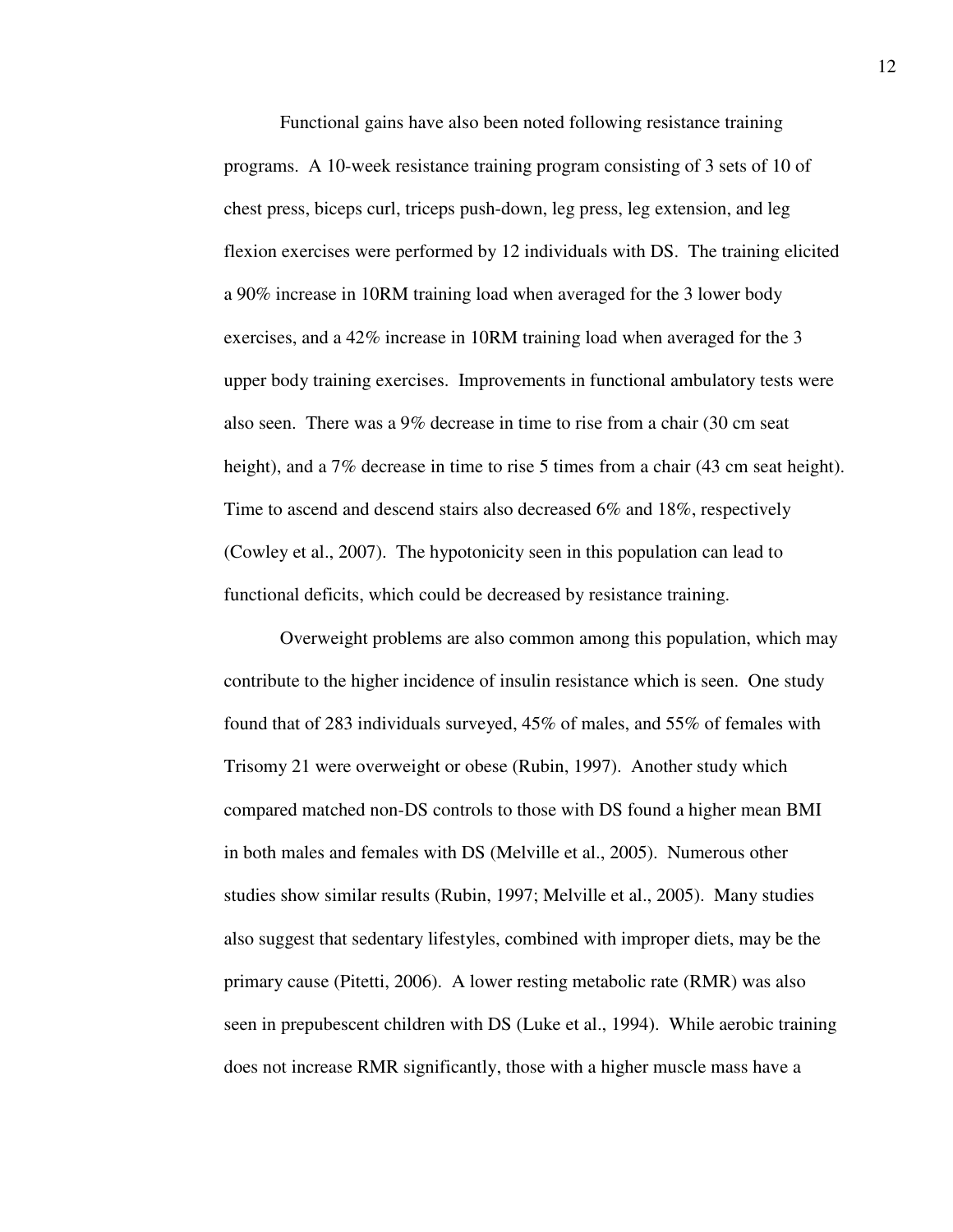greater RMR, suggesting that strength training may also help to decrease the incidence of obesity (Lewis et al., 2005). Hypothyroidism, a common disorder associated with DS, can also cause weight gain (Lewis, 2005).

It was found that after a 12-week aerobic training program, which met 3 times a week, for 30 minutes the first two weeks, 45 minutes the second two, and 60 minutes the last 8, and included both land and water aerobics, the fat mass of the subjects decreased significantly. The fat mass of the obese individuals dropped from  $31.8\% \pm 3.7\%$  to  $26.0\% \pm 2.3\%$ , and of the overweight individuals from  $25.03\% \pm 1.6\%$  to  $19.53 \pm .9\%$ , showing how effective an exercise regimen such as this can be for maintaining a healthy body composition (Ordonez, Rosety & Rosety-Rodrigugez, 2006).

A study conducted in the Netherlands found that the incidence of diabetes in children with Down Syndrome was estimated to be 335 in 100,000, whereas the incidence in their age-matched counterparts without Trisomy 21 was 40 in 100,000 (Ruwaard et al., 1994). With obesity, and even more so its common precursor, inactivity, being major risk factors for diabetes, exercise is all that much more important for these individuals, who often suffer from both (Sullivan et al., 2005; Hawley, 2004). The following table from an epidemiological study, shows that in 68,500 adults, obesity increased as the percentages of individuals with diabetes did, possibly suggesting comorbidity, and that the percentage having diabetes is higher in inactive adults than active ones.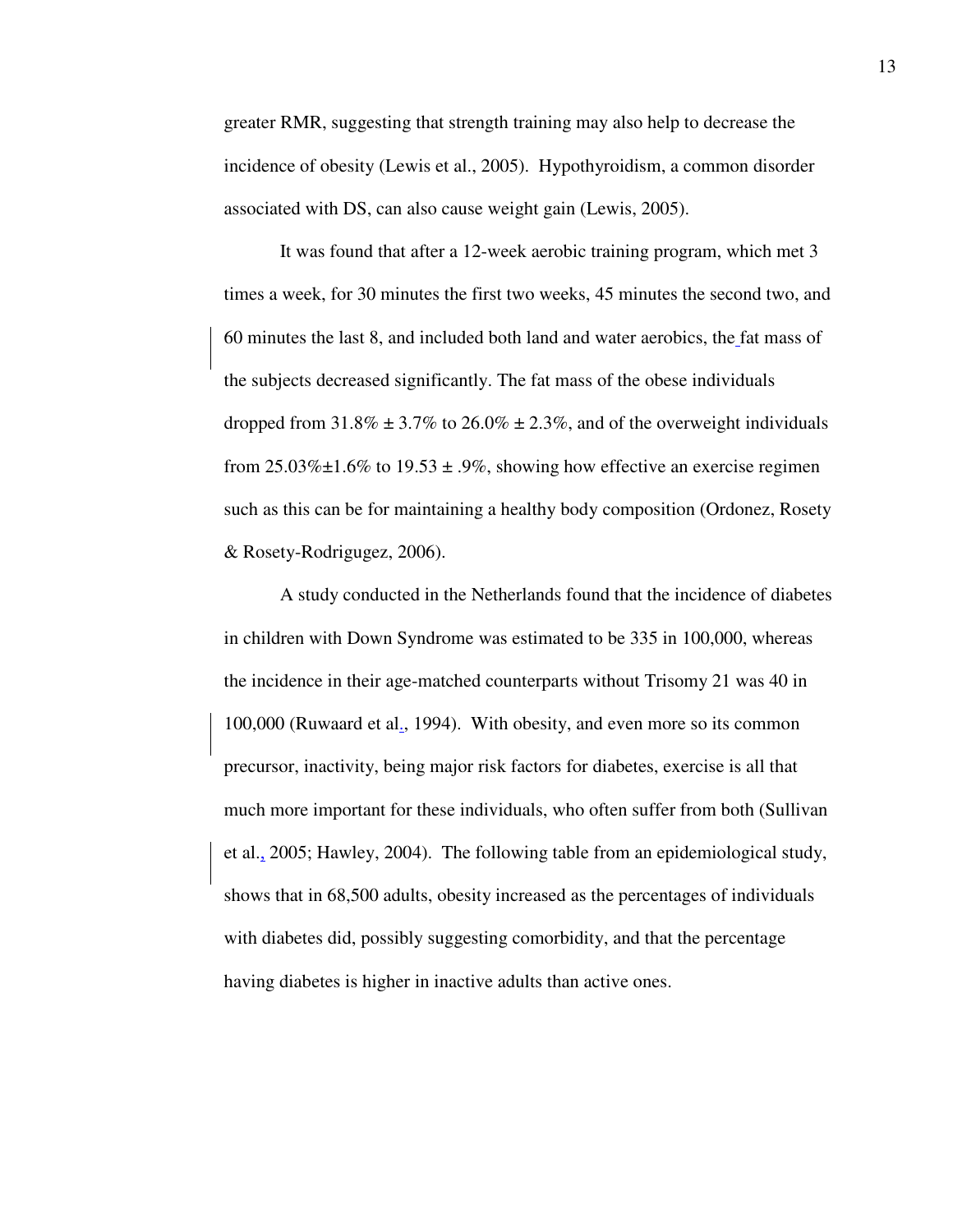## Table 5: Prevalence of diabetes and comorbid cardiovascular diseases by weight

|                             |                | BMI                    |                |                          |                     |  |
|-----------------------------|----------------|------------------------|----------------|--------------------------|---------------------|--|
| Health condition            | All adults*    | Normal                 | Overweight     | Obese, class<br>I and II | Obese,<br>class III |  |
| $\boldsymbol{n}$            | 68,500         | 24.444                 | 23.730         | 14,538                   | 2,252               |  |
| Diabetes                    | $6.3 \pm 0.16$ |                        |                |                          |                     |  |
| Active                      | $4.4 \pm 0.15$ | $2.2 \pm 0.16$         | $4.6 \pm 0.22$ | $8.7 \pm 0.45$           | $14.1 \pm 0.19$     |  |
| Inactive                    | $8.7 \pm 0.26$ | $4.5 \pm 0.28$         | $8.0 \pm 0.36$ | $13.7 \pm 0.55$          | $22.1 \pm 0.15$     |  |
| Diabetes and heart disease  | $2.2 \pm 0.08$ |                        |                |                          |                     |  |
| Active                      | $1.2 \pm 0.08$ | $0.7 \pm 0.09$         | $1.2 \pm 0.13$ | $2.5 \pm 0.25$           | $3.0 \pm 0.75$      |  |
| Inactive                    | $3.4 \pm 0.14$ | $1.8 \pm 0.18$         | $3.3 \pm 0.22$ | $5.3 \pm 0.33$           | $8.2 \pm 0.92$      |  |
| Diabetes and hypertension   | $4.1 \pm 0.12$ |                        |                |                          |                     |  |
| Active                      | $2.5 \pm 0.10$ | $1.1 \pm 0.10$         | $2.5 \pm 0.16$ | $5.7 \pm 0.36$           | $9.1 \pm 1.46$      |  |
| Inactive                    | $5.8 \pm 0.21$ | $2.5 \pm 0.20$         | $5.1 \pm 0.29$ | $9.6 \pm 0.45$           | $15.3 \pm 1.27$     |  |
| Diabetes and hyperlipidemia | $1.8 \pm 0.09$ |                        |                |                          |                     |  |
| Active                      | $1.3 \pm 0.09$ | $0.6 \pm 0.09$         | $1.3 \pm 0.11$ | $2.7 \pm 0.29$           | $2.9 \pm 0.77$      |  |
| Inactive                    | $2.4 \pm 0.14$ | $0.9 \pm 0.15$<br>. 7. | $2.2 \pm 0.21$ | $4.4 \pm 0.33$           | $6.3 \pm 0.80$      |  |

## by obesity and activity levels

Data are %  $\pm$  SE. \*Total equals all adults, including those underweight (BMI <18.5 kg/m<sup>2</sup>).

(Sullivan et al., 2005)

The mechanism by which physical activity acts to decrease insulin sensitivity and

increase type II diabetes is shown in Figure 2.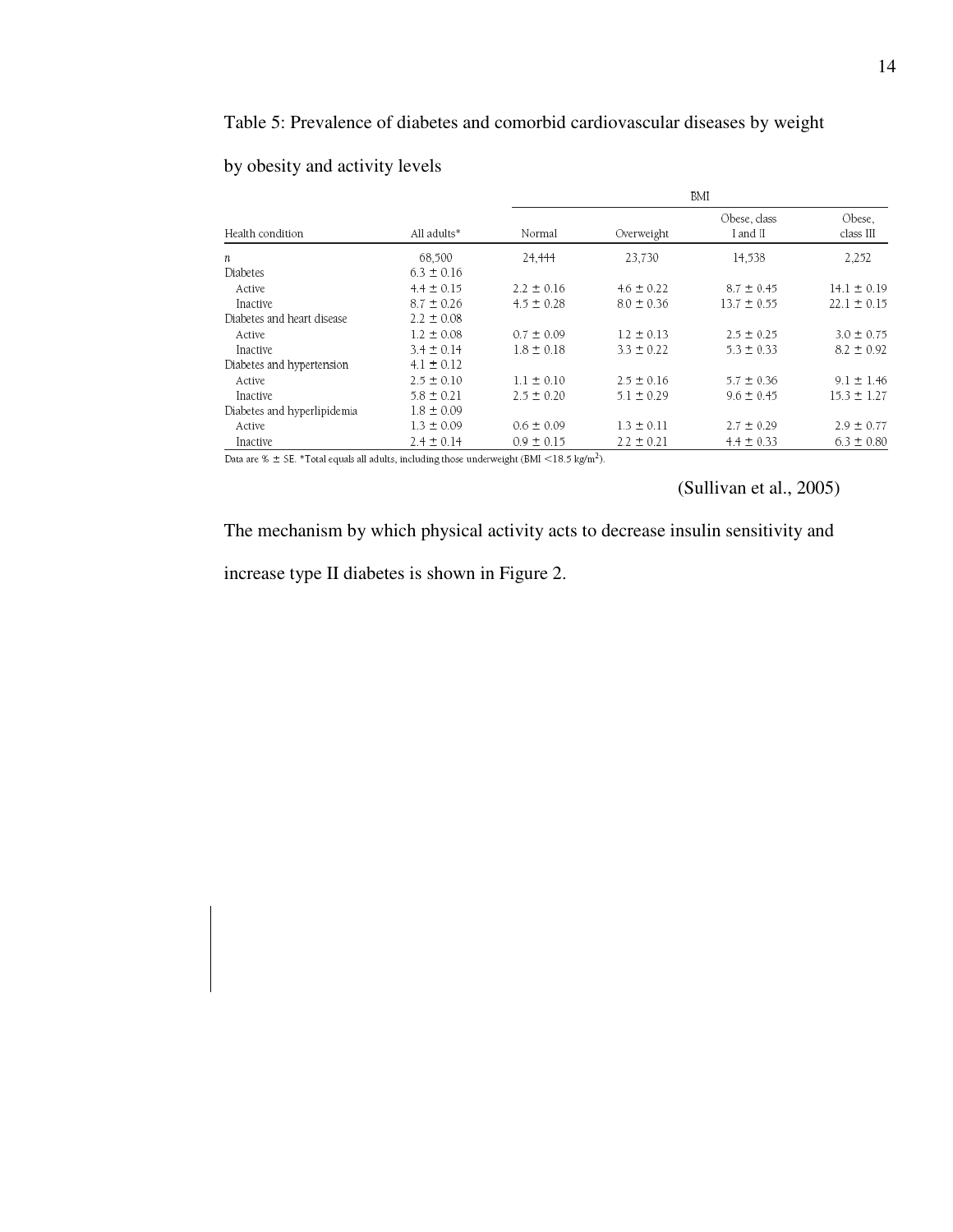Figure 2: Cascade thought to explain the relationship between inactivity and insulin resistance.



<sup>(</sup>Hawley, 2004)

High cholesterol is also associated with an increased risk for diabetes (ACSM, 2006). Exercise training programs have been found to improve metabolic measures, such as cholesterol, in individuals with Trisomy 21. Eberhard et al. found that following an endurance training program, levels of HDL cholesterol increased, and levels of VLDL cholesterol decreased, although not significantly (Eberhard et al., 1997). Exercise can be an effective and important tool in managing diabetes (Hawley, 2004). Exercise can lead to decreased body weight, increased lean body mass, and increased insulin sensitivity due to glucose uptake by active muscles (Hawley, 2004). Managing these factors decreases the risk of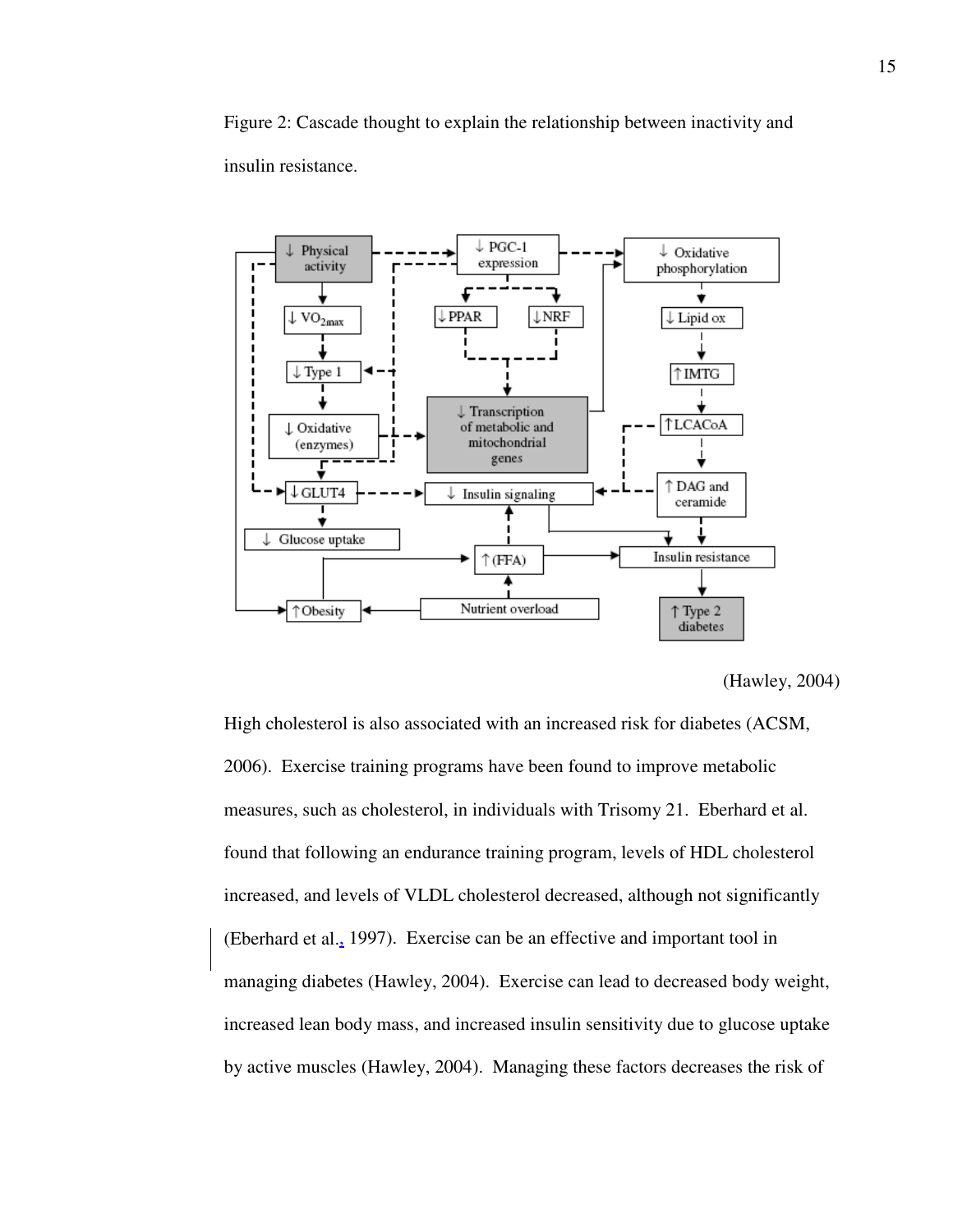cardiovascular disease, as each is identified as a primary risk factor for cardiovascular disease (Lewis et al., 2005; Sanyer, 2006).

Additionally, both children and adults with DS have been found to have osteoporosis (Angelopoulou et al., 2000). A study comparing the bone mineral density (BMD) of males in Tanner stage V of sexual development, including males with Trisomy 21 and other forms of mental retardation, and a control group, found that the BMD of individuals with Trisomy 21 was significantly lower than that of individuals with other forms of mental retardation, and lower than that of the control group without mental retardation. This study also compared quadriceps strength of these individuals and found that this significantly predicted BMD in individuals with Down Syndrome. The authors suggested that muscle strengthening exercises may be effective in increasing BMD, since one of the forces which acts to stimulate osteoblast activity is muscle contraction. However, further studies may be necessary to determine whether this would be an effective treatment for those with Trisomy 21 (Angelopoulou et al., 2000). Yet another study of 38 adults with Down Syndrome found that 55% had fractured a long bone and 30% had fractured vertebra as a result of osteoporosis (Van Allen, 1999).

Research has also shown higher levels of oxidative stress in individuals with DS (Jovanovich, Cements & McLeod, 1998). When levels of 8-Hydroxy-29-Deoxyguanosine and malondialdehyde (as Thiobarbituric Acid Reactive Substances), markers of oxidative stress, were compared between children with DS and their similarly aged non-Down Syndrome siblings, the children with DS showed higher levels of both of these substances (Jovanovich, 1998; Gerli et al.,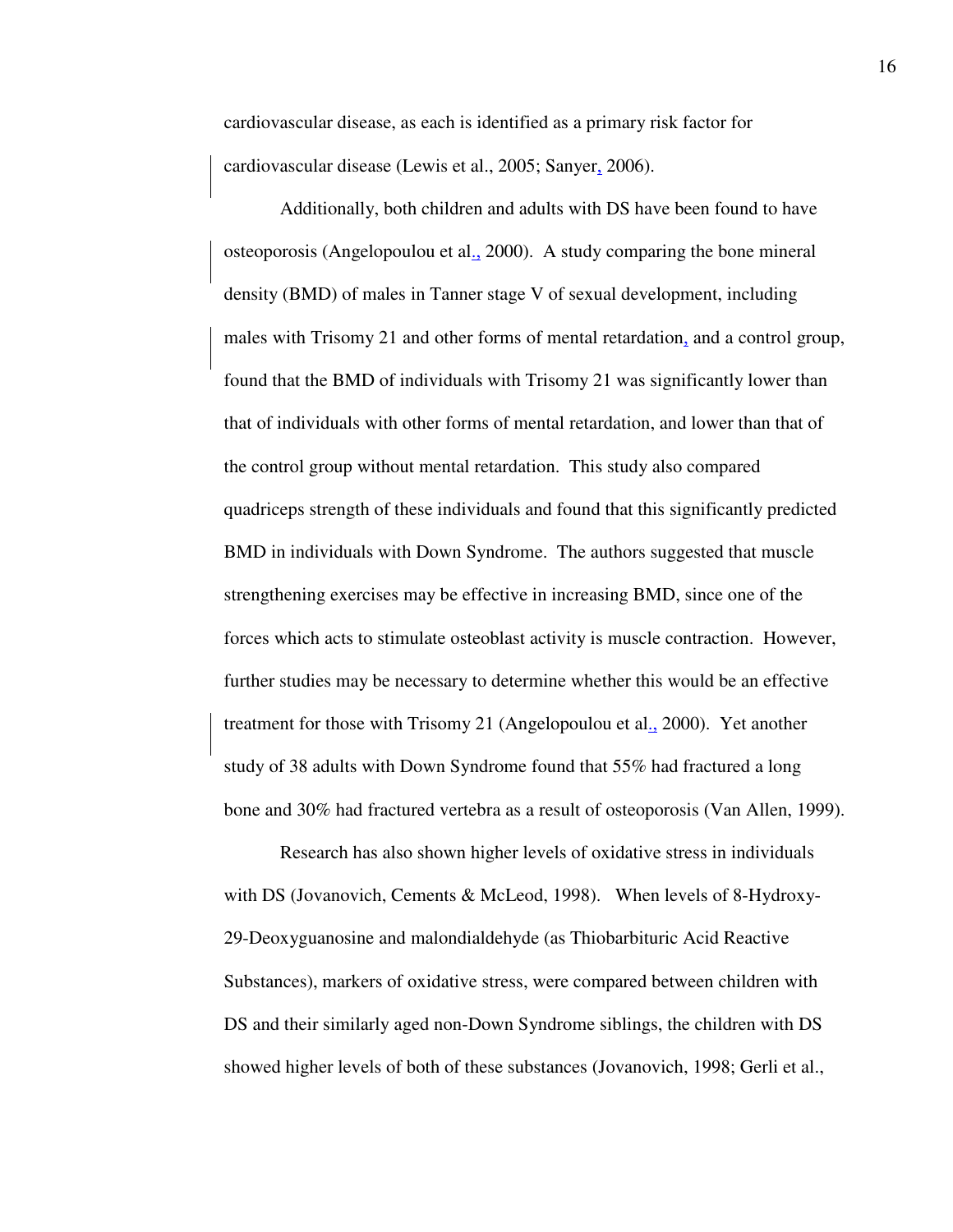1990). Higher levels of super oxide dismutase (SOD) have also been seen in this population, with levels up to 50% greater than those without DS, since the genetic coding for this enzyme is found on the  $21<sup>st</sup>$  chromosome, and is therefore present in an extra copy in these individuals (Eberhard et al., 1997; Jovanovich et al., 1998; Gariova et al., 2004; Gerli et al., 1990). This is thought to be a cause of increased oxidative stress. SOD converts the reactive oxygen species (ROS) superoxide into  $H_2O_2$  which is then made into water by catalase (CAT) and gluthianone peroxidase (GPx) (Gariova et al., 2004). Due to the increased levels of SOD, there is an increased activity of GPx, but the activity of CAT seems to be unaltered, which may result in an increased amount of  $H_2O_2$ ; this can cause oxidative damage to cells, particularly when converted to hydroxyl radicals (Gariova et al., 2004; Javier 2006). The ratio of SOD/(CAT+GPx) is increased in individuals with Trisomy 21, and is thought to increase the cells' sensitivity to ROS, rather than the levels of individual enzymes (Muchova et al., 2001). Gluthianone (GSH) is responsible for the destruction of harmful peroxides, such as  $H_2O_2$ ; however, when levels are too high, GSH is oxidized, forming GSSG. The ratio of GSH to GSSG is another indicator of oxidative stress, which is higher in individuals with DS (Gariova, 2004).

Increased oxidative stress can also be caused by higher levels of βamyloid plaques seen in DS (Teller et al., 1996). The increased plaques are caused by the over-expression of the amyloid precursor protein (APP), which is caused in a manner similar to that of the increased SOD levels; the gene for APP is coded on the  $21<sup>st</sup>$  chromosome, which is present in triplicate, causing increased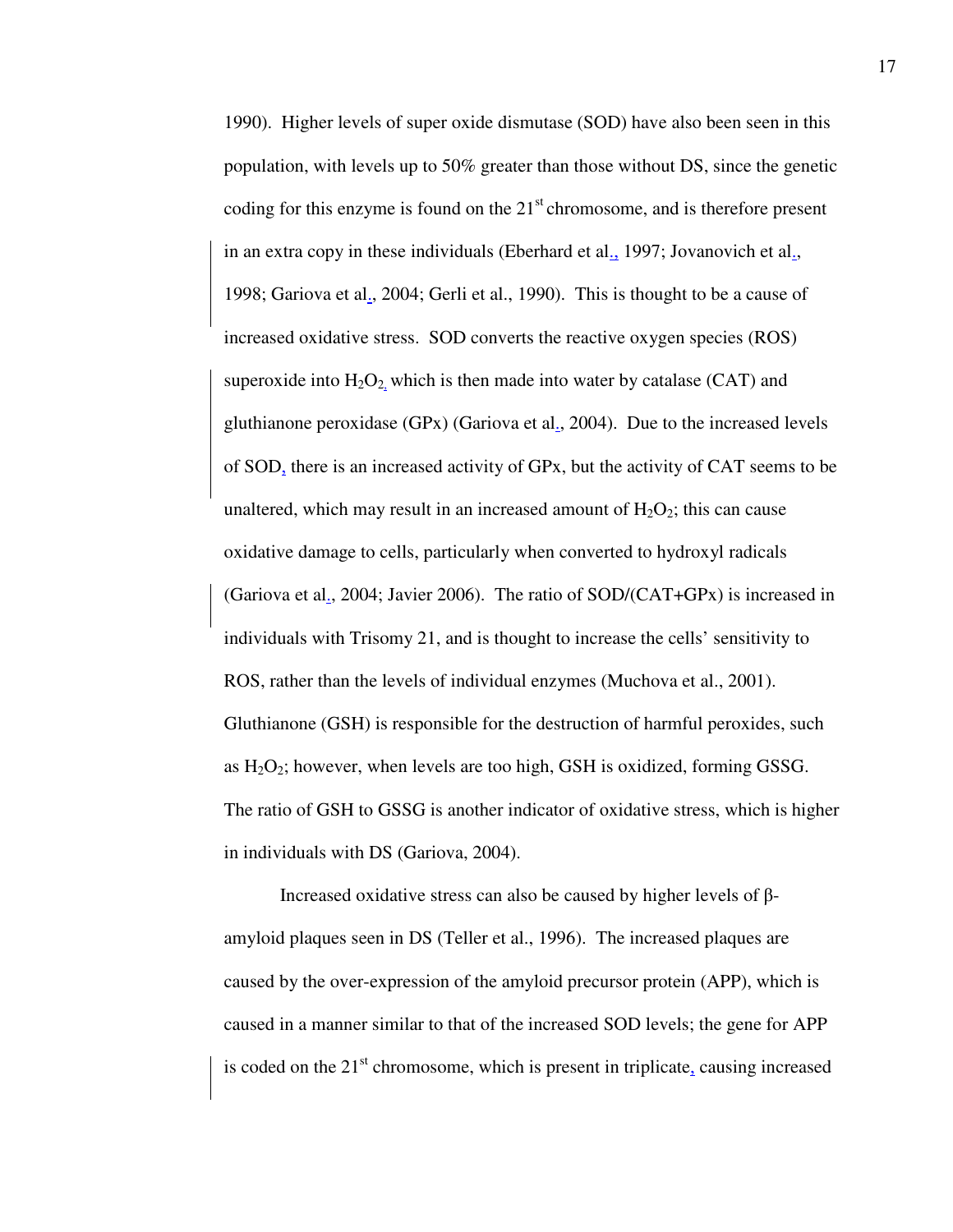levels of β-amyloid. In vitro, these plaques have been shown to cause neuronal damage and necrosis, which is proposed to be caused by oxidative stress (Thomas, 1996). In vitro evidence shows that β-amyloid plaques cause epithelial damage and constriction, which is prevented by the addition of anti-oxidants (Thomas, 2006).

The increased oxidative stress seen in those with Trisomy 21 is thought to cause the higher prevalence of certain diseases in this population. Many develop Alzheimer's disease in their 30s and 40s, and all individuals with DS (IDS) over age 30 develop brain lesions that are characteristic of Alzheimer's disease, which is not typical of non-DS populations (Kolata, 1985).  $β$ -amyloid plaques are also determined to be a cause of Alzheimer's disease, and are seen in all older individuals with DS (Selkoe, 1996). IDS also exhibit higher levels of autoimmune disorders and cataracts, both of which can be caused by oxidative stress (Jovanovich et al., 1998; Muchova et al. 2001). A study conducted by Eberhard et al. found that after a 12-week moderate intensity training regimen, which consisted of activities performed daily in a physical education (PE) class, and 2 days a week of progressive cycle ergometer training at 60% of the subject's VO2 max, with sessions lasting up to 2 hours, SOD levels decreased to those of matched non-DS controls (Eberhard, 1997). Assuming increased SOD levels are the main cause of the increased levels of these diseases and early aging in this population, exercise could help to combat them. Additionally, after a 12-week training program which met 3 day/week and consisted of a 15 min warm up, 20 min cardiovascular activity at 60-75% of peak HR, which increased by 5 min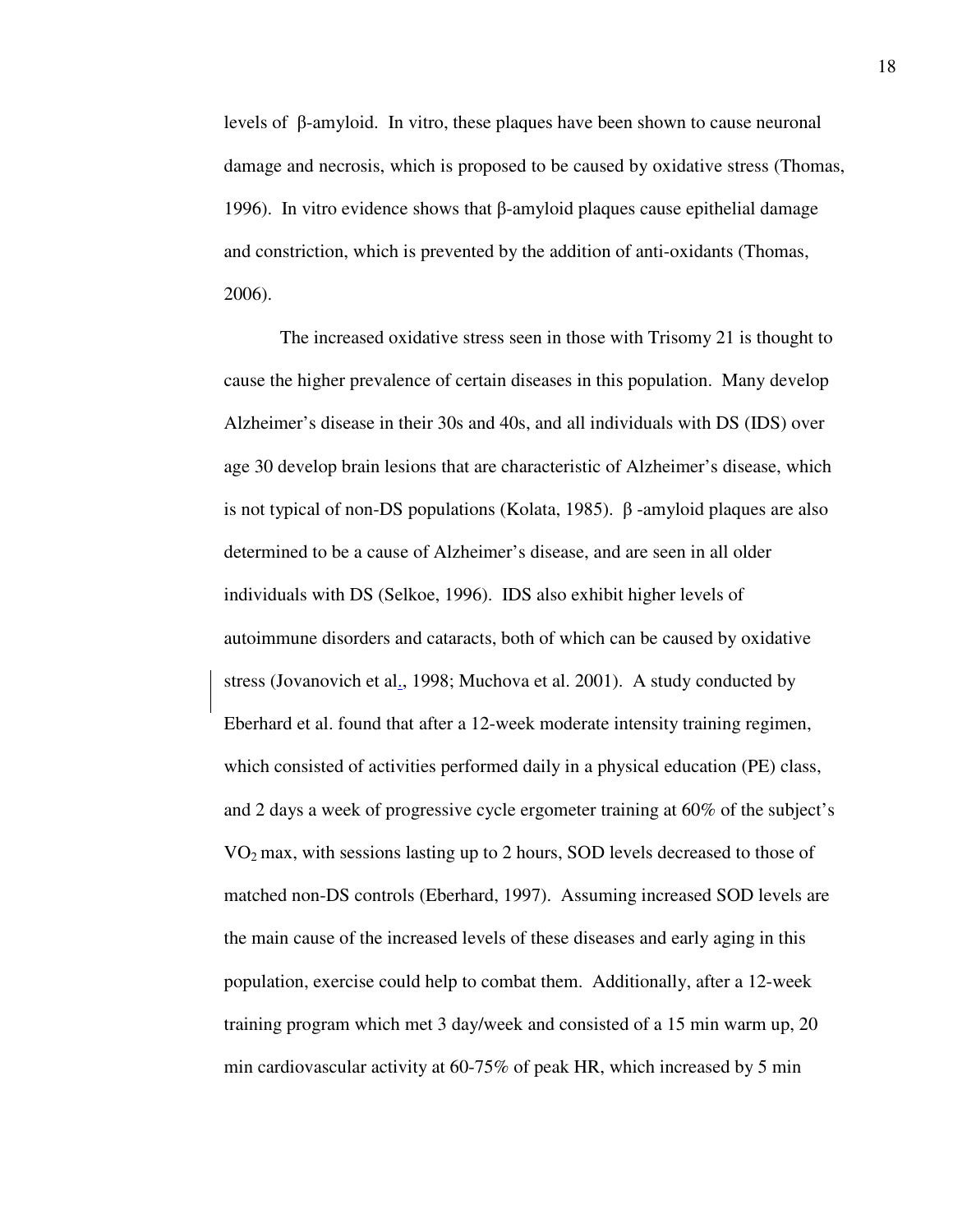every 3 weeks, and a 10 min cool down, it was found that GPx activity increased significantly (Javier, 2006). An increase in GPx activity with exercise could increase the breakdown of peroxide to water and decrease its formation into damaging hydroxyl radicals, thus decreasing oxidative stress (Javier, 2006).

IDS suffer from infections more frequently than those without DS, and respiratory diseases in particular are a main cause of mortality in this population (Ugazio, 1990). Table 6 depicts how much higher a risk the DS population is for certain infections and malignancies than non-DS populations.

Table 6: Incidence of mortality due to various causes compared to age and matched non-DS populations

|                      | $1949 - 59$  | 1960-71     |
|----------------------|--------------|-------------|
| Respiratory diseases | $\times 124$ | $\times 62$ |
| Infectious diseases  | $\times 52$  | $\times 12$ |
| Cardiac diseases     | $\times 11$  | $\times 6$  |
| Malignancies         | $\times 2$   | $\times$ 1  |

(Mikkelson et al., 1975)

It is important to note, however, that these data were collected at a time when institutionalization rates were high for this population, which further increases the risk of infection (Ugazio, 1990). Despite this, however, it is still thought that impaired immune function is the cause of an increased incidence of infection and of increased mortality from infections (Ugazio, 1990).

It is proposed that high levels of SOD contribute to immune dysfunction in IDS (Ugazio, 2000). Once macrophages and neutrophils engulf an antigen they produce ROS, such as superoxide, to digest it. Low levels of superoxide have been found in those with Trisomy 21, presumably due to high levels of SOD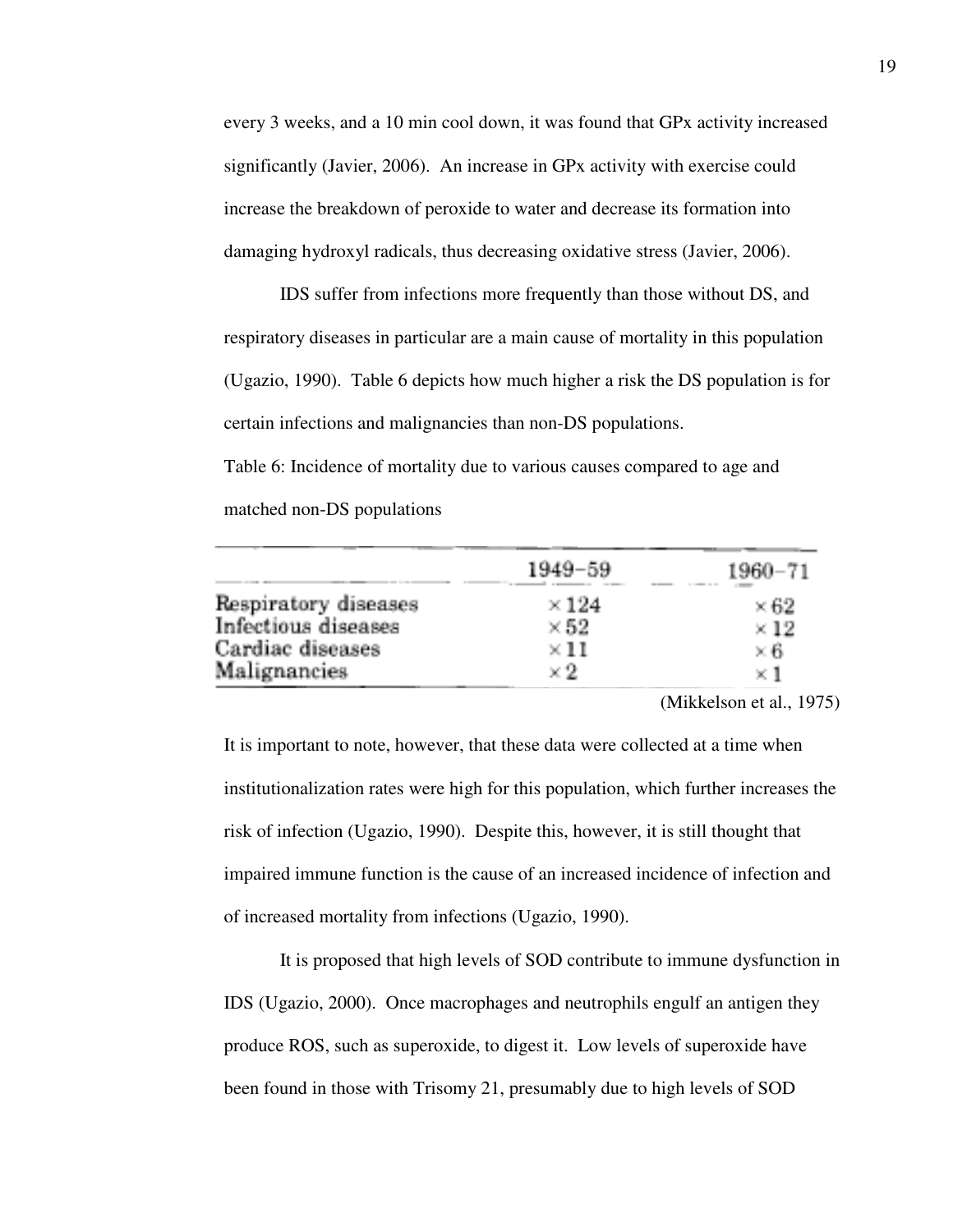converting superoxide into  $H_2O_2$  and decreasing the ability of macrophages to destroy pathogens (Ugazio, 2000). The decrease in SOD levels seen following exercise might allow for increased antigen destruction and improved immune function.

Additionally, IDS exhibit abnormally low levels of natural killer (NK) cell activity and impairment of T-cell activity, both of which are important in protecting the body against intracellular pathogens. This could be one explanation for their poor ability to handle viral infections (Ugazio, 2000). During and following acute moderate to vigorous exercise (50-85% VO<sub>2</sub>max), levels of immune cells, particularly NK cells and neutrophils, are elevated and can remain elevated for as long as 24 hours post-exercise (Dishman et al., 2003). This rise may be due to an increase in inflammatory cytokines, such as IL-6, which are seen post-exercise (Dishman et al., 2003; Pedersen & Hoffman-Goetz, 2000). However, it is important to note that vigorous exercise is thought to temporarily weaken the immune system (Dishman et al., 2003; Pedersen et al., 2000). There is mixed evidence, however, on the effects of exercise on immune response, and the effects are thought to depend on the intensity and duration of exercise, as well as on the length of the rest periods between repeated bouts of exercise (Pedersen et al., 2000). The evidence is not as clear about the effects of chronic exercise on the immune system. Many studies show increases in NK cell activity in trained subjects as opposed to untrained subjects, but information on lymphocyte proliferation and neutrophil function is quite variable (Pedersen et al., 2000). Animal studies show a higher survival rate in animals exposed to a pathogen,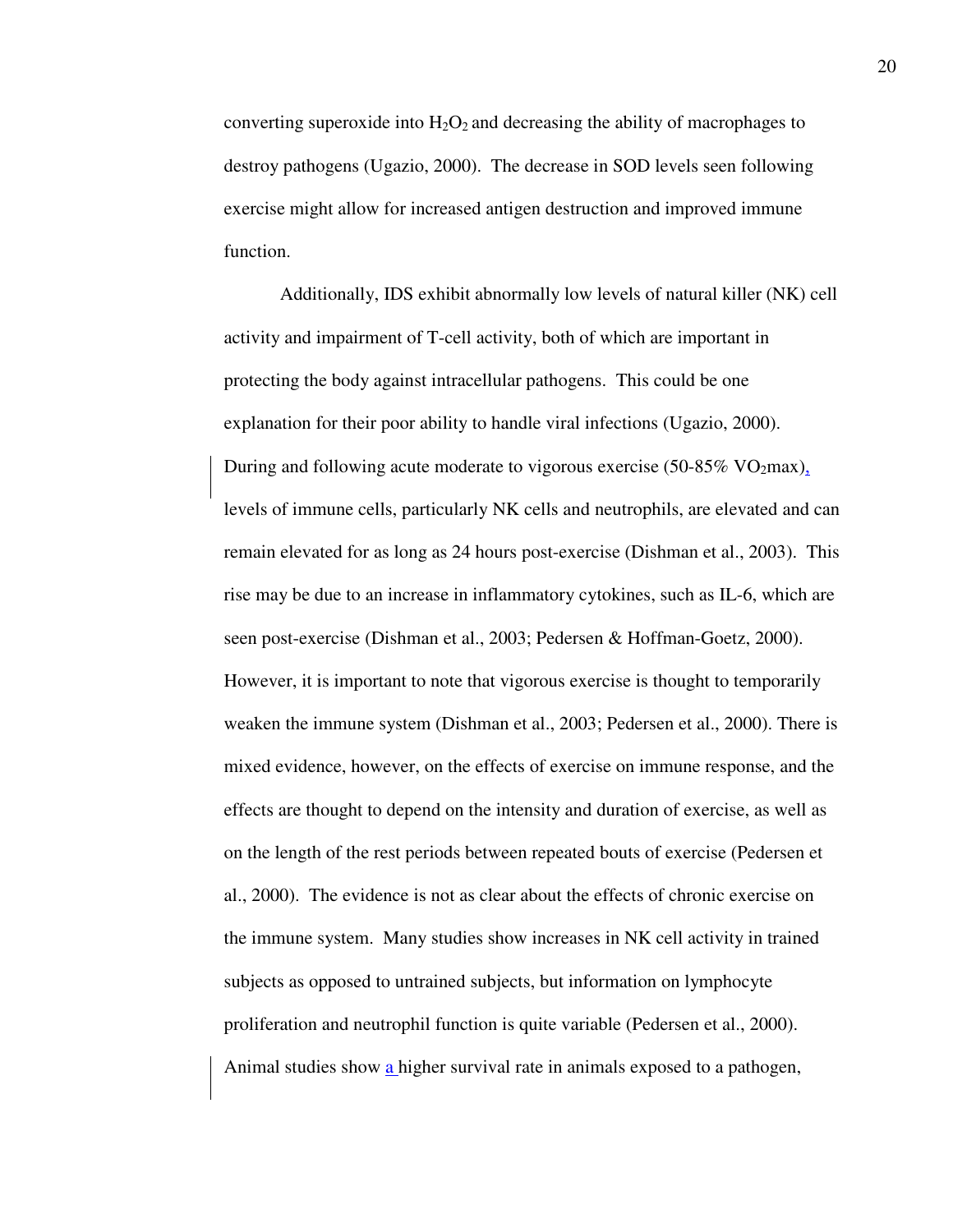particularly ones causing respiratory diseases, following exercise, than in sedentary animals (Pedersen et al., 2000). Additionally, epidemiological studies show decreased numbers of upper respiratory tract infections (URTI) in those who regularly perform moderate levels of exercise. However, in accordance with evidence that suggests indicates suppressed immune function following vigorous exercise, URTI symptoms were reportedly increased following strenuous bouts of exercise (Pedersen et al., 2000). Since NK cell activity in particular is decreased in IDS, it is possible that an increased activity level could promote increased NK cell activity. The high incidence of mortality from respiratory tract infections, could also make exercise induced increases in immune function particularly helpful, since both animal and epidemiological studies on humans show decreased symptoms of, and mortality from, respiratory tract infections (Pedersen et al., 2000).

## *Precautions*

Due to some of the physiological differences in these individuals, certain measures need to be taken to ensure their safety, and certain things need to be understood about them. First, they should be screened for AAI prior to participating in any contact sports, or sports that could require them to have their neck in a precarious position, and extra caution should be taken while participating in physical activities in general. It is recommended that they avoid sports that put them at greater risk for spinal cord injury and head and neck trauma, such as diving, swimming with a diving start, football, soccer or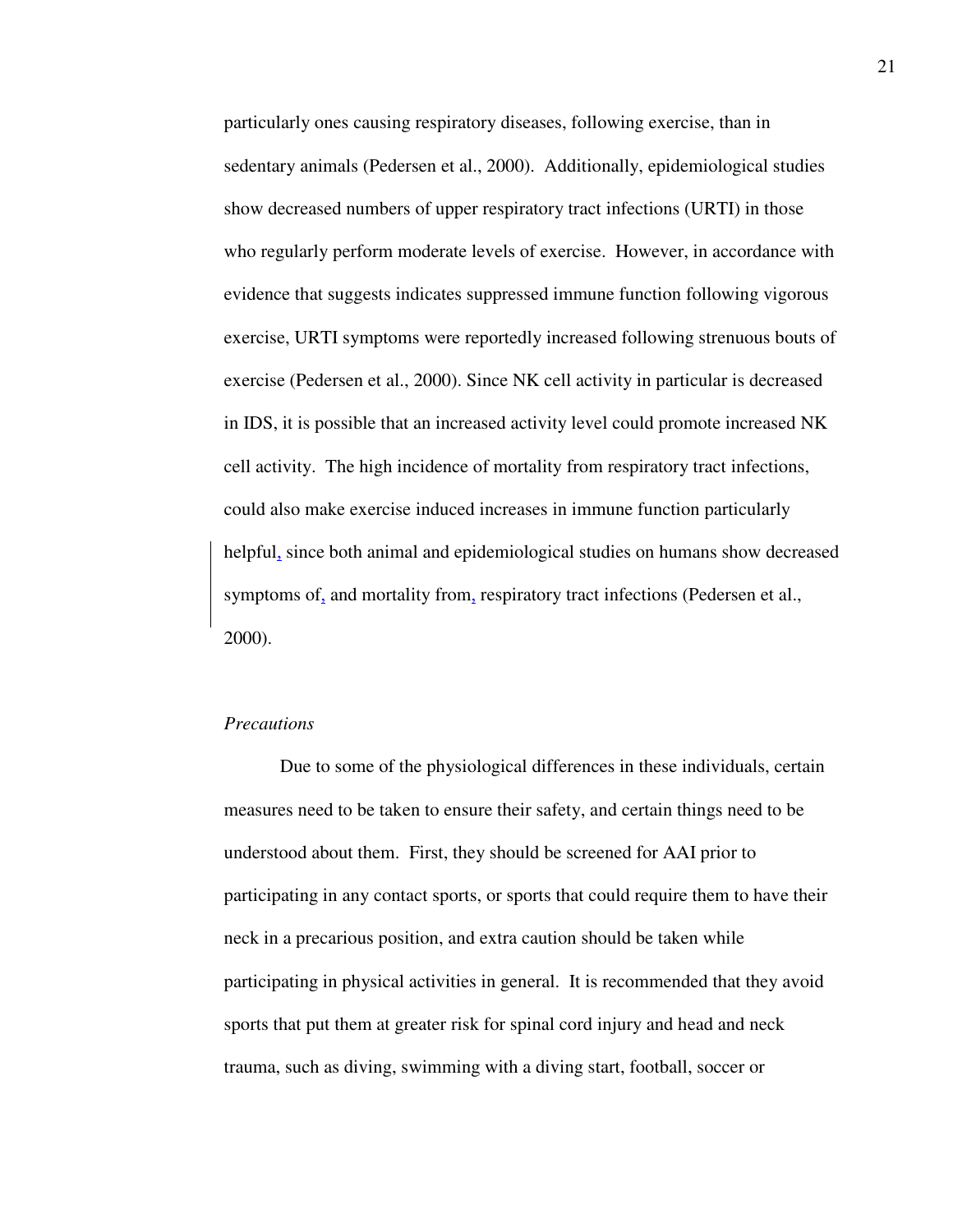gymnastics (Sanyer, 2006). They should also avoid warm ups such as neck rolls. Since the ligament laxity which causes AAI can also lead to pronated and/or flat feet, metatarsus primus varus, patello-femoral instability and an increased risk for joint dislocations, it is even more important for them to be wearing the proper attire, and to make sure they are performing exercises with the right form ("Down Syndrome," 2007). Depending upon the situation, activities that require less impact on their joints may also be more appropriate, particularly if the individual is overweight and displays signs and symptoms of joint instability. A physician may recommend the use of orthotics, braces or physical therapy prior to initiating an exercise regimen, in an effort to reduce the risk of orthopedic injury (Sanyer, 2006).

Due to their often poor balance and difficulty crossing midline, it is important for a coach or trainer working with IDS to understand that they may not be able to perform certain drills as easily as others, such as grapevines (Down Syndrome," 2007). They also must realize that they may not be able to reach the same levels of fitness as those without Down Syndrome, particularly where cardiovascular exercise is concerned. IDS may not show the same training effects as their non-DS peers, possibly due to the same decreased sympathetic activity that is thought to cause a blunted HR response to exercise (Sanyer, 2006). For those who exhibit chronic hypoxia, right left shunting, and pulmonary hypertension, a physician may recommend activities that do not demand a high cardiac output, which could increase hypoxia (Sanyer, 2006).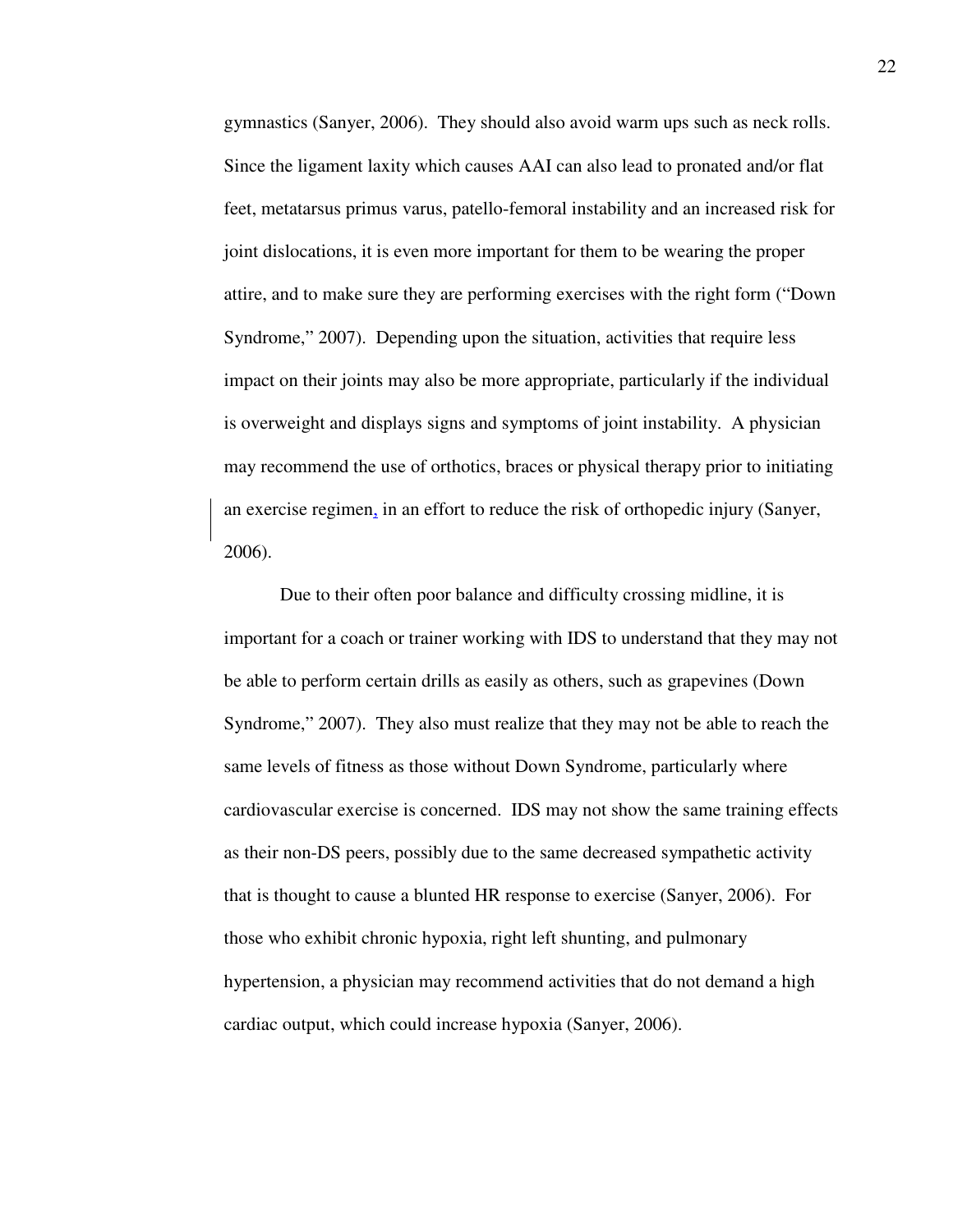Furthermore, these individuals have a higher incidence of vision disorders (Pueschel, 1990). Approximately 70% of children with Trisomy 21 have refractive errors, 50% have strabismus, 35% have congenital nystagmus, and 20% have a blocked tear duct (Pueschel, 1990). It is important that they be regularly evaluated by an ophthalmologist and that proper precautions be taken when they participate in sport and exercise, because untreated or undiagnosed visual impairments could increase the likelihood of injury (Pueschel, 1990).

Those working with this population should also be aware of the thyroid disorders which are common. Most often, hypothyroidism is seen (Said et al., 2007). Some of the signs of hypothyroidism, many of which can affect physical performance, are fatigue, weakness, muscle cramps/aches, weight gain or difficulty losing weight, cold intolerance, depression, irritability and memory loss (Lewis, 2005).

It is also important that fitness professionals work closely with other health care providers, such as physicians and physical therapists, in an effort to determine what the safest and most effective exercise plan is (Rimmer, 1999).

#### *Cognition and Behavior*

Intellectually, individuals with Down syndrome are usually classified as mild to moderately mentally retarded, typically having an average IQ around 50, and many studies show that they will not develop past the mental age of 6-8 years old (Dereyeh, 2001; Pitetti, 2006). There is also evidence that they have a shorter attention span than their non-mentally retarded counterparts, as well as memory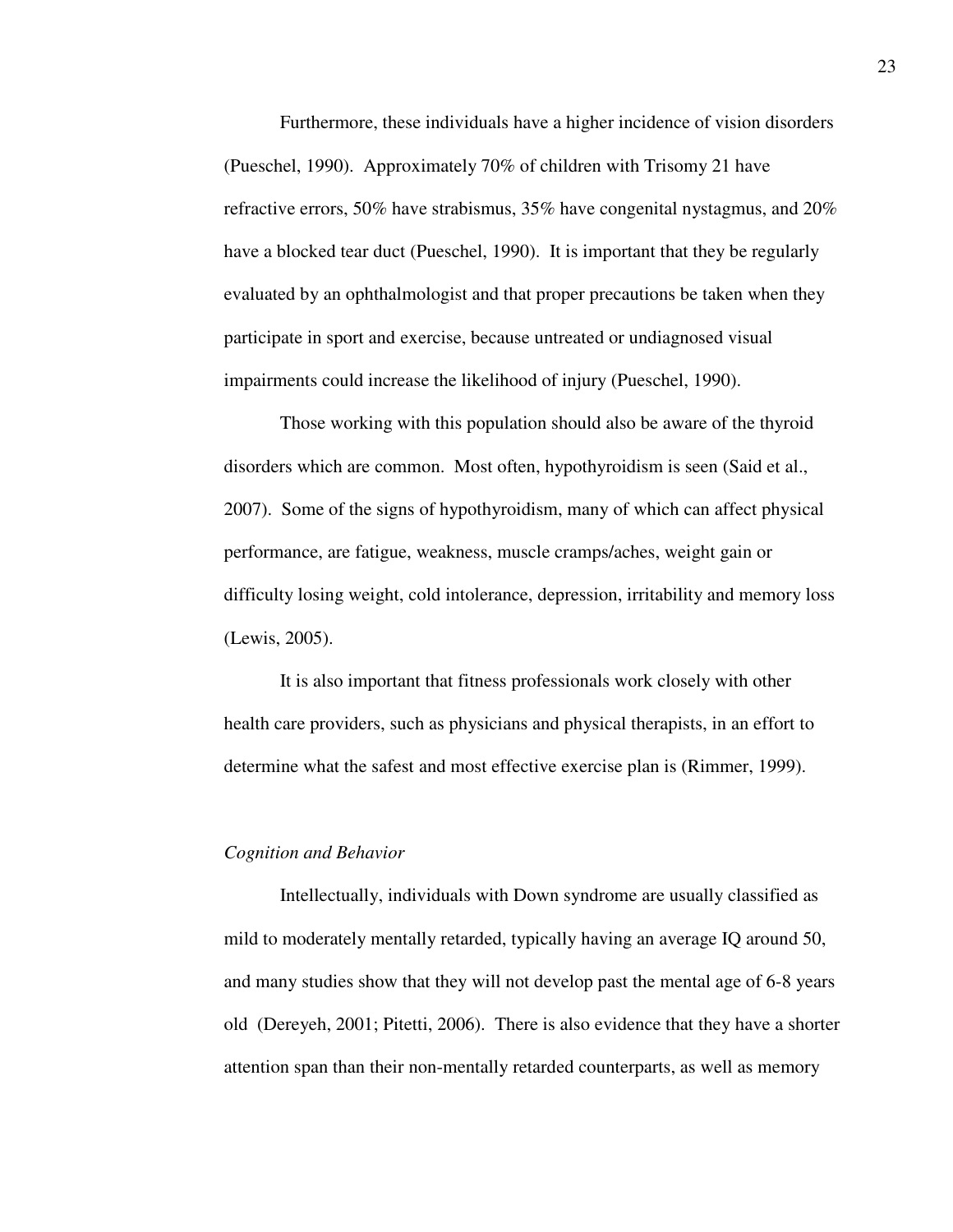deficits, which would make learning new skills more difficult for them (Dereyeh, 2001). However, it has been shown that their ability to process and remember visual input is greater than their ability to process and remember verbal input (Fidler, 2005). They have very few social-cognitive disabilities; however, they may have difficulty perceiving emotions based upon facial expressions, yet they have the same feelings and ability to form relationships as the average person ("Frequently," 2008).

Certain behavioral tendencies are characteristic of those with Down Syndrome. IDS are commonly described as stubborn, possibly due to frustration in learning a task, or because of motivational issues (Fidler, 2005). This stubbornness can also be a product of frustration with people having difficulty understanding them (many have speech impairments) or because of the fact that they feel separated from others or want to do what the other kids are doing, rather than their modified task ("Special," 2006). IDS also show a higher incidence of task avoidance and attention seeking behavior, both through positive means (i.e. "cute" behaviors, clapping, blowing rasperries) and negative means (i.e. tantrums) (Feeley, 2006). Often, they display learned helplessness because they have received too much aid from others throughout their lives and feel that they cannot complete tasks without that outside help ("Special," 2006).

#### *Psychological Benefits and Recommendations*

It has been shown repeatedly that exercise can help increase the health of IDS by increasing their low cardiovascular and respiratory capacities. Exercise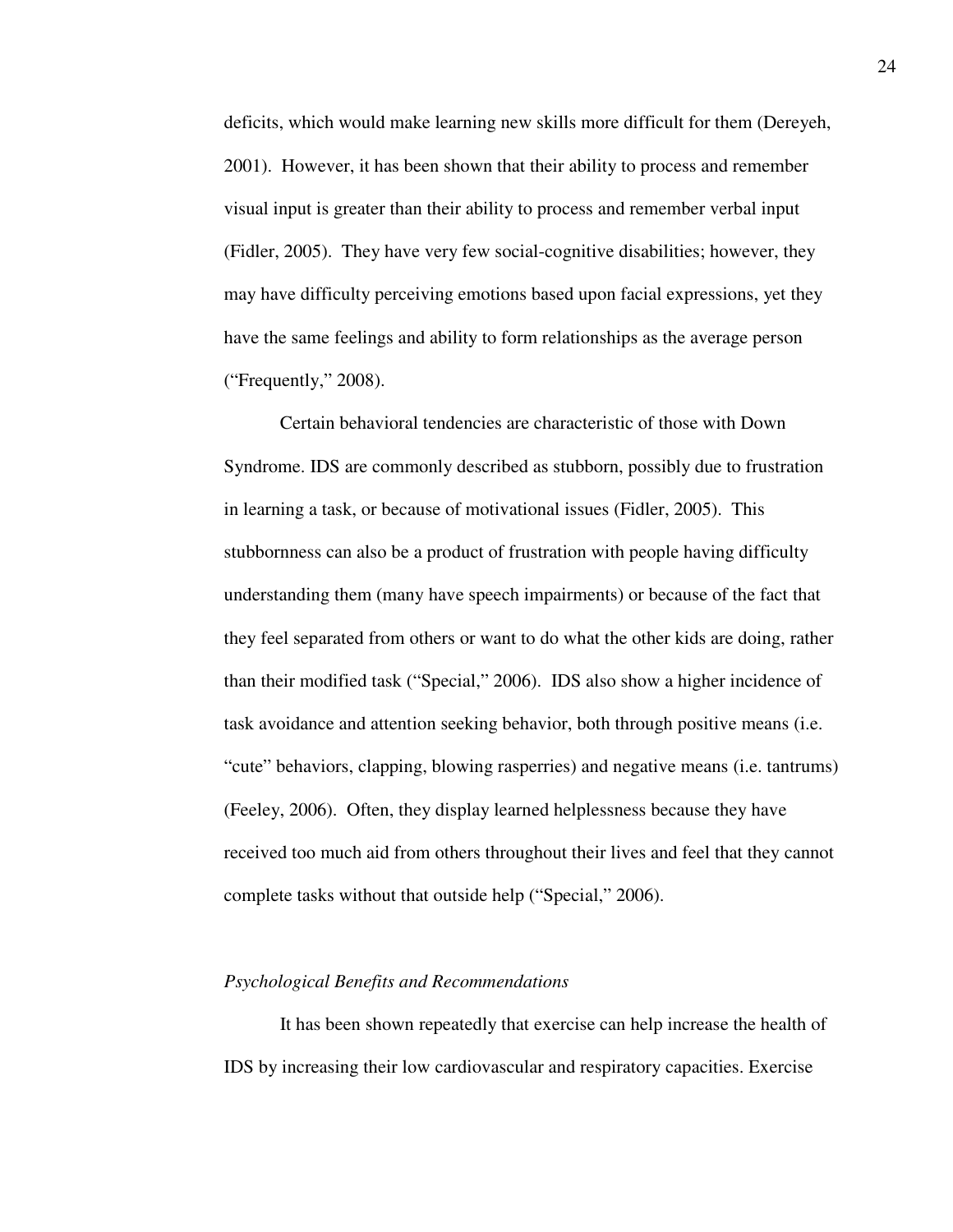may attenuate the increased chance of obesity and insulin resistance and may increase stability in joints, which leads to benefits similar to those seen in non-DS individuals' health (Menear, 2007). However, because of their disorder, these individuals often do not get adequate exercise, and until recently, health promotion in individuals with intellectual disabilities has rarely been addressed, as healthcare was focused on preventing disability rather than preventing or reducing secondary health conditions (Rimmer, 1999). The issue is most notably addressed in the *Healthy People with Disabilities 2010* initiative, which categorizes its goals into four main areas. The first involves increasing participation by decreasing environmental limitations, including those in the physical, social, learning, economic and political environments, and increasing education. The second involves increasing access to health care and decreasing disparities in quality of care. The third requires increasing physical access to the environment and the infrastructure. The final category focuses on healthcare promotion and the prevention of secondary diseases (Marge, 1998).

A survey of caretakers of 150 individuals with mental retardation, 75 of whom had Down syndrome, was conducted on the amount of leisure time physical activity (LTPA) that these individuals participated in. The survey found that 13% of all the participants participated in no LTPA, 49% participated in little to no LTPA (physical activity of 3.5 METs or above less than 3 times/wk),  $45\%$ participated in the recommended level of LTPA (physical activity of 3.5 or greater METs 5 or more times/wk) and 1% participated in regular vigorous LTPA (physical activity of 6 or more METs 3 or more times/wk) (Draheim, Williams  $\&$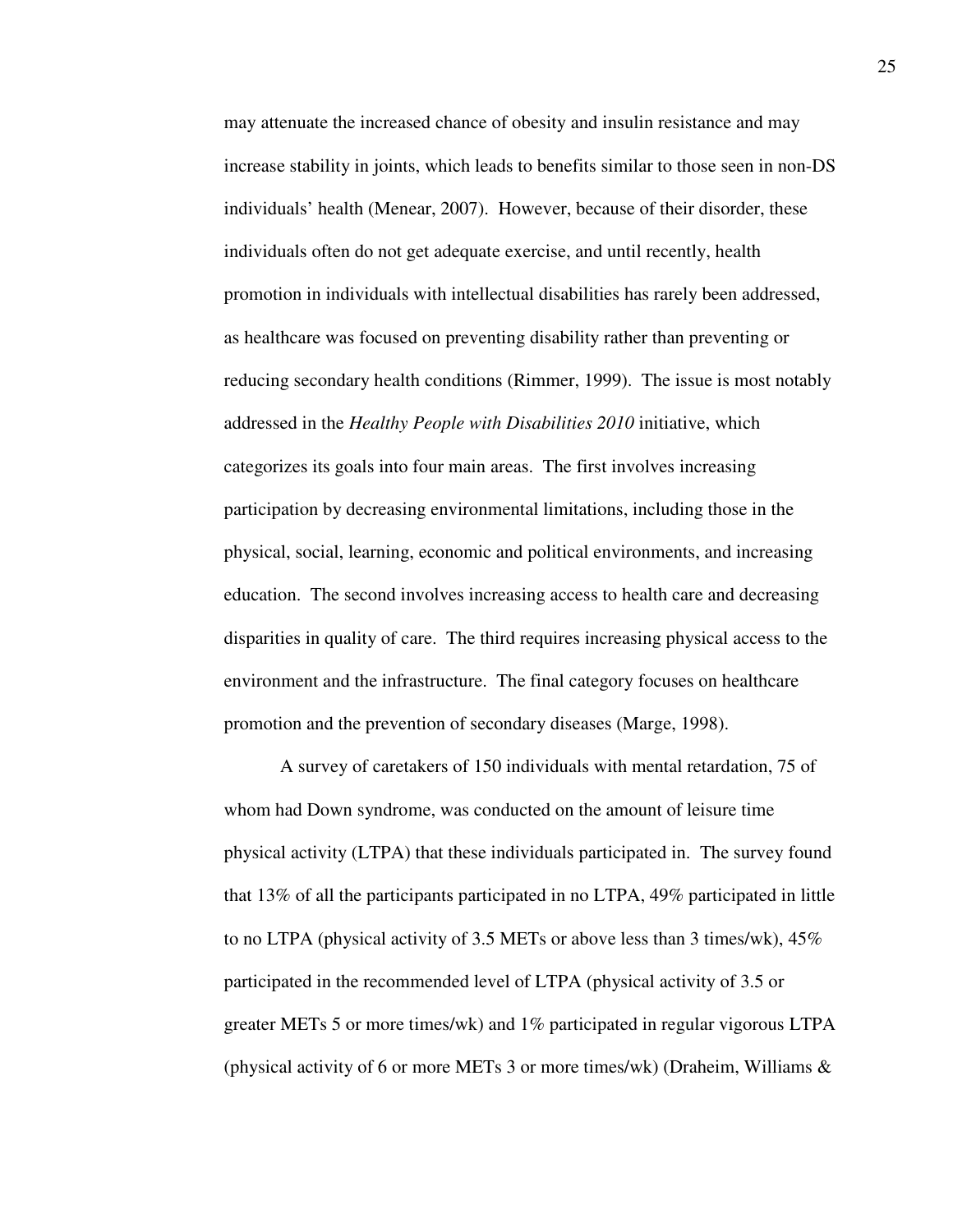McCubbin, 2002). The physical activity levels found for only those with Down Syndrome were not significantly different from those found with all participants, which demonstrates the high levels of sedentary behavior amongst this population. Rimmer et al. found that less than 10% of individuals with intellectual disabilities participate in physical activity a minimum of 3 days a week (Rimmer et al., 1995).

In part, the sedentary behavior often seen in this population may be due to the modifications that must be made by their parents, coaches, teachers, or personal trainers in order to teach and work with them, as well as to a lack of opportunities and motivation to be physically active (Menear, 2007). For example, one of the most common models of disability is the Medical Model, which many people use as a way to conceptualize disability, even if they do not realize it. This model focuses on disability as a problem with the individual. Disabled individuals are seen as deviating from society's standards of what is "normal" and are in need of special accommodations, or need to be separated from everyone who is "normal" in order to succeed. Again, this model perceives disability as a problem with the individual (Ben-Moshe et al., 2005). The Social Constructivist Model, however, sees the construct of disability as a way of understanding individual differences from the societal norm. The impairments, or physiological differences in individuals, are not actually seen as a disability until the impairment causes an inaccessibility issue. Because of this, instead of having the individual change to prevent the inaccessibility, society changes to prevent it. This is the model that is being promoted by disability rights activists (Ben-Moshe et al., 2005).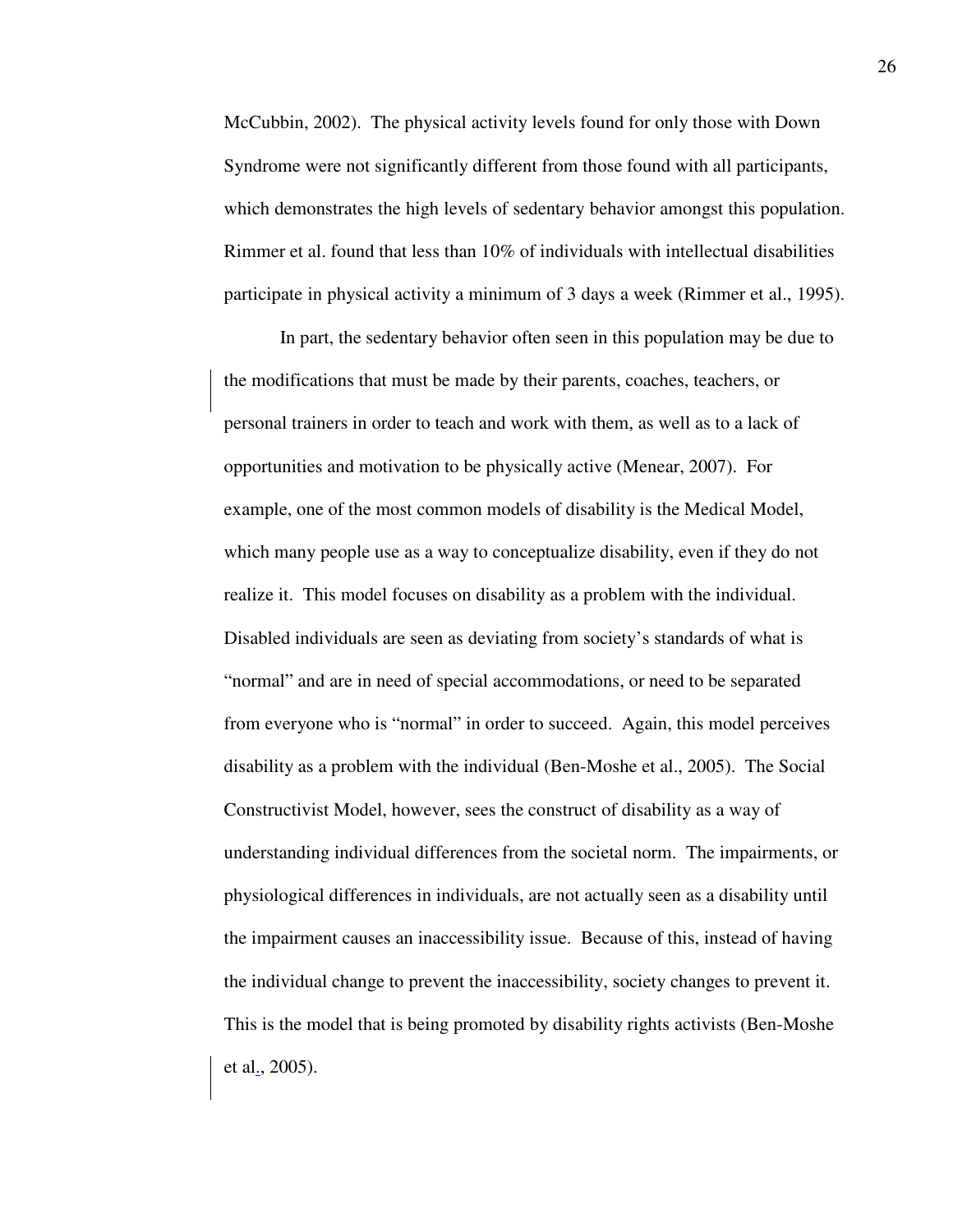It was found that significant predictors of exercise participation in IDS were age (the younger had an increased probability of participation), the caregiver's perceived benefits of exercise and the number of access barriers (Heller et al., 2002). It was also found that the perceived benefits of exercise differed between IDS and their caregivers, and that the perceived benefits of exercise by IDS were not predictors of exercise participation. Educating caregivers about the benefits of exercise may have more of an impact on actual participation than educating those with DS. Additionally, following the goals of *Healthy People with Disability 2010*, increasing facility access, as well as increased instruction on how to exercise, could also positively influence the exercise habits of IDS, as those were two of the main cited access barriers (Heller, 2002).

This points to the discussion of another problem that faces the involvement of those with Down Syndrome in sport, which is how to integrate IDS into a regular sports team, both in terms of safety, as well as fairness to the overall team. This is particularly an issue for individuals who have the cognitive ability to understand the "real" rules of the game, but physically, may not have the ability; however, it can be done.

Lyndon LaPlante, for example, was a high school football player with Down Syndrome in Texas. While he was only able to play during certain times in practice, he was still on the team, and his coach "could see the passion in his eyes about how he really loved football and loved being around those guys" (Athlete, 2005). His senior year, thanks to his coach and the cooperation of the opposing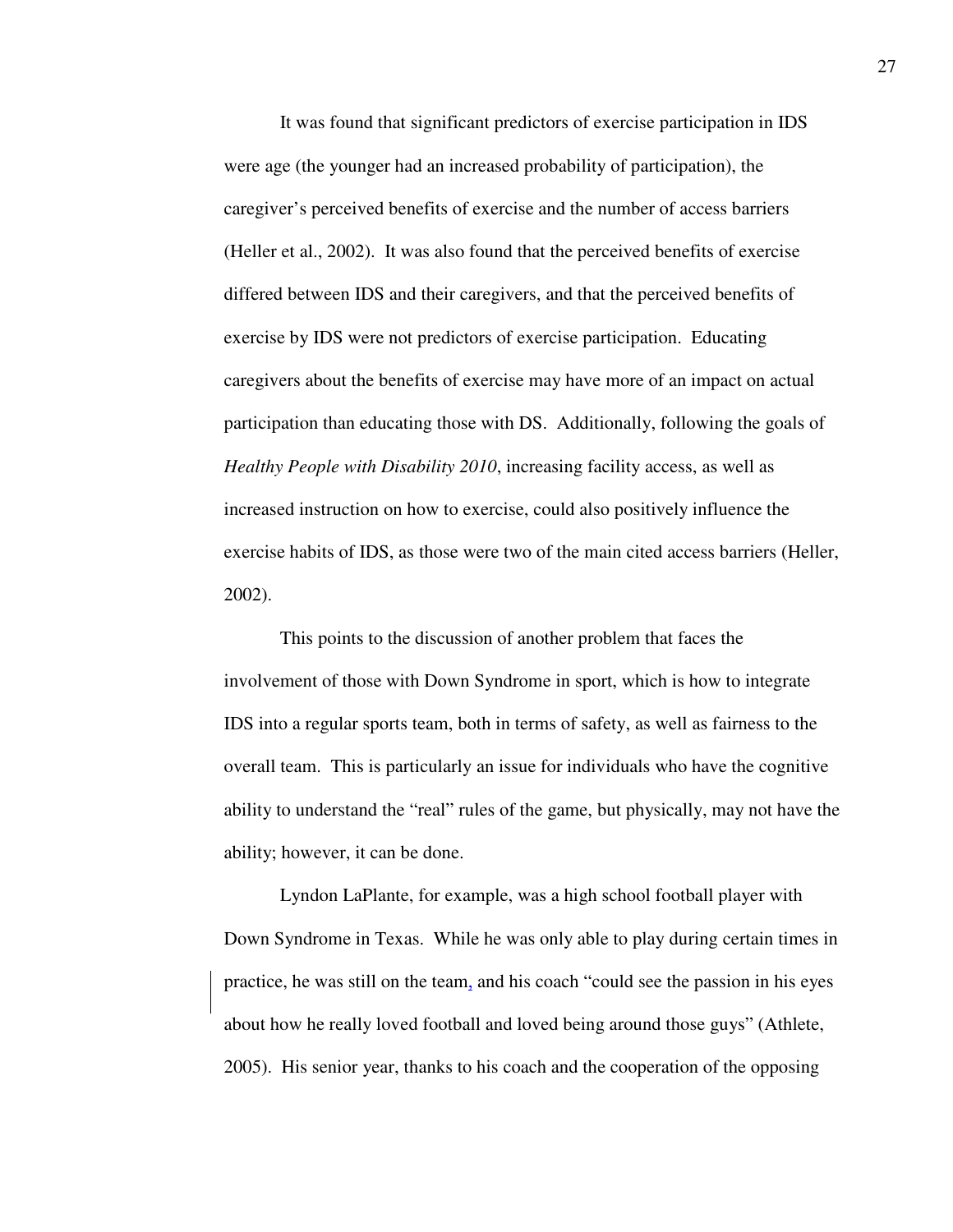team and officials, they were even able to have him make a 99-yard touchdown during a game, which while it did not officially count, still meant everything to this student. As he stated afterwards, "I carried a 99-yard touchdown. I looked like Emmitt Smith out there" (Athlete, 2005).

However, while it is possible for them to participate in team activities, it is hard to find the "right" place for IDS, since many places and parents are very hesitant to allow these individuals on regular teams. The study conducted by Menear, who interviewed parents, illustrated many of the concerns and difficulties with integrating these individuals into "mainstream" sports environments. One mother stated, "[T]hat [is] one of my biggest concerns because my child is so strong, so agile, and so able to play with kids his age physically and too strong for kids that are his age mentally, so there's no fit for him in an organized team activity" (Meaner, 2007, p. 64). Yet another mother commented, "My son has the mental skills but he could never play on a school team because it is so competitive. He's just not at that level at all. And there's no in-between. There's school and there's sports for kids with special needs and he wants no part of the rule adaptations because he understands the regular rules" (Meaner, 2007, p. 64). A father also described how his son wouldn't even participate in physical activity or anything seen simply as "exercise" unless a sibling or friend was with him. Numerous other parental comments alluded to this same behavior (Meaner, 2007). One student I worked with who had DS and was very fit, particularly anaerobically, saw going to the gym and working out as his special time with his father. He would always come in and excitedly  $\text{say}_2$  "I'm going to the gym with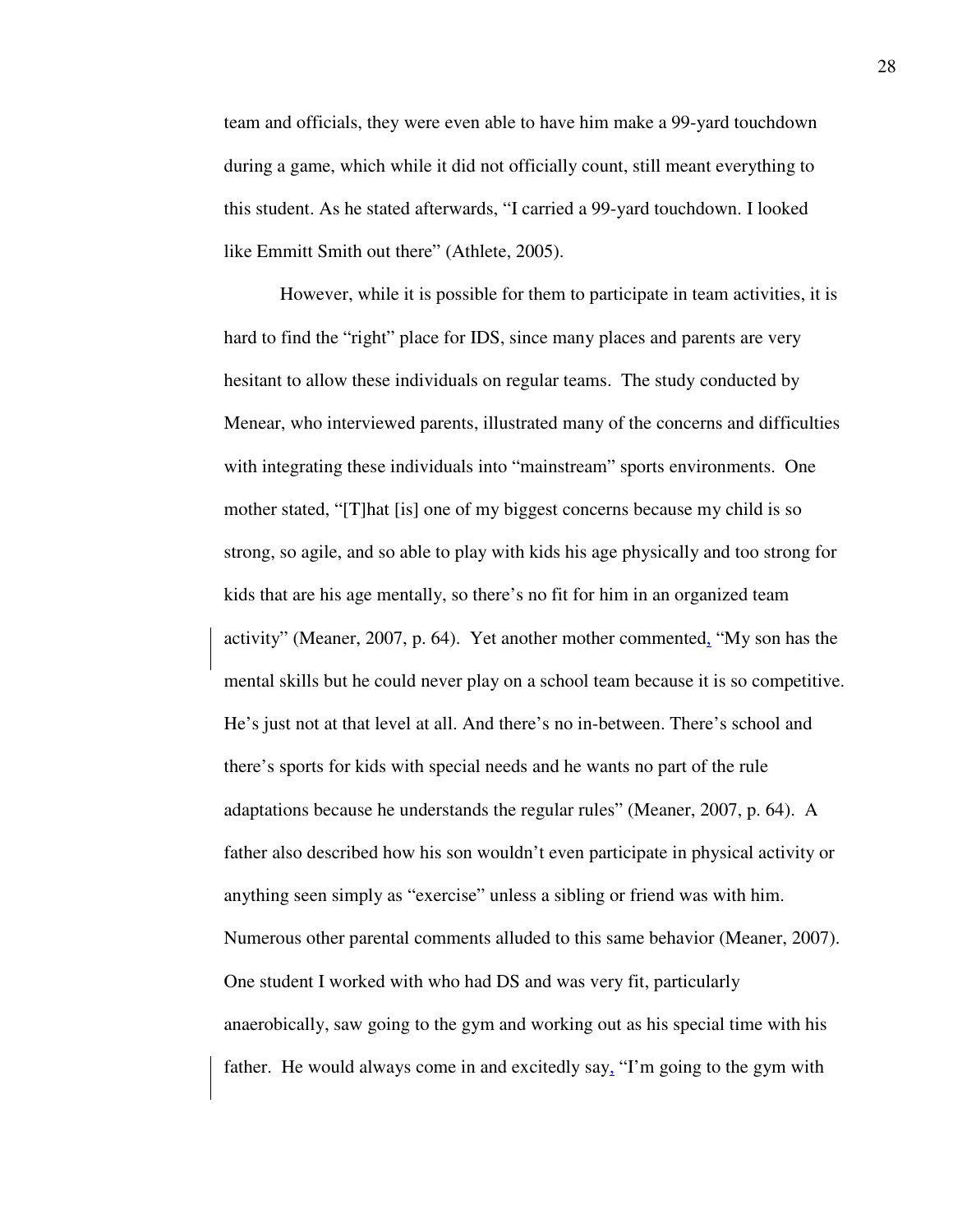Daddy! Me and Daddy are gonna go get strong together!" He loved to work out, and would do so even without his father present, because it was his bonding time, and he wanted to make his dad proud by showing him how strong he was. This also illustrates how sports can benefit this population by increasing their social interactions, sense of belonging and psychological health.

A study conducted to assess the perceived physical and academic competence, as well as the perceived acceptance, of children with Down syndrome found that while these individuals scored higher than their counterparts in the areas of physical and academic competence, they scored lower in perceived acceptance (Begley, 1999). IDS also perceive the greatest benefits of exercise to be looking better and feeling better emotionally, as compared to their care givers, who cited health improvements as the greatest benefit (Heller et al., 2002).

Yet another study assessed the attitudinal and psychosocial effects that a 12-week training program had on those with Down syndrome. It showed that not only were their attitudes towards exercise increased, but so was their self-efficacy, positive outlook on final expectations, feeling of community integration and life satisfaction. They also showed a decrease in cognitive-emotional barriers and had slightly lower rates of depression, a mental illness which is prevalent in this population (Heller, Hsieh & Rimmer, 2004; Tuomo, Tervo-Maatta, Taanila, Kaski, & Livanainen, 2006). It was also shown that when comparing pre- and post-, at home exercise, individuals with developmental disabilities showed higher levels of self-perception and adherence to exercise routines when they worked out in a group (Fragala-Pinkham, Haley, Rabin & Kharasch, 2005). If the social aspect is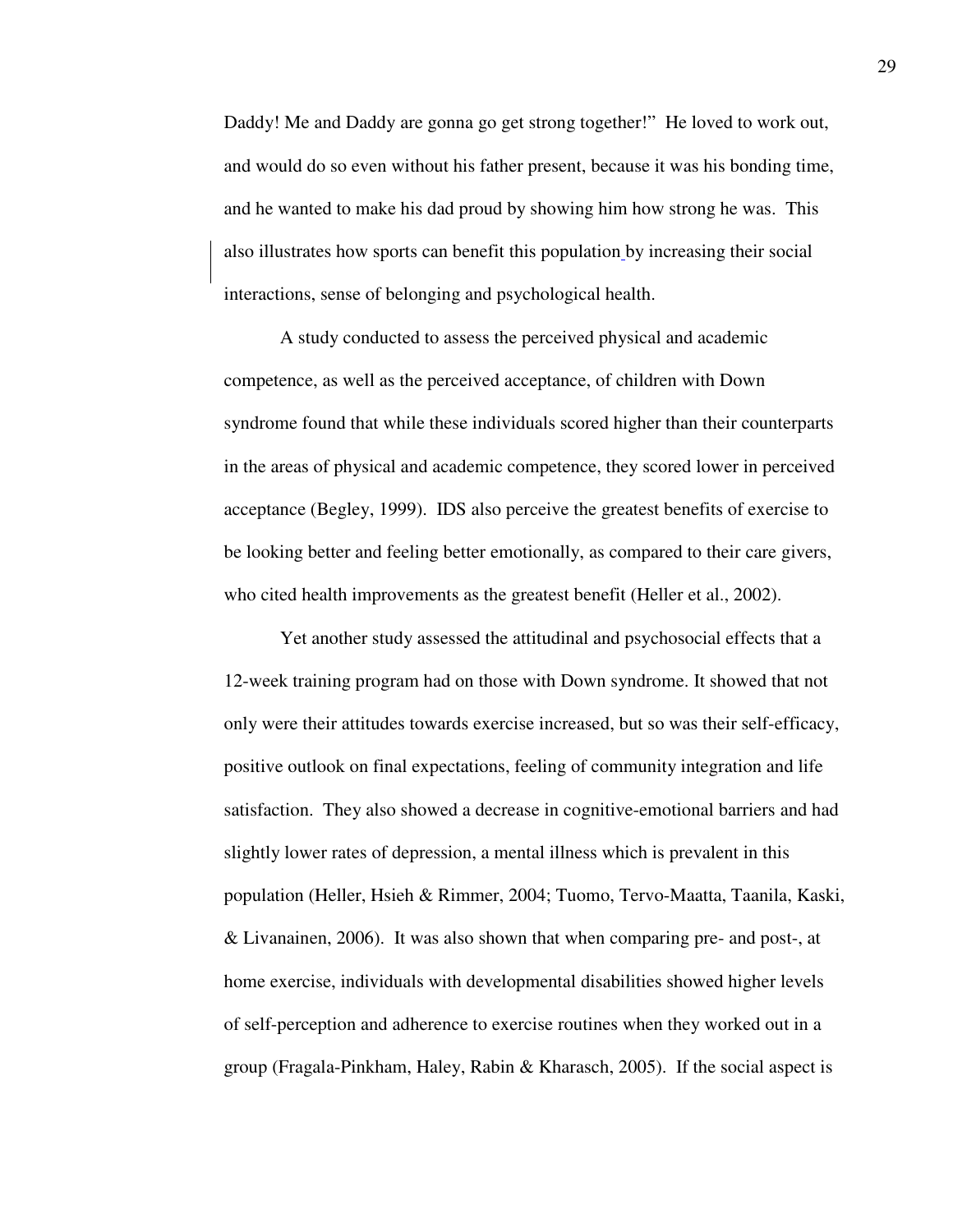so important for these individuals, yet it can be hard to find a place for them on a team because of their mental and physical differences, how can they get involved?

One answer to this question is to get them involved in individual sports such as swimming. Sports like this allow them to be a part of a team, while at the same time participating at their own level, without "interfering" with the participation of others, and allowing for physical and psychological health benefits. The individual who understands the rules and wants to be a part of a "regular team" can be, and if they are not physically at the same level as the other people, it doesn't matter, because their performance does not affect that of the other team members', or pose a safety problem for anyone. In a situation like this, it would also be far easier to put the individual into a competition and give them that experience. In a sport like swimming, where points are given to the team depending upon the individual performances of the members in each race, they could afford to put the disabled individual in. Even though IDS are not likely to win their individual races, the team could still win, and they would still be able to experience that feeling. In this situation, they could also feel as if they directly contributed to the victory, whereas if they were on something like a soccer team, they might only have the opportunity to sit on a bench. The parents of these children have also mentioned a greater need for them to participate in individual sports for these very reasons, in addition to the fact that if they only need to have one person with them, rather than a whole team of people, to participate in an activity, they are far more likely to do so, and do so often (Menear, 2007). A sport such as swimming, or even bike riding, would also be good for them since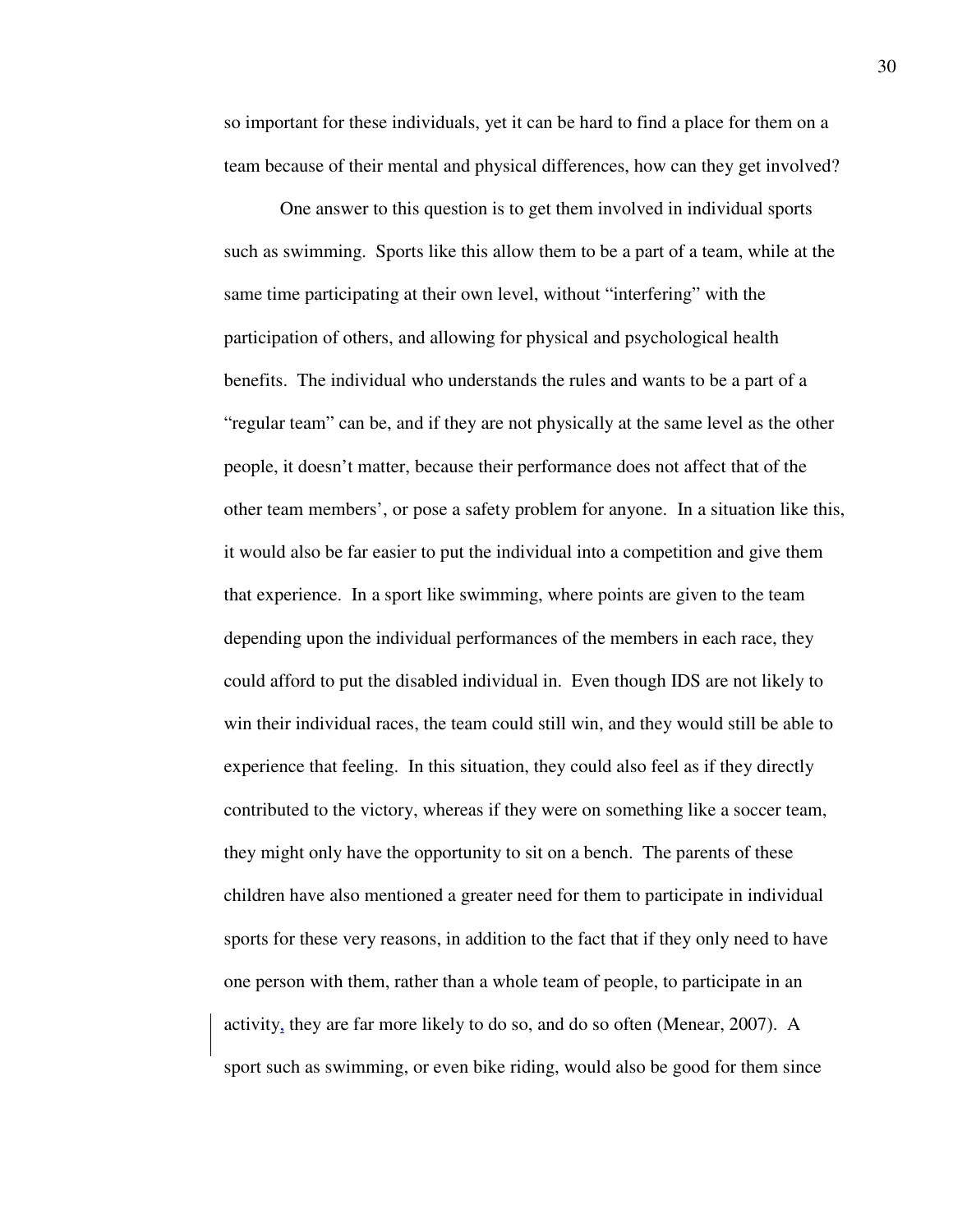they show joint instability and these are low-impact activities. Joint instability, however, does not mean that an individual sport such as track is not also a viable option as well.

 A second option would be to get them involved in less competitive forms of sport. Recreational programs would be perfect for this. They could have the opportunity to play and interact with others, while not having the intense competitive side. They would still receive all the same social and physical benefits as if they participated on a school team; however, while winning the game would still be important, there may not be as big a difference in the competitive nature of the participants, and because the win-loss record of the team wouldn't decide the coach's job, the coach would also be more likely to give the disadvantaged player more playing opportunities.

 A third, and more obvious option, particularly for those individuals who may not understand the rules of regular games, is specialized sports programs with modified rules. The individuals would still be getting the social interactions that they crave, while allowing them plenty of physical activity and playing time, putting no one at a disadvantage and giving them the opportunity to win "all on their own." The difficulty here is being able to find, or start, a program like this and have enough participants; this results in few, if any, easily accessible options like this for IDS (Menear, 2007).

It is also possible to involve IDS in forms of exercise that are noncompetitive, but still incorporate a social aspect. An exercise class, for example, would allow for social interactions but also fitness benefits, without the worry of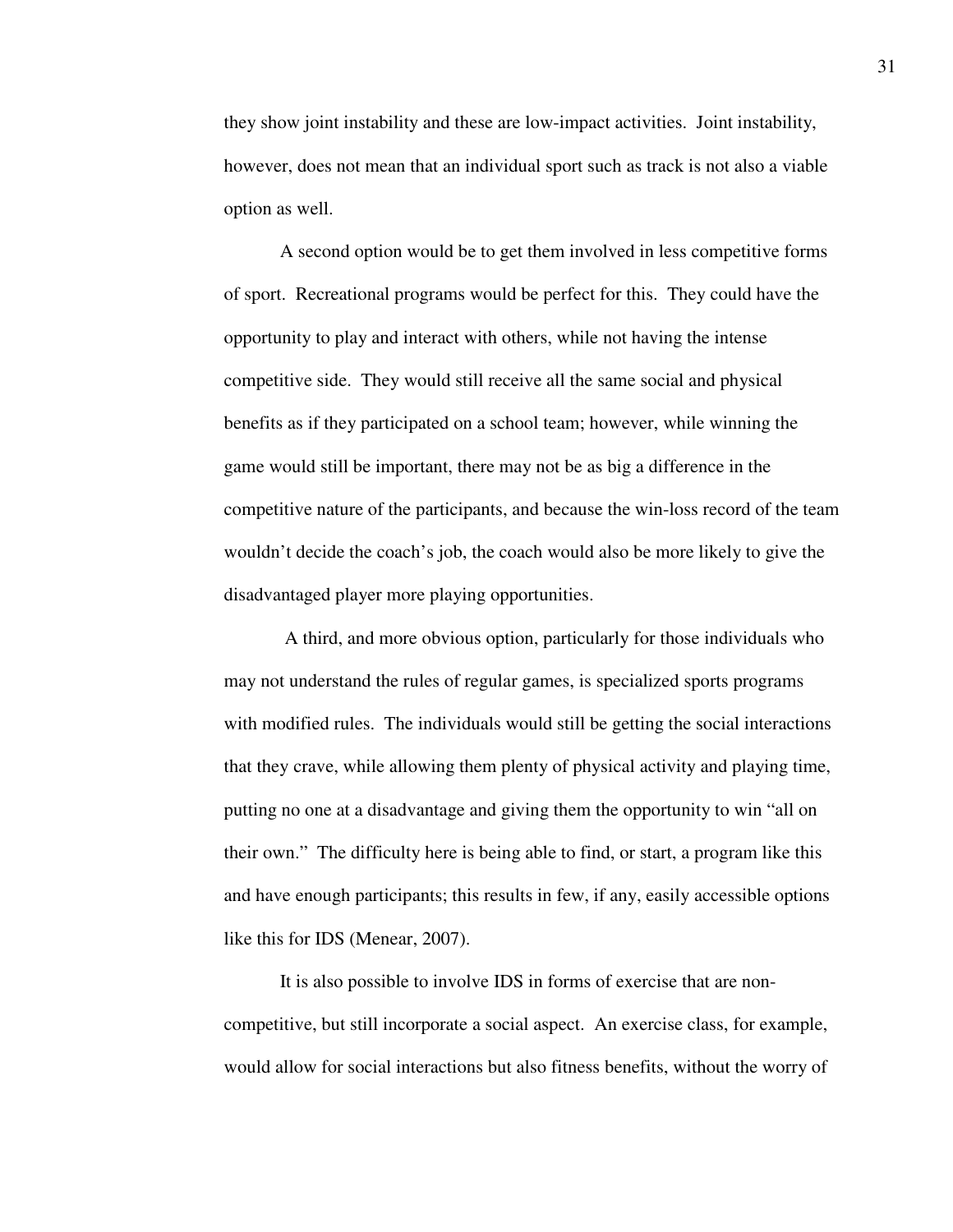winning and losing. It would be much easier to place IDS with an appropriate group of individuals as well. These classes wouldn't even have to be made up entirely of students with Down Syndrome; they could be integrated into regular exercise classes. Even if the individual may be physically more mature than the average 8-year-old, they could still be placed with that age level if they are mentally at that level, with no negative effect for either group.

Involving individuals with Down Syndrome in dance classes is also a good alternative to competitive sport. This again allows for all the social and physiological benefits, while giving them an opportunity to perform and be in the spotlight, but with less of a fear of failure. Some dance studios, such as the TurnOut Movement Arts Studio, in Springfield, Illinois, even have specialized dance programs for individuals with Down Syndrome (Naumovich, 2007). Studio director, Tracey Sims, began the program while she was working towards her degree in dance therapy. Dance can be beneficial to this population, as it improves their motor planning, sequencing and direction-following skills, while giving students the ability to express themselves (Naumovich, 2007). Individuals with Down Syndrome tend to show an improved memory capacity using imagery techniques, which also makes dance an optimal choice for them (De la Iglesia, Buceta & Campos, 2004). Most importantly, however, is that the students love to dance. One mother recounts how "no matter how tired [her son] is, he always gets fired up when it's time to go to [dance] class" (Naumovich, 2007).

While these ideas are all very feasible, one of the many challenges comes with being able to not only get IDS involved in these activities, but also in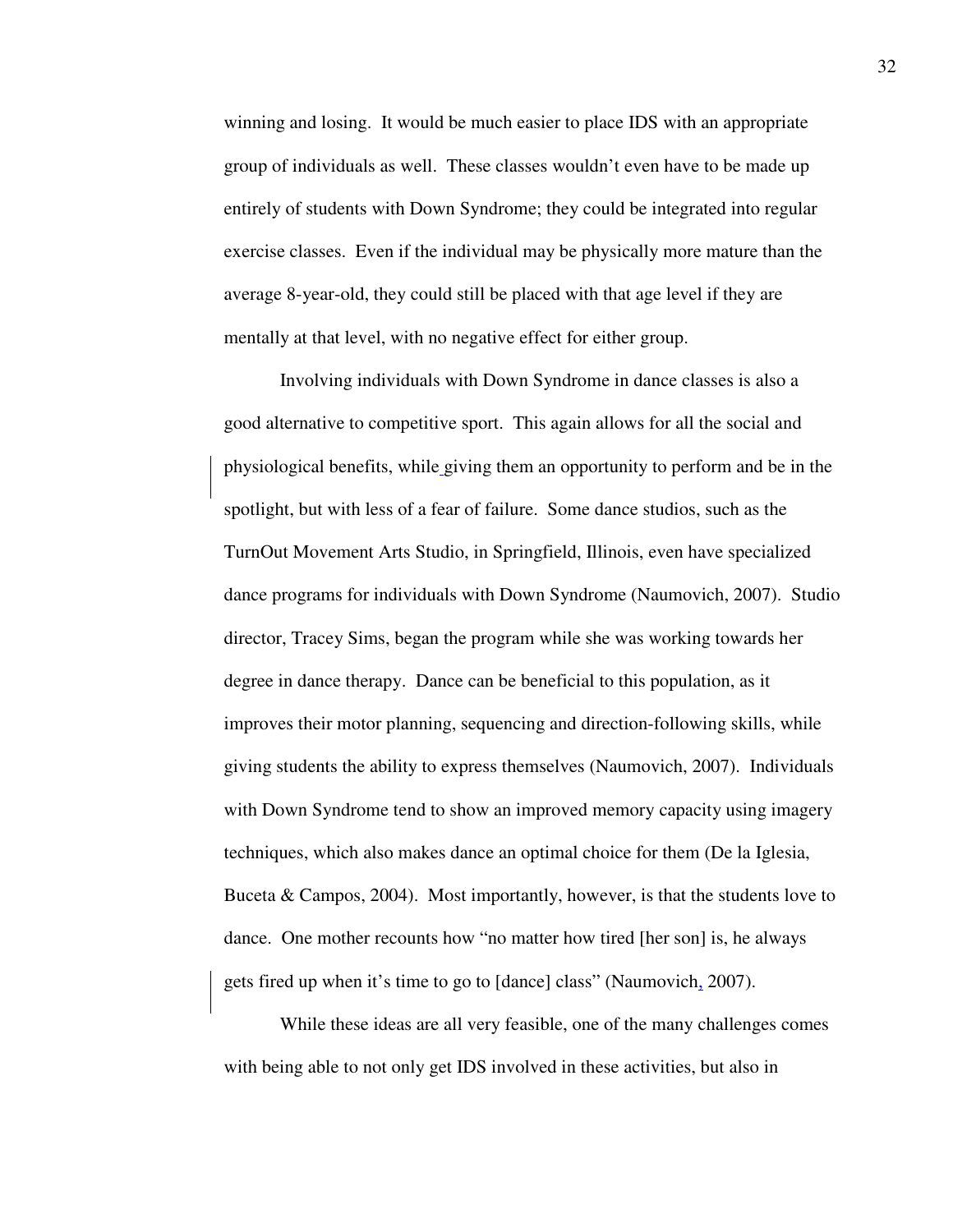coaching/teaching this group of people. As discussed earlier, stubbornness can be a very common characteristic amongst this population, as can avoidance and attention-seeking behaviors. One of the possible reasons for these behaviors is a learning style that these individuals have developed, which manifests as the child ages. They seem to perform these behaviors, particularly stubbornness and avoidance behaviors (positive or negative), when they are faced with situations that they believe are too hard, and at which they cannot succeed. IDS have experienced so many failures that they not only feel they need help to succeed, but that, even then, they cannot succeed at all, and they would rather avoid the whole task than make the attempt (Wishart, 2001). It has also been shown that when they do succeed, this population tends to view the success as being due to external, uncontrollable factors, such as assistance, rather than due to internal ones that they have control over (Pepi, 2005).

Those with Down Syndrome have been found to have delays with, and an incomplete perception of, cause and effect relationships. An outcome of this is that they tend to be less motivated by goal-setting techniques, particularly ones that may take a longer time to achieve (Fidler, 2006). However, if someone takes the time to work with them, waits for them to understand the concept and set their own goals, those with lesser degrees of retardation can benefit from these techniques (Hanrahan, 1998). Also, as discussed earlier, IDS tend to have shortterm memory problems, and they respond to and remember visual instructions better than verbal ones. This could be due in part to hearing problems, since one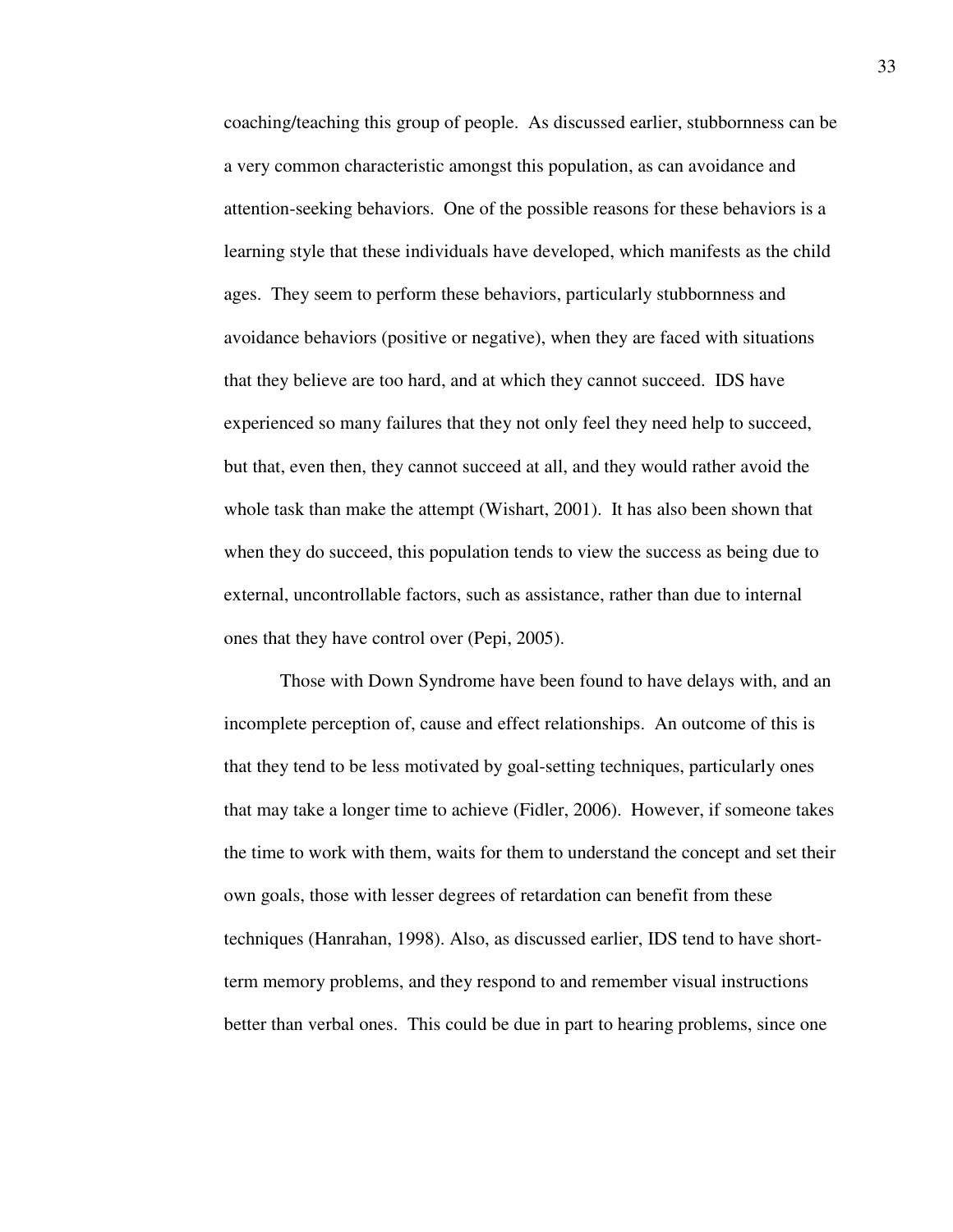study showed that approximately 75% of children with Down Syndrome experience hearing problems at some point in childhood ("Improving," 2008).

When working with these individuals, it is important to look at all these factors and set things up in a way that works best for them, also realizing that behaviors and abilities are going to vary from individual to individual. First and foremost, they need to enjoy themselves. Since the social aspect of physical activity is what motivates them to participate, they need to be allowed time to interact and "chit chat." When instructing them, break skills and ideas down into simple, easy-to-achieve parts and slowly build up to the final product. Finding an easy-to-understand, and meaningful reason for each part may help to motivate them, since they may have difficulty seeing the means to the end for each step. Making sure they have a peer with them doing the same skill, and even having both do the broken-down version of the skill, may help prevent an unwillingness to attempt the new skill. In addition, since many of them can have hearing difficulties, make sure that you speak clearly, so they are more likely to hear and understand you.

Demonstrating the skill and using visual instructions, either alone or in conjunction with verbal ones, would also allow them to not only remember what they are or are supposed to be doing, but also to repeat the action more successfully. This case was shown in a study on gross motor acquisition, in which they first instructed individuals using both verbal and visual techniques, and then, after a few days time, assigned them to groups that asked them to perform a task while being given either verbal or visual instruction. The group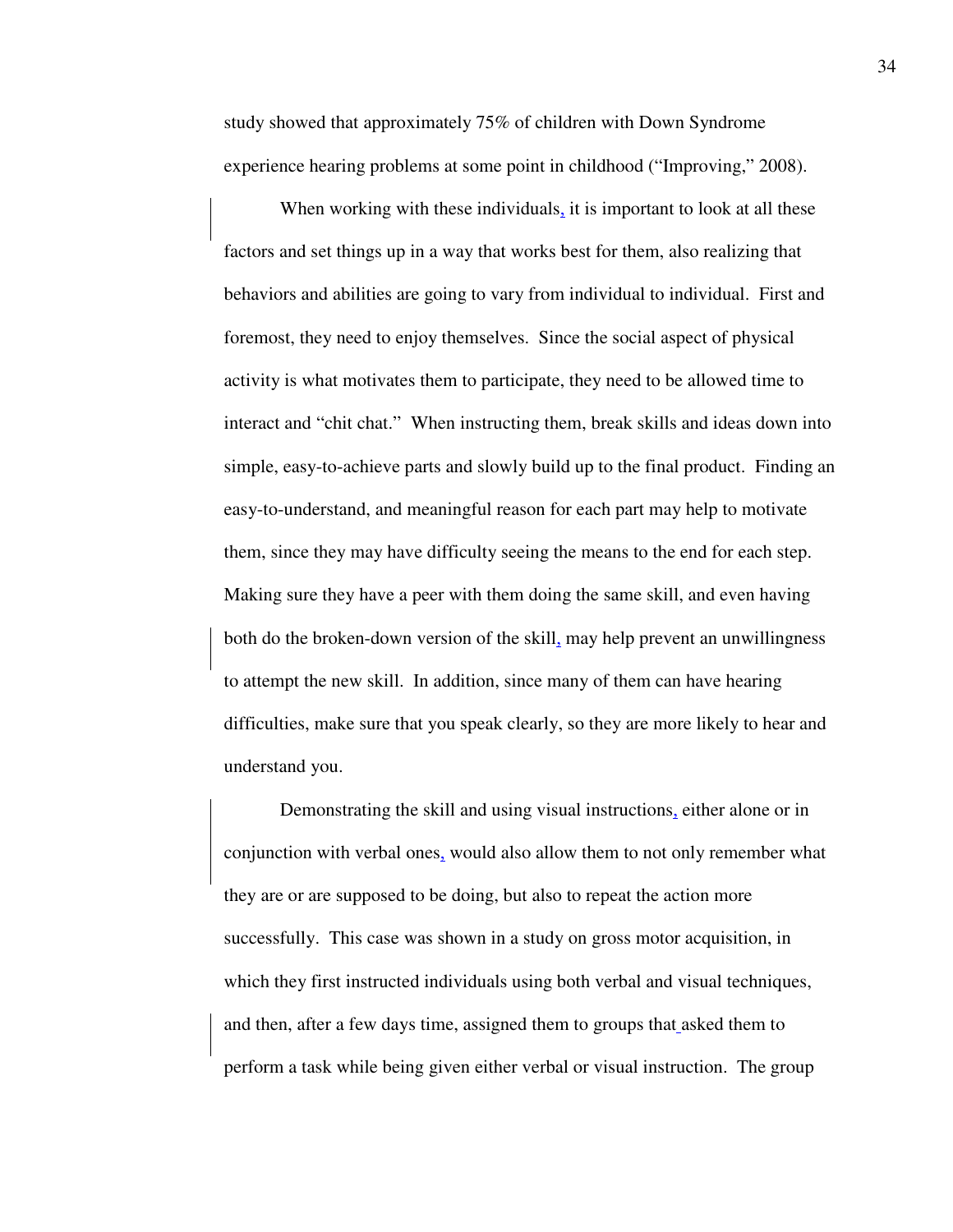receiving visual instruction increased their performance from the time they were first taught the skills, whereas the verbal group actually showed decreases in performance (Meegan, Maraj, Weeks & Chua, 2006).

 Higher instances of "pretend play" have also been noticed amongst this population. It may be useful to set up a situation for them to get them to participate more or be more interested in what is going on, which has also been shown to help decrease their attention problems (Fidler, 2006). For example, you could have them imagine that they are in a championship game and need to be performing their best so they can win, or have the ball and are about to shoot on goal and break a tie. Imagery techniques, and even more so, drawing techniques (where the person is shown something and then draws it), have also been shown to dramatically increase memory capacity amongst those with Down syndrome (De la Iglesia, Buceta & Campos, 2004). When one is trying to teach new tasks, it can be useful to combine these techniques for the best possible outcome, along with basic repetition. Imagery techniques can also be used to decrease precompetition anxiety with IDS (Hanrahan, 1998).

Since those with Down syndrome have not commonly been observed to participate in physical activities without some sort of external reasoning, it is important to find ways to keep them motivated and interested in the activity. External rewards can be another good motivator for this group ("Information," 2007). Finding out something the person likes and setting up a reward system based on that, even if it's something along the lines of getting to take a friend to the movies, can be a motivating factor. Trying to "push" these individuals, either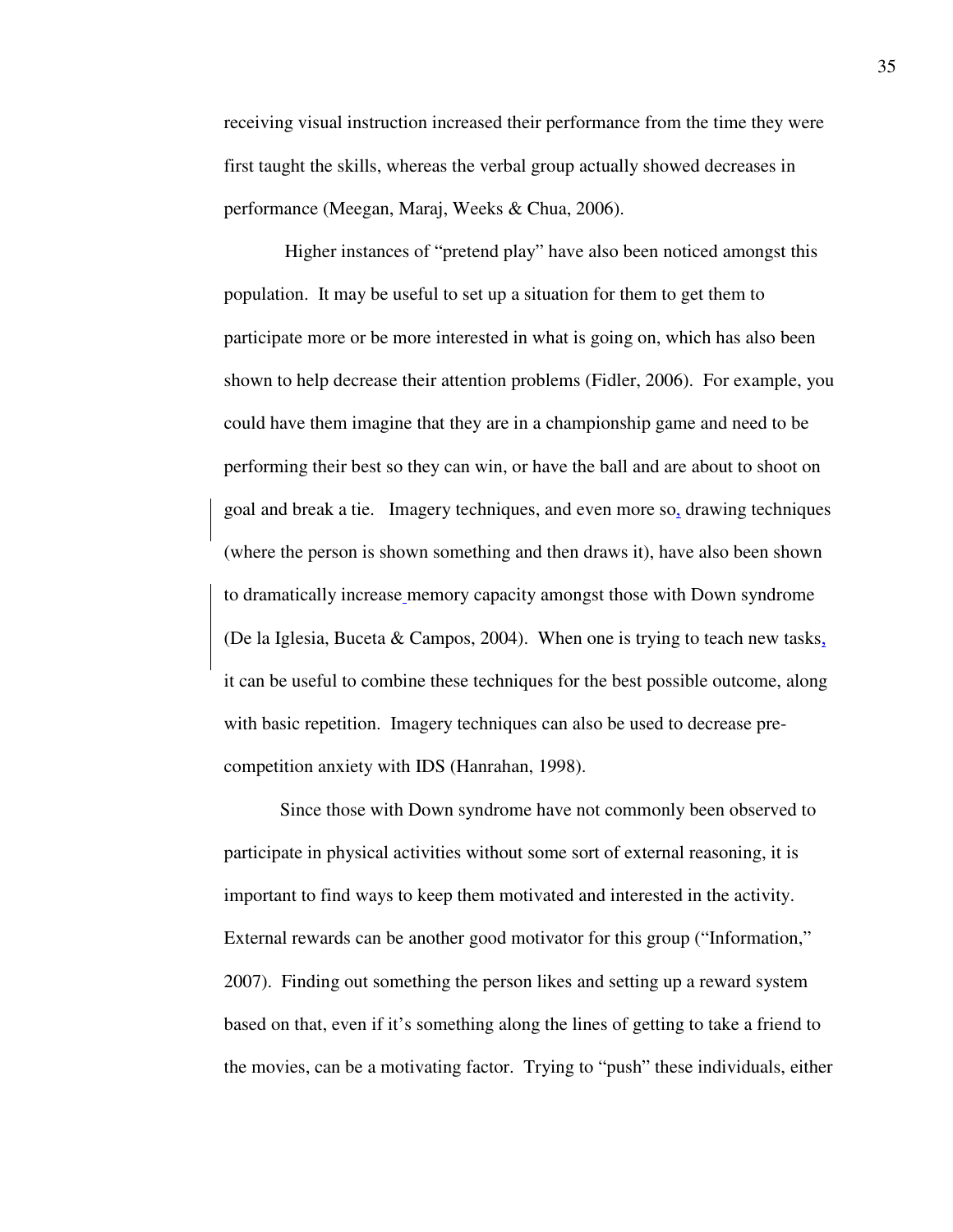physically or mentally, could unmotivate them, as could redundant activities. If they find the activity too hard or uninteresting, that is when behavioral problems start to manifest themselves. Setting them up for success, giving them warranted praise and stressing their achievements are other good strategies. They tend to shy away from situations where they believe they will fail, so showing them that they have succeeded and giving them the attention that they seek out for positive behaviors will help improve, not only overall behavior, but also enjoyment of the activity and will make them want to continue participating and learning ("Special," 2005). Since they tend to attribute their successes to external factors, pointing out the ways that they themselves produced the success (i.e., hard work, practicing, perseverance), could hopefully help to change this attitude and build confidence, while again, increasing their wanting to perform the activity. In addition, pointing out the specifics of what they did to make that achievement possible would also be important because of the difficulty they have with recognizing cause-effect relationships: if they know what they did to succeed, they are more likely to repeat that behavior in the future, especially if they receive attention for it.

In addition, just as with any athlete, it is important for IDS to build a relationship with their coach, or instructor, and for that person to speak with them if they seem "off." This population feels the same emotions and moods as everyone else, and it is important to take that into consideration when working with them. This comes into play when reprimanding them or when they become stubborn or exhibit avoidance behaviors. They feel frustrated, just as everyone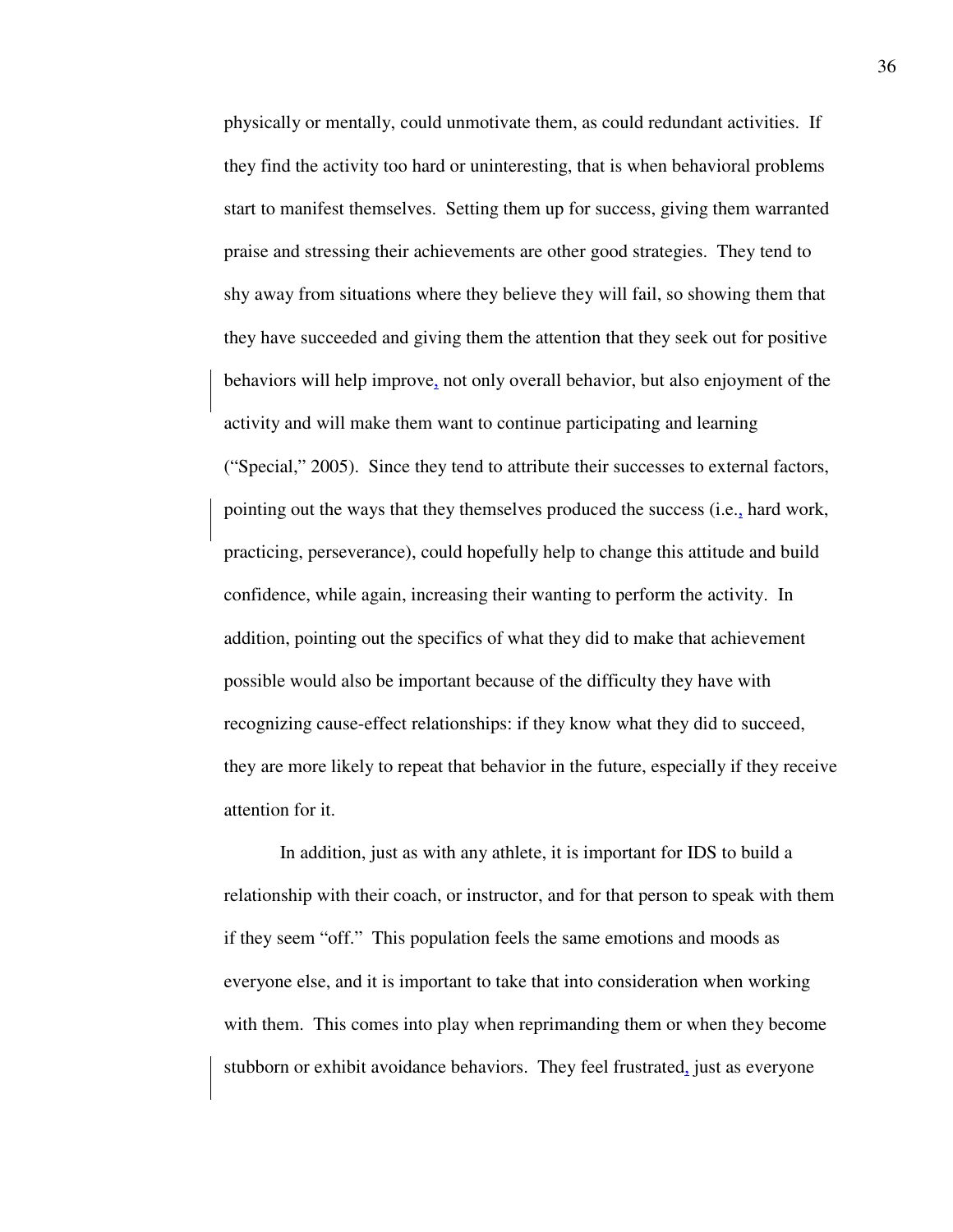else does, when they have difficulty succeeding at a task. When this happens, evaluate the situation. Perhaps break down the task into smaller steps as discussed before, so they can readily succeed and not fear failure. Reassuring them that they can do it, and pointing out all the other "hard" tasks that they have achieved may also help. Finally, just giving them a break, switching gears and letting them choose another activity instead, to do for a while, may be what they need to get them happily participating again. I have been in this situation and gone through these same steps while working with kids who have DS; sometimes all they needed was a little break, and they were more than willing to go back to the activity afterwards.

### *Conclusion*

IDS can benefit immensely, both physically and psychologically, from regular participation in exercise. Often inaccessibility, a lack of perceived benefits from exercise, a lack of knowledge on the part of fitness providers about health considerations and how to work with this population contribute to the low levels of activity in IDS, in addition to the neglect of health promotion to individuals with intellectual disabilities. However, these individuals are more than capable of participating in sports and exercise activities, particularly when proper coaching techniques are applied, and when the person working with them understands the cognitive and behavioral differences of this population, so that they can properly gear their teaching strategies to these individuals. This can allow those participating to derive the greatest psychological benefits, while still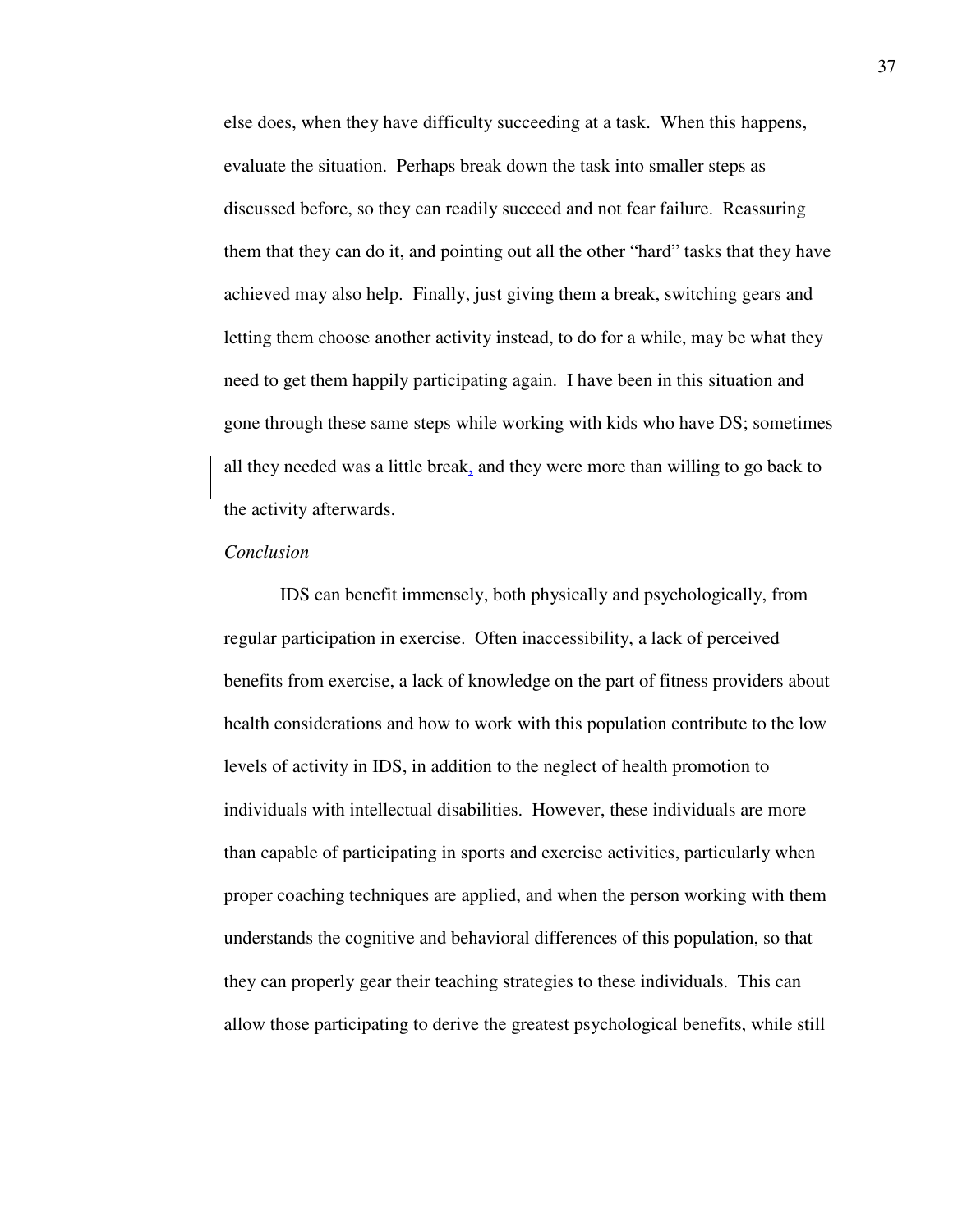providing them with the health benefits and regular exercise that many of them lack.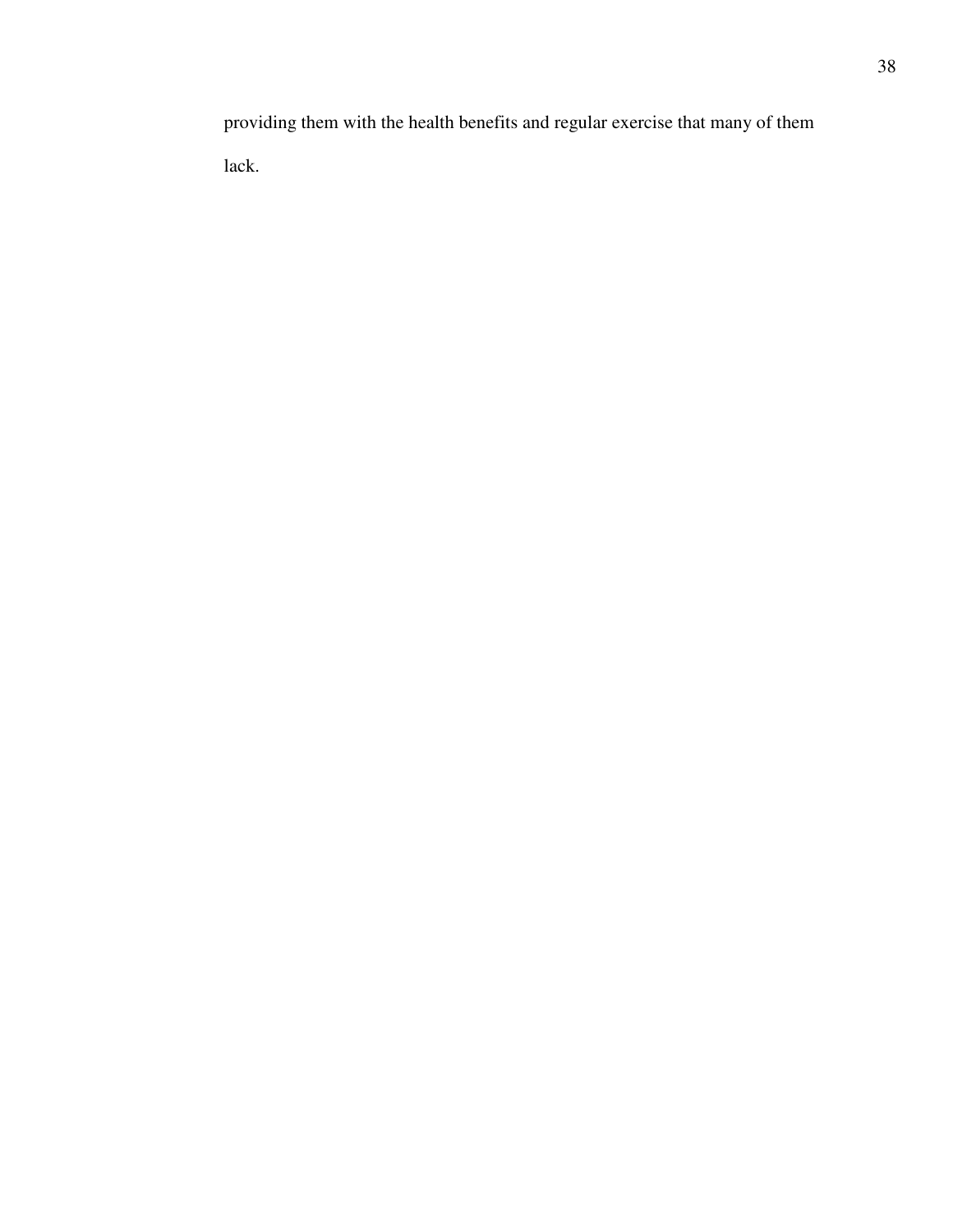- Angelopoulou, N., Matziari, C., Tsimaras, V., Sakadamis, A., Souftas, V., & Mandroukas, K. (2000). Bone mineral density and muscle strength in young men with mental retardation (with and without Down syndrome). *Calcified Tissue International, 66*:176-180.
- Balic, M.G., Mateos, E.C., Blasco, C.G., & Fernhall, B. (2000). *Adapted Physical Education Quarterly, 17*:310-321.
- Begley, A. (1999). 'The Self-Perceptions of Pupils with Down Syndrome in Relation to Their Academic Competence, Physical Competence and Social Acceptance', International Journal of Disability, Development and Education, *46*:4, 515- 529.
- Ben-Moshe, L., Cory, R.C., Feldbaum, M., Sagendorf, K. Building Pedagogical Curb Cuts. 2005. Syracuse University; Syrcause, NY.
- Carmeli, E., Kessel, S., Coleman, R., & Ayalon, M. (2002). Effects of a treadmill walking program on muscle strength and balance in elderly people with Down syndrome. *Journal of Gerontology*, *57*(2): M106-M110.
- Cowley, P.M., Baynard, T., Fernhall, B. & Ploutz-Snyder, L. (2007). The effect of resistance training in individuals with Down syndrome. *Medicine and Science in Sports and Exercise, 39*(5): S98-S99.
- De la Iglesia, C., Buceta, M.J., Campos, A. (2004). The use of mental imaging in pair-associate learning in persons with Down syndrome. *The British Journal of Developmental Disabilities, 50,* 3-12.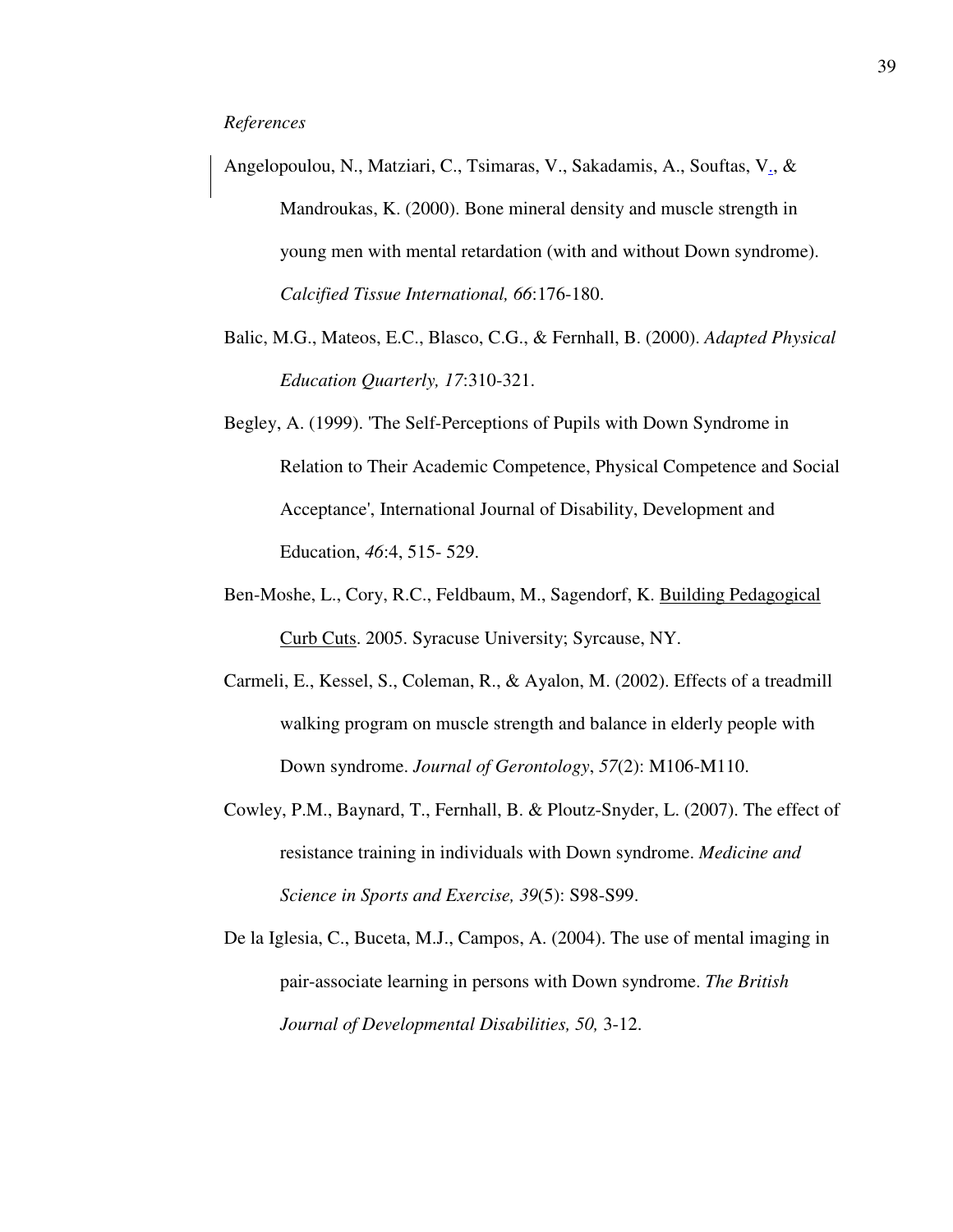- Derayeh, N. (2001). Down syndrome teaching strategies. *Exceptional Children.* Retrieved June, 20, 2008 from http://www.altonweb.com/cs/downsyndrome/index.htm?page=derayeh.ht ml
- Dishman, R.K., Washburn, R.A., & Heath, G.W. (2003). *Physical Activity Epidemiology*. Human Kinetics.
- Down's Syndrome Association. (2008). *Frequently Asked questions*. Retrieved June, 29, 2008 from http://www.downs-syndrome.org.uk/DSA\_Faqs.aspx
- Down syndrome and exercise. (2007). Retrieved June, 16, 2008 from University of Illinois at Chicago, Department of Human Disability and Development Web site:

http://www.ncpad.org/disability/fact\_sheet.php?sheet=139&view=all

- Draheim, C.C., Williams, D.P., & McCubbin, J.A. (2002). Prevalance of physical activity and recommended physical activity in community-based adults with mental retardation. *Mental Retardation, 40*(6):436-444.
- Eberhard, Y., Eterradossi, J., & Debu, B. (1997). Biological changes induced by physical activity in individuals with Down's syndrome. *Adapted Physical Education Quarterly,14*:166-175.
- Feeley, K. M. (2006). Addressing challenging behaviour in children with Down syndrome: The use of applied behaviour analysis for assessment and intervention. *Down Syndrome Research and Practice*, *11*, Retrieved June 6, 2008, from http://information.downsed.org/dsrp/11/02.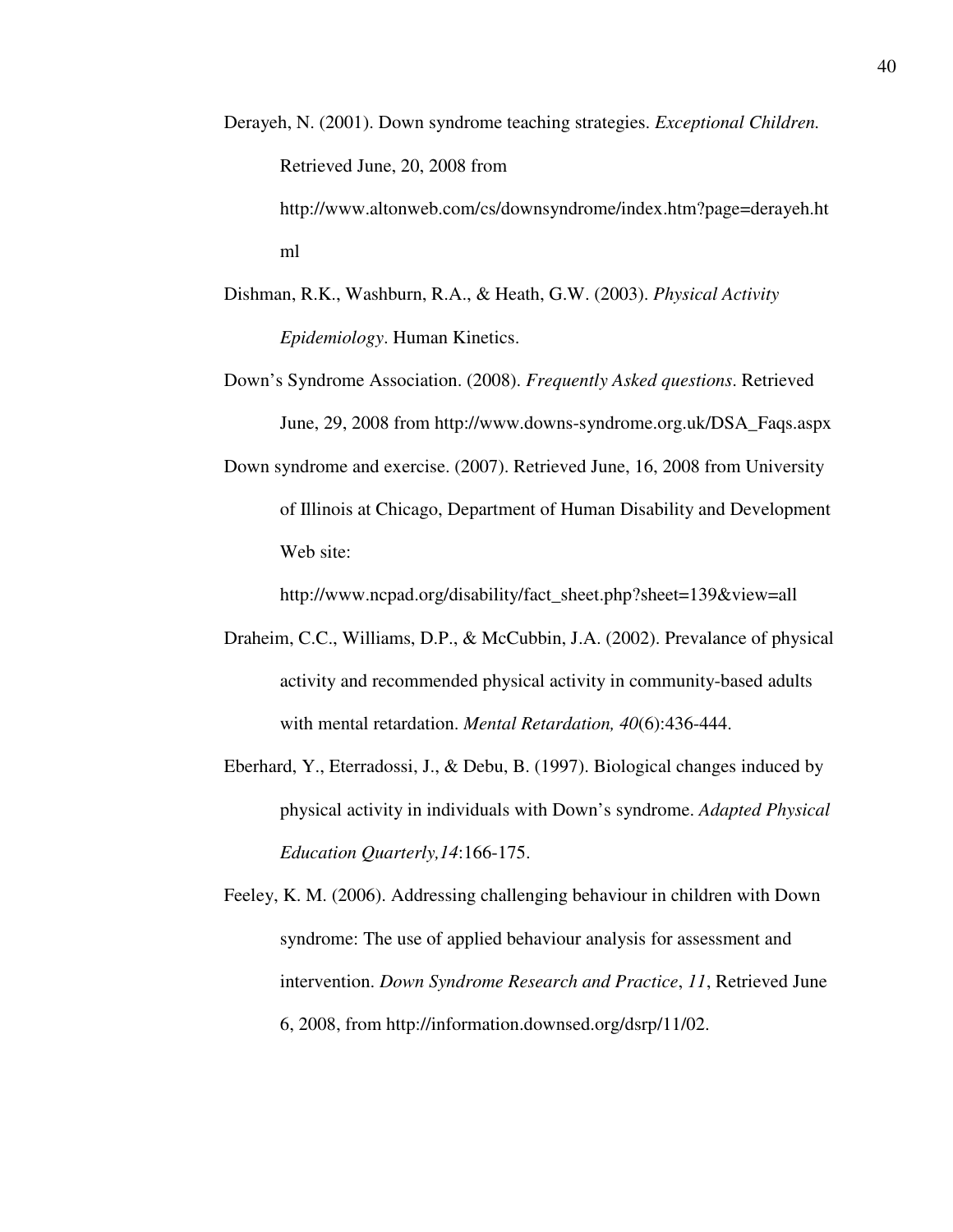- Fernhall, B. (1993). Physical fitness and exercise training of individuals with mental retardation. *Medicine and Science in Sports and Exercise, 25*(4): 442-450.
- Fernhall,B., Baynard T, Collier SR, Figueroa A, Goulopoulou S, Kamimori GH, Pitetti KH. (2001). Catecholamine response to maximal exercise in persons with Down syndrome. *American Journal of Cardiology 103*(5):724-726.
- Fernhall, B., Otterstetter, M. (2003). Attenuated responses to sympathoexcitation in individuals with Down syndrome. *Journal of Applied Physiology, 94*:2158-2165.
- Fidler, D.J. (2005). The emerging Down syndrome behavioral phenotype in early childhood. *Infants and Young Children, 18,* 86-103.
- Fidler DJ. (2006). The emergence of a syndrome-specific personality profile in young children with Down syndrome. *Down Syndrome Research and Practice*, *10,* 53-60.
- Fragala-Pinkham, M.A., Haley, S.M., Goodgold, S. (2006). *Pediatric Physical Therapy, 18*:159-167.
- Fragala-Pinkham, M.A., Haley, S.M., Rabin, J., Kharash, V.S. (2005). A fitness program for children with disabilities. *Physical Therapist, 85,* 1182-1200.
- Gariova, I., Muchova, j., Sustrova, M., Blazicek, P., Sivonova, M., Kvasnicka, P. et al. (2004). The relationship between antioxidant systems and some markers of oxidative stress in persons with Down syndrome. *Biologia, 59*(6):787-794.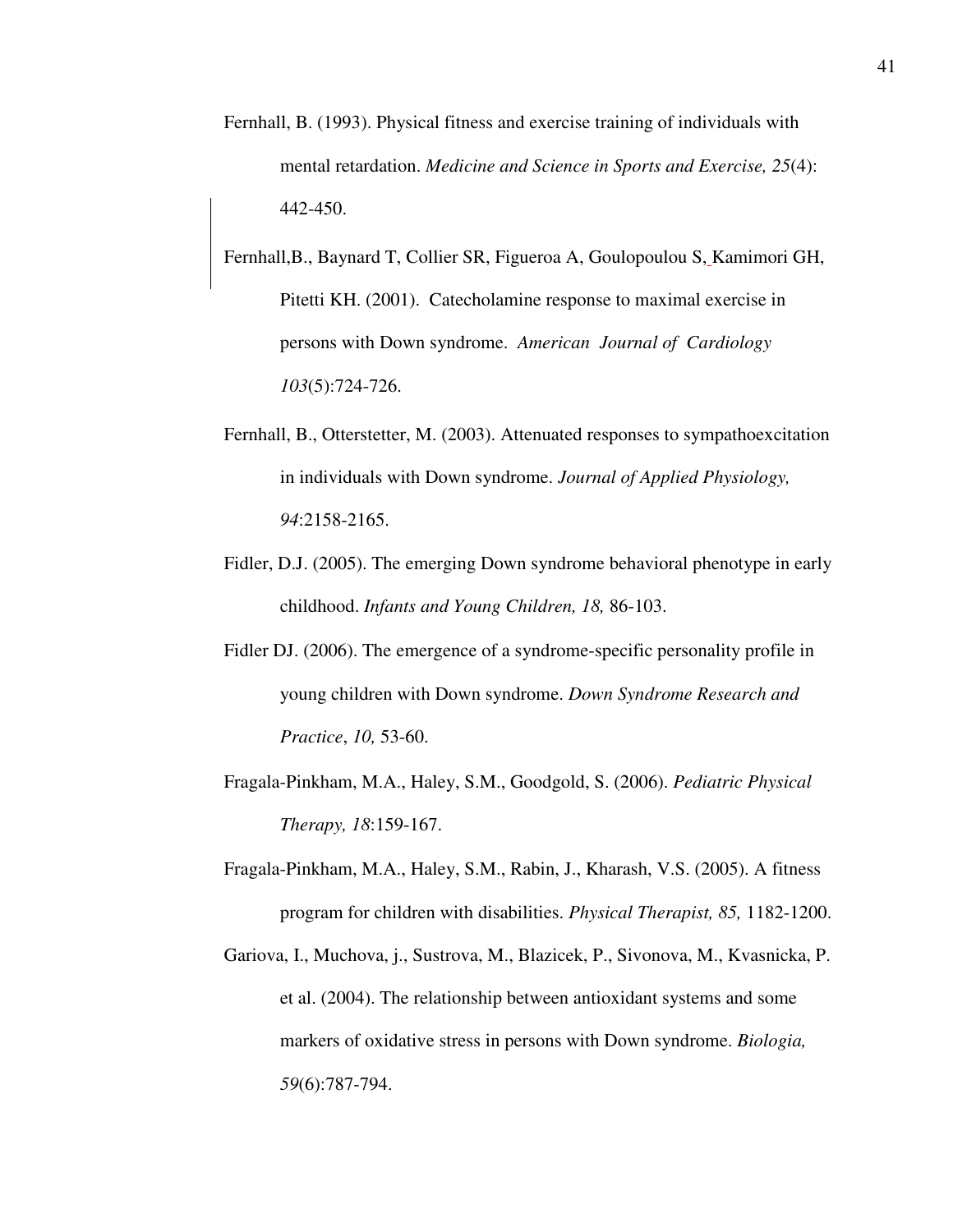- Gerli, G., Zenoni, L., Locatelli, G.F., Mongiat, R., Piattoni, F., Orsini, G.B., Montagnani, A., Gueli, M.R., & Gualandri, V. Erythrocyte antioxidant system in down syndrome. (1990). *American Journal of Medical Genetics Supplement,* 7:272-273.
- Hanrahan, Stephanie. (1998). Practical considerations for working with athletes with disabilities. *The Sport Psychologist, 12,* 346-357.
- Hawley, J.H. (2004). Exercise as a therapeutic regimen for the prevention and treatment of insulin resistance. *Diabetes and Metabolic Research Review, 20*:383-393.
- Heffernan, K.S., Baynard, T., Goulopoulou, S., Giannopoulou, I., Collier, S.R., Figueroa, A. et al. (2005). Baroreflex sensitivity during static exercise in individuals with Down syndrome. *Medicine and Science in Sports and Exercise, 37*(12): 2026-2031.
- Heller, T., Hsieh, K., & Rimmer, J.H. (2002). Barriers and supports of exercise participation among adults with Down syndrome. *Journal of Gerontological Social Work, 38*(1/2): 161-177.
- Heller, T., Hsieh, K., & Rimmer, J.H. (2004). Attitudinal and psychosocial outcomes of a fitness and health education program on adults with Down syndrome. *American Journal on Mental Retardation, 109,* 175-185.
- Jovanovic, S.V., Clements, D., & MacLeod, K. (1998). Biomarkers of oxidative stress are significantly elevated in Down syndrome. *Free Radical Biology and Medicine, 25*(9): 1044-1048.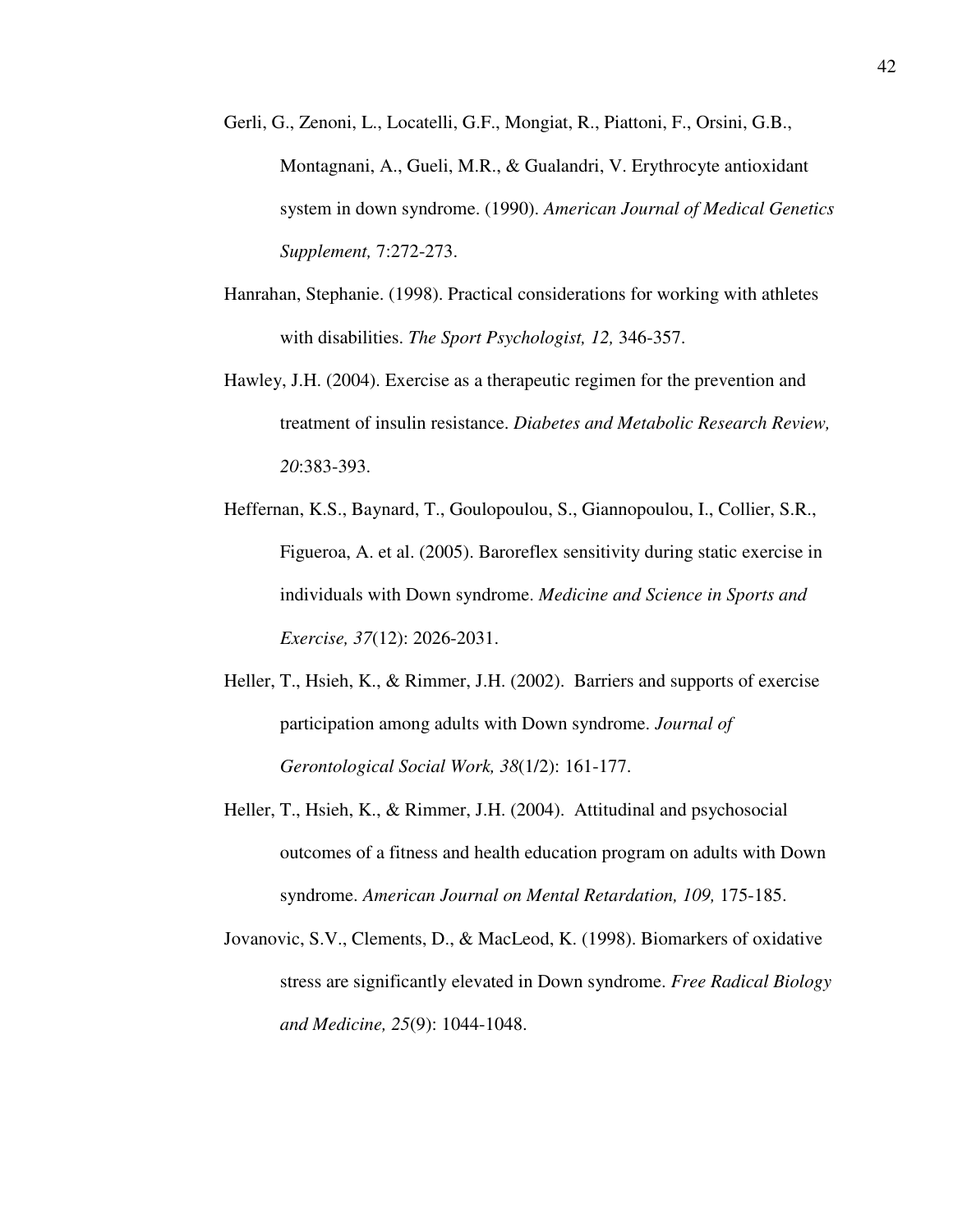- Kolata, G. (1985). Down syndrome-Alzheimer's linked. *Science,* 23(4730): 1152- 1153.
- Lewis, C.L., Fragala-Pinkham, M. (2005). Effects of aerobic and strength training on a child with Down syndrome: A case study. *Pediatric Physical Therapy,* 17: 30-36.
- Luke A, Roizen NJ, Sutton M, et al. (1994). Energy expenditure in children with Down syndrome: correcting metabolic rate for movement. *Journal of Pediatrics*, 125:829–838.
- Marge, M. (1998). Healthy people 2010 disability objectives. American Association on Health and Disability. Retrieved 12 April, 2009, from http://www.cdc.gov/ncbddd/dh/publications/hpmarge.htm
- Meegan, S., Maraj, B., K.V., Weeks, D., & Chua, R. (2006). Gross motor skill acquisition in adolescents with Down syndrome. *Down Syndrome Research and Practice*, *9*, 75-80.
- Melville, C.A., Cooper, S.A., McGrother, C.W., Thorp, C.F. & Collacott, R. (2005). Obesity in adults with Down syndrome: a case-control study. *Journal of Intellectual Disability Research, 42*(2): 124-133.
- Menear, Kristi Sayer (2007). Parents' perceptions of health and. *Down Syndrome Research and Practice*, *12*, Retrieved June 10, 2008, from www.downsyndrome.org/research-practice.
- Mik, G., Gholve, G.A., Scher, D.M., Widdman, R.F., & Green, D.W. (2008). Down syndrome: Orthopedic issues. *Current Opinion in Pediatrics, 20*:30- 36.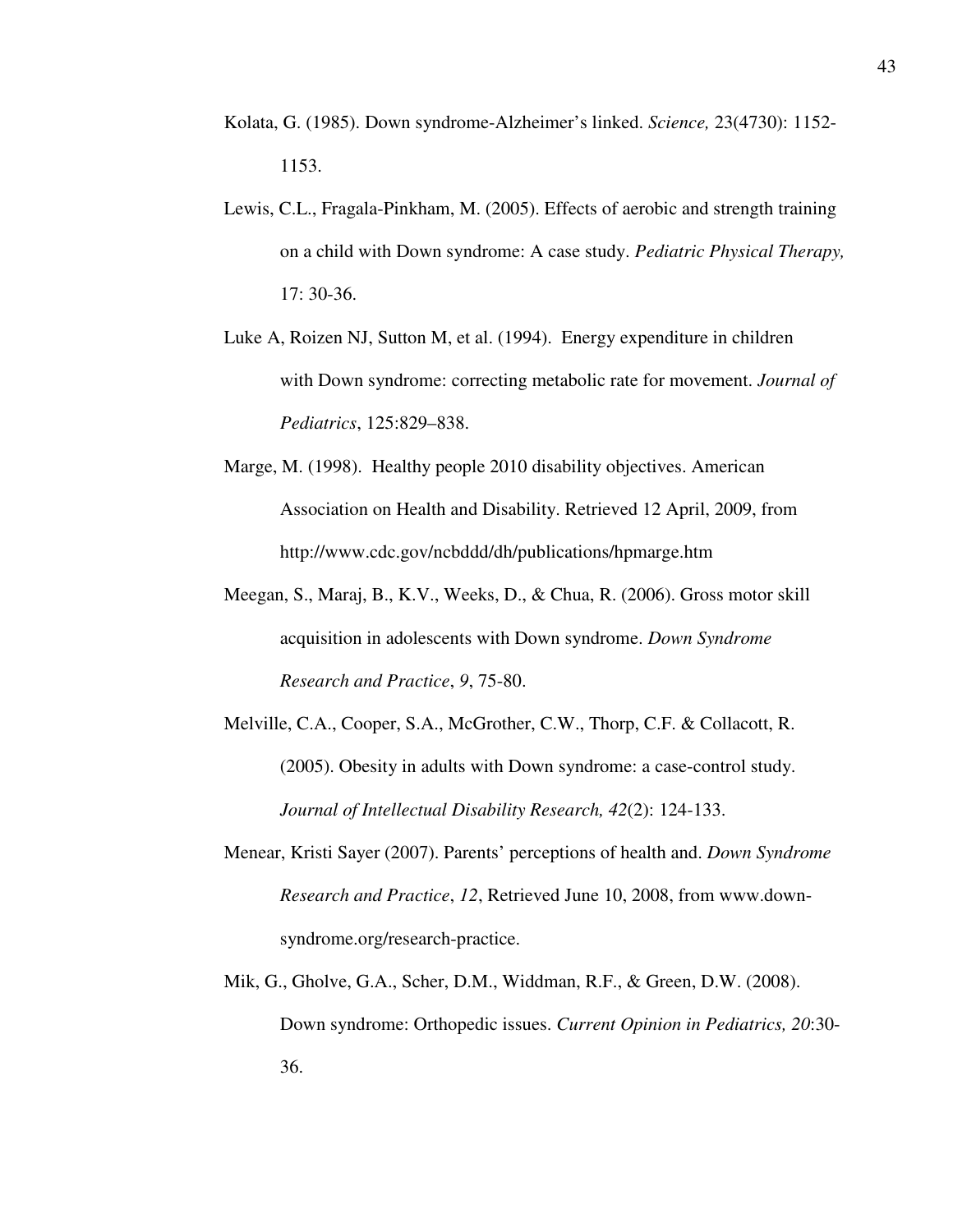- Miller AL, Fernhall B, Burkett LN. (1993) Effects of aerobic training in adolescents with Down syndrome. *Medicine and Science in Sports Exercise*, *25*:270–274.
- Muchová, J., Sustrová, M., Garaiová, I., Liptáková, A., Blazícek, P., Kvasnicka, P., Pueschel, S., & Duracková, Z. (2001). Influence of age on activities of antioxidant enzymes and lipid peroxidation products in erythrocytes and neutrophils of down syndrome patients. *Free Radical Biology and Medicine*, 31; 4: pp.499-506.
- National Down Syndrome Society. (2008). Improving communication skills research to practice. Retrieved 27, June, 2008 from http://64.233.169.104/search?q=cache:\_9JlFJGPU6wJ:www1.ndss.org/ind ex.php%3FItemid%3D235%26id%3D206%26option%3Dcom\_content%2 6task%3Dview+down+syndrome+motivation&hl=en&ct=clnk&cd=26&gl  $=$ us

Naumovich, D. (2007, March). Getting down. *Heartland Magazine*: 6A-9A.

NBC online. Athlete with Down syndrome scores 99-yard touchdown. (2005). Retrieved June, 28, 2008, from

http://www.nbc5i.com/sports/5126283/detail.html

- Ordonez, F.J., Rosety, M., Rosety-Rodriguez, M. (2006). *Medical Science Monitor*, 12(10), CR416-419
- Ordonez, F.J., Rosety, M., & Rosety-Rodriguez, M. (2006). Regular physicall activity increases glulthianone peroxidase activity in adolescents with Down syndrome. *Clinical Journal of Sports Medicine, 16*(4):355-356.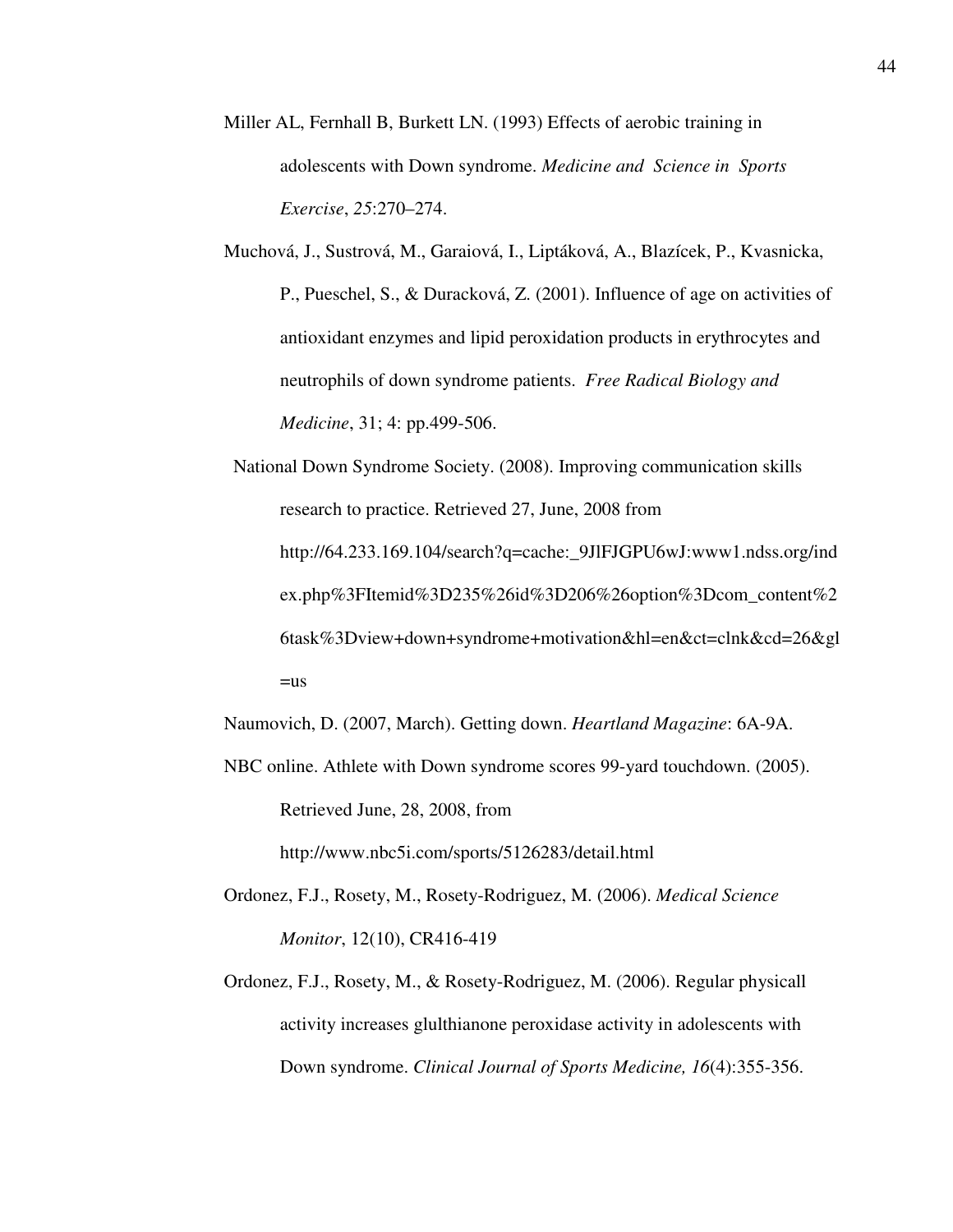- Pedersen, B.K., & Hoffman-Goetz, L. (2000). Exercise and the immune system: Regulation, integration and adaptation. *Physiological Reviews, 80*:1055- 1081.
- Pepi, A., Alesi, M. (2005, November). Attribution style in adolescents with Down syndrome. *European Journal of Special Needs Education, 20,* 419-132

Pitetti, K.H. (2006). What is known about physical fitness and Down syndrome. Retrieved June, 25, 2008 from http://www.altonweb.com/cs/downsyndrome/index.htm?page=sportsab.ht ml

- Pittetti, K.H., Climstein, M., Campbell, K.D., Barrett, P.J., & Jackson, J.A. (1992). The cardiovascular capacities of adults with Down syndrome: A comparative study. *Medicine and Science in Sports and Exercise, 24*(1): 13-19.
- Pueschel, F.M. (1990). Clinical aspects of Down syndrome from infancy to adulthood. *American Journal of Medical genetics Supplement, 7*: 52-56.
- Rimmer, J.H. (1999). Health promotion for people with disabilities: The emerging paradigm shift from disability prevention to prevention of secondary conditions. *Physical Therapy, 79*(5):495-502.
- Rimmer, J.H., Braddock, D., & Marks, B. (1995). Health characteristics and behaviors of adults with mental retardation residing in three living arrangements. *Research in Developmental Disabilities*, *16*, 489-499.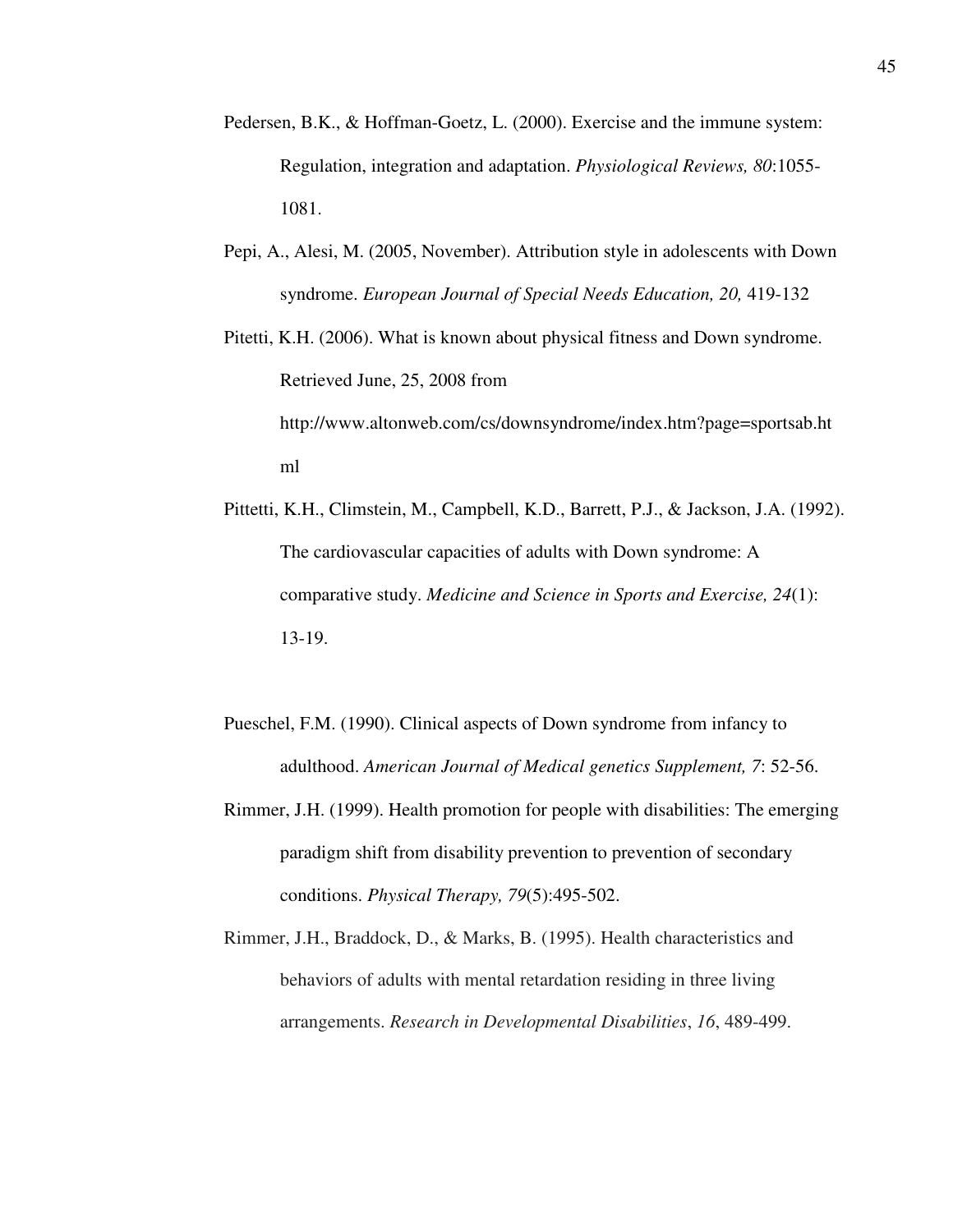- Rimmer, J.H., Heller, T., Wang, E., & Valerio, I. (2004). Improvements in physical fitness in adults with Down syndrome. *American Journal on Mental Retardation, 109*(2): 165-174.
- Rubin, S.S., Rimmer, J.H., Chicoine, B., Braddock, D. & McGuire, D.E. (1998). *Mental Retardation, 36*(3): 175-181.

Ruwaard D, Hirasing RA, Reeser HM, *et al*. (1994). Increasing incidence of type I diabetes in the Netherlands. The second nationwide study among children under 20 years of age. *Diabetes Care 17*:599-601.

- Said, S.A.M., Droste, H.T., Derks, A., Gerrits, C.J.H., & Fast, J.H. (2007). Down syndrome associated with hypothyroidism and chronic pericardial effusion: an electrocardiogram follow up. *Netherlands Heart Journal, 15*(2):67-70.
- Sanyer, O.N. (2006). Down syndrome and sport participation. *Current Sports Medicine Reports,5*:315-318.
- Selkoe, D.J. (1996) Amyloid β-protein and the genetics of Alzheimer's disease. *The Journal of Biological Chemistry, 271*(31): 18295-18298.
- Shumway-Cook, A., & Woollacott, M.H. (1985). Dynamics in postural control in the child with Down syndrome. *Physical Therapy, 65*(9): 1315-1322.
- Special Education Support Service. (2005). Information on Down syndrome. Retrieved June, 20, 2008 from

<http://www.sess.ie/sess/Files/Down\_Syndrome.doc>.

Sullivan, P.W., Morrato, E.H., Ghushchyan, V., Wyatt, H.O., & Hill, J.O. (2005). Obesity, inactivity and prevalence of diabetes and diabetes-related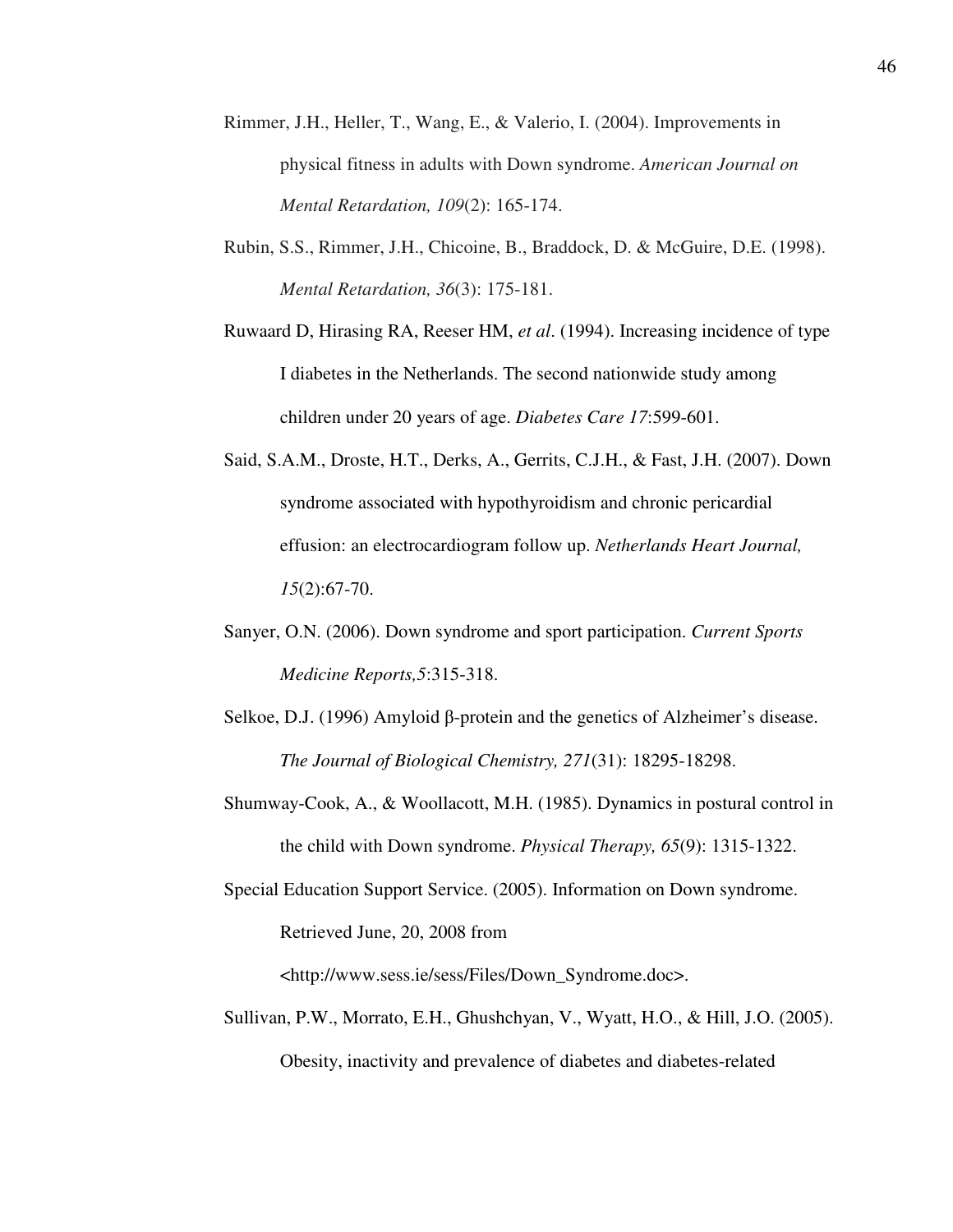cardiovascular comorbidities in the U.S., 2000-2002. *Diabetes Care, 28*:1599-1603.

- Teller, J.K., Russo, C., Debusk, L.M., Angelini, G., Zaccheo, D., Dagna-Bricarelli, F. et al. (1996). The presence of soluble amyoid-β peptide precedes amyloid plaque formation in Down syndrome. *Nature Medicine*, 12: 93-95.
- Thomas, T., Thomas, G., McLedon, C., Sutton, T., & Mulen, M. (1996). Βamyloid-mediated vasoactivity and vascular endothelial damage. *Nature, 380*:168-171.
- Tuomo , M., Tervo-Maatta, T., Taanila, A., Kaski, M., & Livanainen, M. (2006). Mental health, behaviour and intellectual abilities of people with Down syndrome. *Down syndrome Research and Practice*. *11*, 37-43.
- Ugazio, A.G., Maccario, R., Notarangelo, L.D., & Burgio, R. (1990). Immunology of Down syndrome: A review. *American Journal Of Medical Genetics Supplement, 7*:204-212.
- Varela, A.M., Sardinha, L.B., & Pittetti, K.H. (2001). Effects of an aerobic rowing training regimen in young adults with Down syndrome. *American Journal on Mental Retardation, 106*(2): 135-144.
- Wishart, J. (2001). Motivation and learning styles in young children with Down syndrome. *Down Syndrome Research and Practice, 7,* 47-51.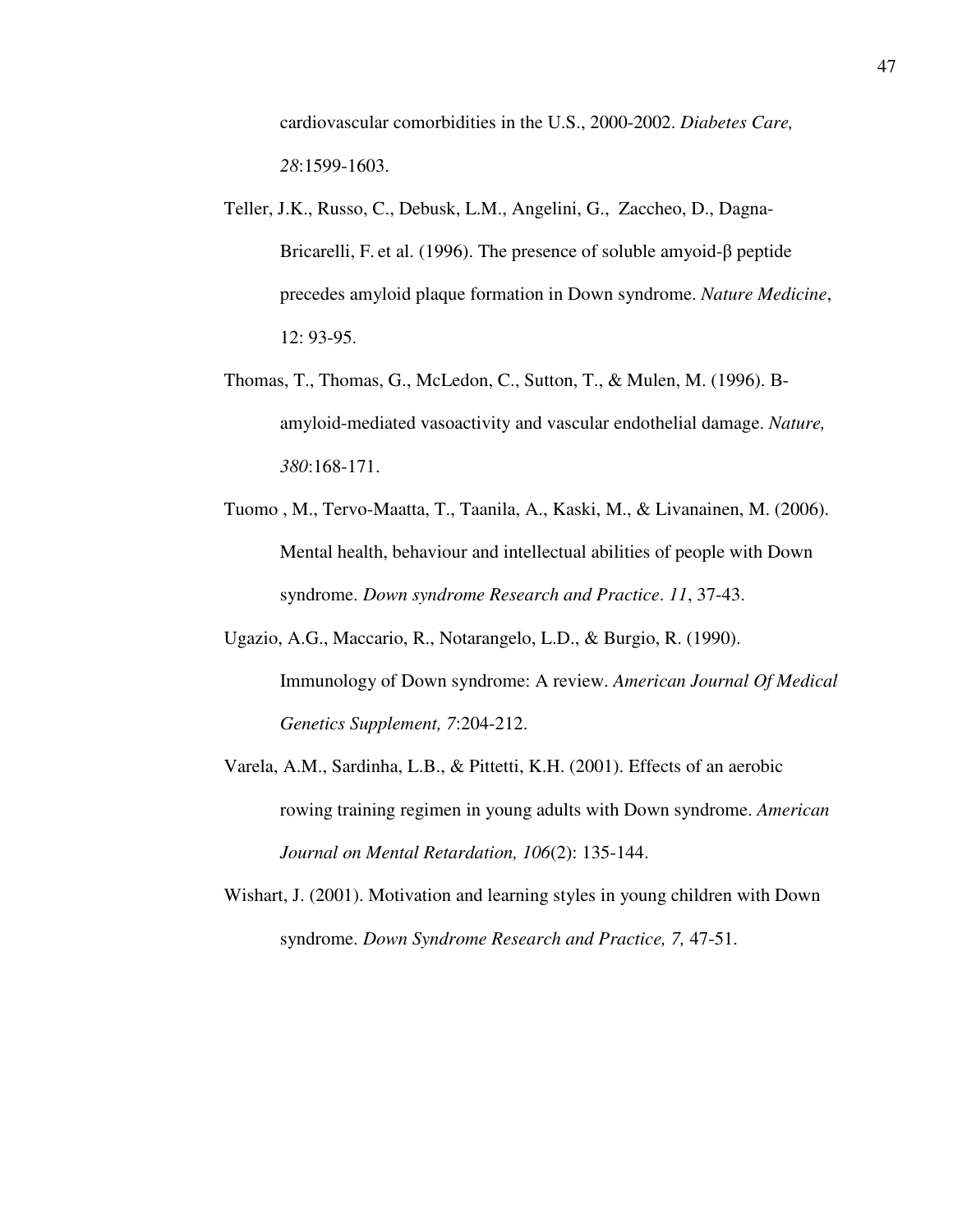Physical activity in individuals with Down syndrome: Abnormalities, their implications for exercise, suggestions for appropriate activities and instructional techniques:

#### A Summary

Down Syndrome (DS), or Trisomy 21, is a condition in which there is an extra copy of the  $21<sup>st</sup>$  chromosome. Individuals who have this genetic disorder have a number of physical and mental differences from those without Down Syndrome. Many of the physical issues associated with Down Syndrome can be aided by the addition of exercise to an individual's routine. However, many people do not know how to work with this population or about some of the health problems that need to be taken into consideration when working with them. The purpose of this paper is to better inform people about the physiological and psychological differences associated with DS, the health risks for those with DS as far as exercise is concerned, and to make recommendations for appropriate forms of exercise and techniques that may be helpful in working with this population.

 The cardiovascular system of those with DS is often underdeveloped, has anatomical defects and lacks the same capacity as those without DS. The cardiovascular abnormality which has the greatest impact on exercise is termed chronotropic incompetence, which describes the inability of the cardiovascular system to meet the demands of the body's tissues. The heart rate of individuals with Trisomy 21 does not increase as much during exercise as those without Down Syndrome. The exact cause for this is not known; however, it is speculated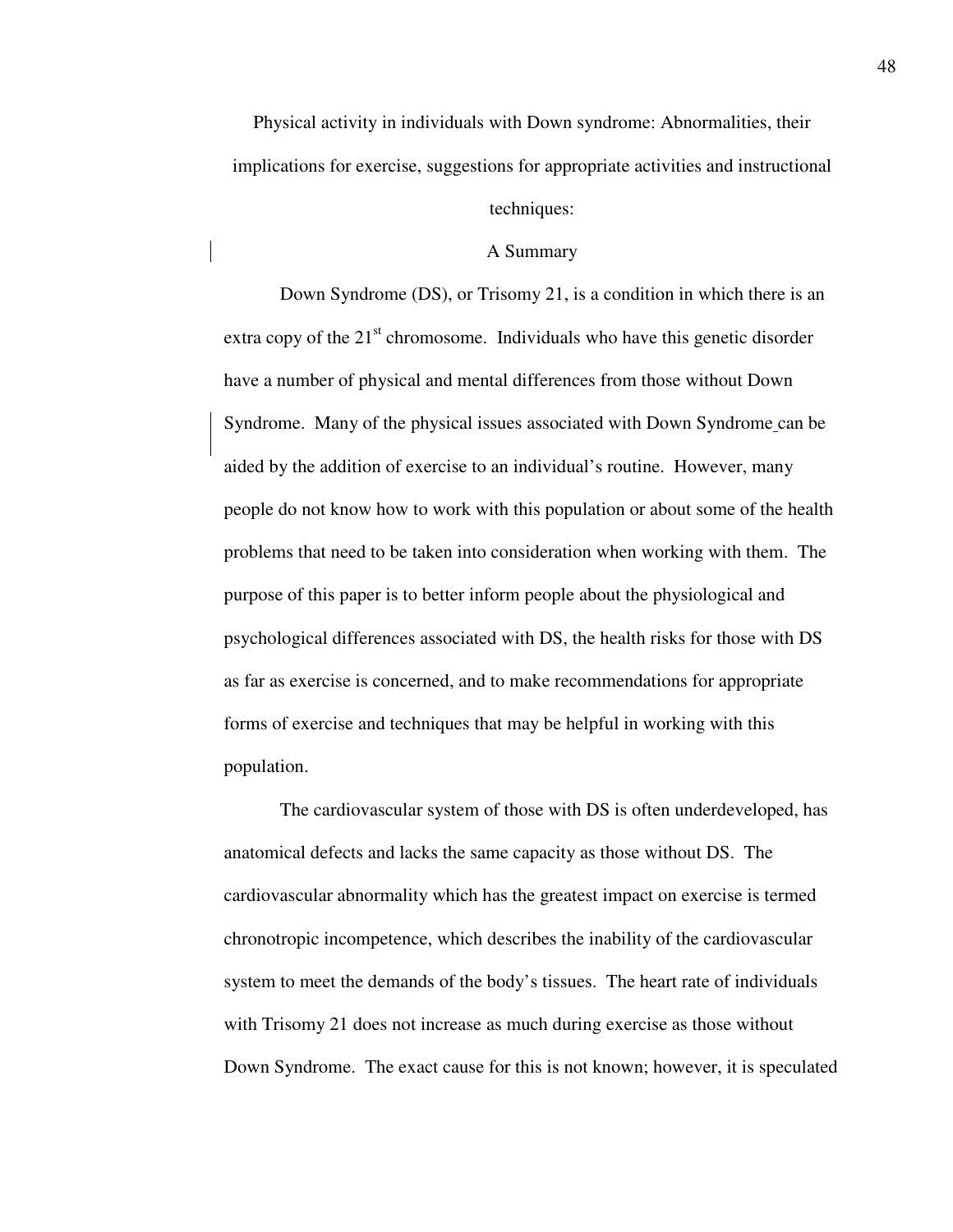that it is a result of either nervous system dysfunction, hormonal dysfunction (lower levels of epinephrine and norepinehrine), or a decreased sensitivity of blood pressure receptors. This cardiac dysfunction means that individuals with DS do not have the same ability to exercise as those without it, due to a decrease in the ability of the heart to get needed oxygen and nutrients to the muscles. This is also thought to be the cause of the lower  $VO<sub>2</sub>max$ , or maximal oxygen utilization, seen in these individuals as well, particularly combined with the lower minute ventilation that is also often seen. While individuals without DS can increase their  $VO<sub>2</sub>max$  about 10-15% with aerobic training, the evidence is mixed for the effect in those with Trisomy 21. This variation in ability to increase VO2max with training, which is not typically seen in a non-DS population, may also be due to anatomical differences in their upper airway, which can obstruct airflow; these changes will not disappear with training, so airflow will still be decreased, effectively decreasing the oxygen that is able to enter the lungs. However, despite the mixed evidence about the ability of training to increase VO2max, performance measures, such as the amount of time individuals can walk before they reach exhaustion, still improved. This is particularly important for the quality of life of these individuals, since it will give them independence and a greater ability to maintain that independence as they grow older. Poor balance, which is common in those with DS, can be improved through exercise, which can effectively decrease injury due to falls. It is also important, however, that those working with individuals with DS be aware that they may not have the same fitness level, or training effects as those without DS.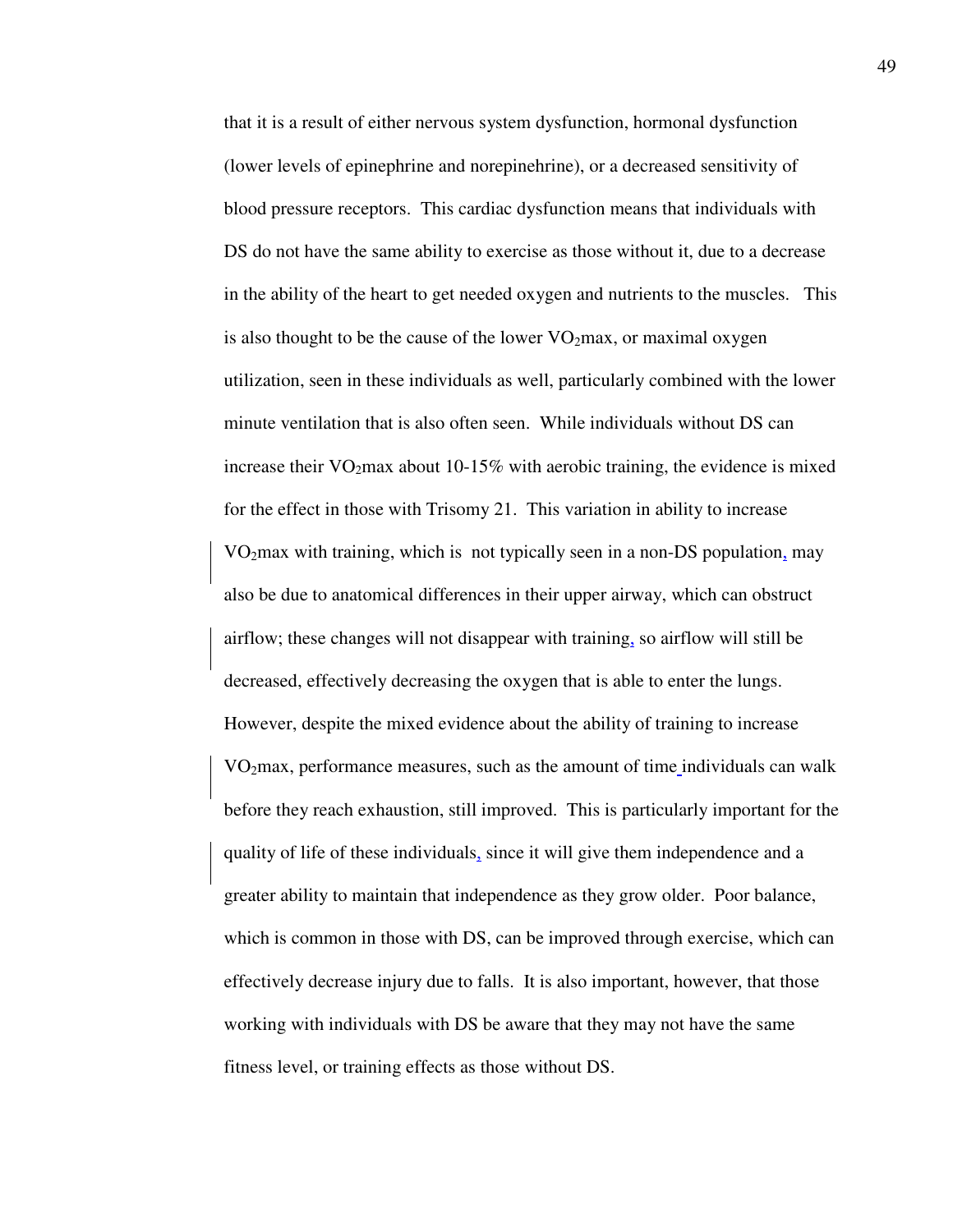This population also has a greater ligament laxity, making their joints less stable and putting them at a greater risk for certain orthopedic injuries. The most serious of these injuries is atlantoaxial instability (AAI). AAI is characterized by an increased distance between, and movement of, the first two vertebrae, and puts one at a greater risk for vertebral dislocation and spinal cord injury. All individuals who have not been screened for this should be, prior to the initiation of an exercise regimen. Ligament laxity also places them at a greater risk for hip dislocations, instability at the knee which can lead to dislocations of the knee cap, flat feet and bunions. It is important that those working with this population be aware of these issues and take the necessary precautions, such as assuring that they are wearing the proper attire, particularly footwear, and performing all skills correctly. Based on the presence or severity of one or more of these conditions sport-specific considerations need to be made (i.e., someone with AAI should not dive into a pool).

 Overweight problems are also more prominent amongst individuals with DS than those without. The primary cause for this is sedentary lifestyles and improper diets. However, lower resting metabolic rates (RMR), or the amount of calories burnt at rest to sustain life, not taking into account those utilized to digest food, have also been seen in prepubescent children with DS. Evidence shows that increasing the activity levels of individuals with Trisomy 21 will not only help them to lose weight, but by increasing muscle mass, can also help to raise their RMR, since muscle tissue requires more energy than fat tissue. Additionally, obesity, and even more so inactivity, have been shown to be risk factors for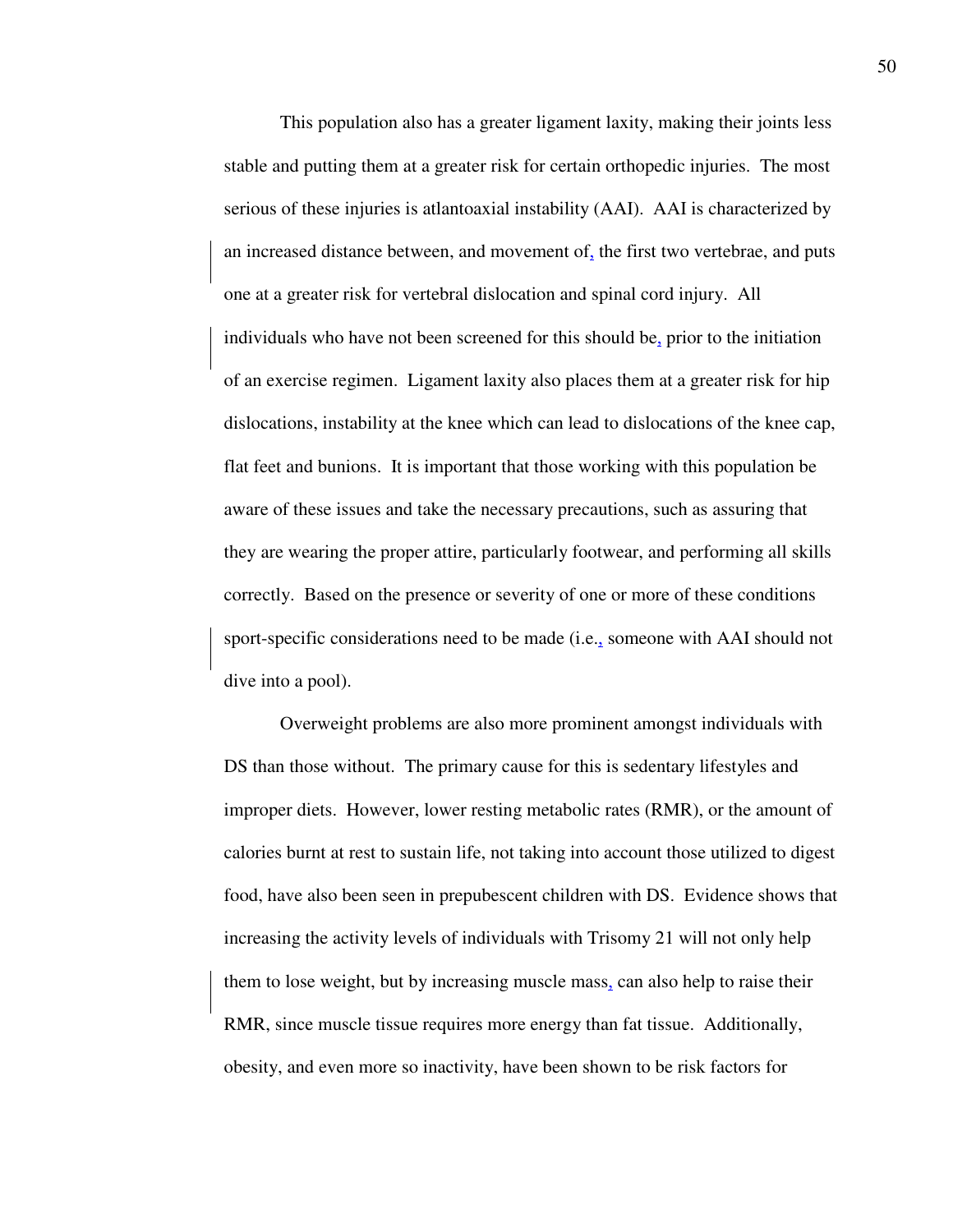diabetes, which has an elevated incidence in DS populations. Depending on the severity of the diabetes, some individuals are able to control it with exercise alone, since exercise helps to increase insulin sensitivity. Exercise has also been shown to decrease cholesterol levels in those with DS, which, along with obesity and diabetes, is a risk factor for developing cardiovascular disease.

 Osteoporosis is another common medical condition found in this population, which is proposed to be a cause of the high incidence of long bone fractures. Weight-bearing exercise stimulates the body to build more bone, helping to reverse the effects of osteoporosis. A close link between muscle strength and bone mineral density has been shown in individuals with DS. It is proposed that increasing muscle strength may also help to reverse these effects as well. However, in severe cases of osteoporosis, high impact exercise should be avoided as it could lead to fractures.

 There is also a higher incidence of Alzheimer's in those with Trisomy 21, and it has been shown that all individuals with DS exhibit Alzheimer's-like lesions on their brain after the age of 30. It is believed that this is due to the high levels of oxidative stress that are typical in these individuals. In the body, reactive oxygen species (ROS) are converted by an enzyme called superoxide dismutase (SOD) into peroxides, which are then converted to water by the enzymes catalase (CAT) and gluthianone peroxidase (GPx). Individuals with DS have been reported to have as much as 50% more SOD than those without DS. This leads to an increase in GPx activity to try to break down the higher levels of peroxides, but an increase in CAT activity is not seen. However, when peroxide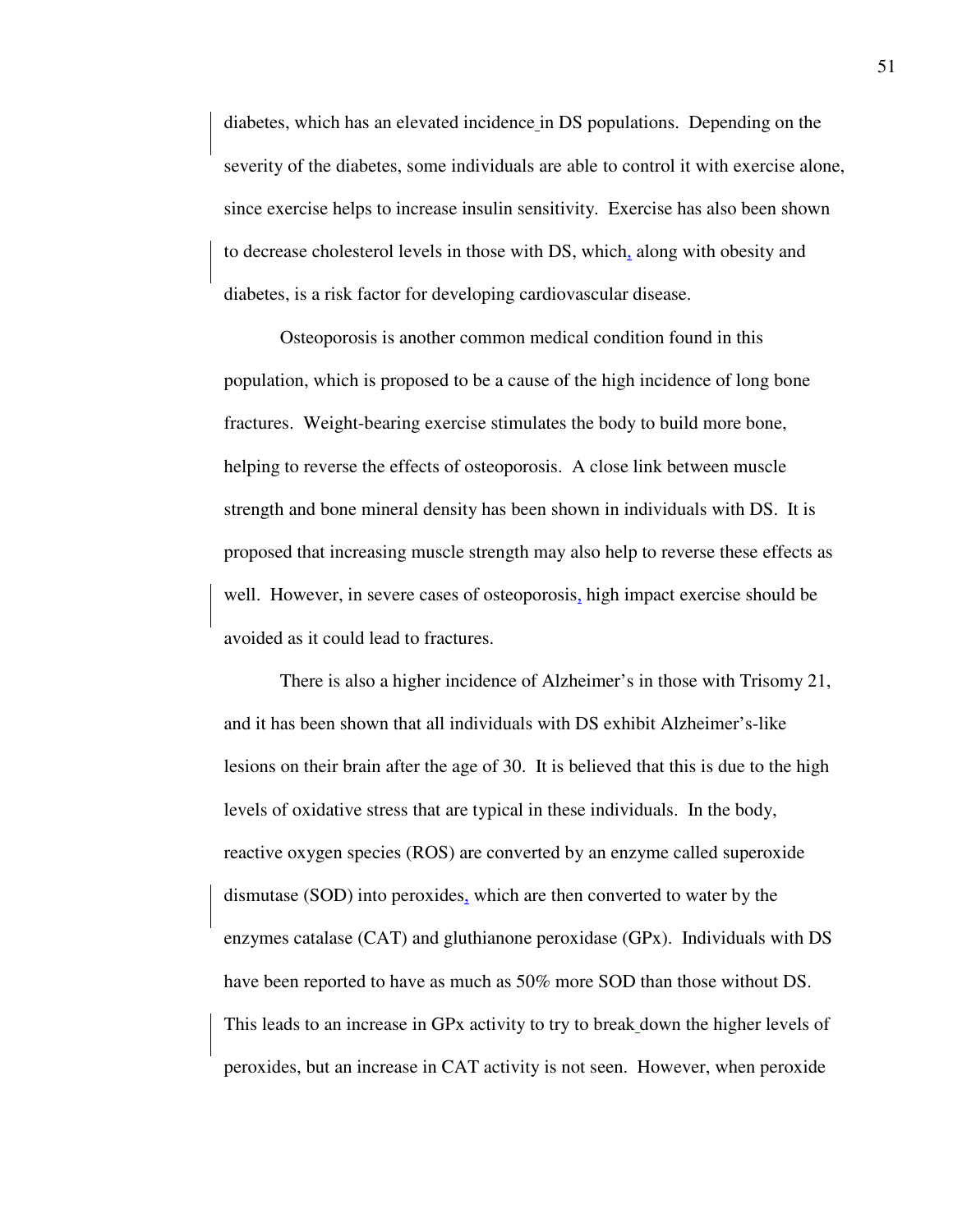levels are too high, gluthianone is oxidized to gluthianone disulfide (GSSG), a marker of oxidative stress that is elevated in this population, as peroxides also cause oxidative stress. In addition to causing Azheimer's, higher levels of oxidative stress can also cause autoimmune disorders and cataracts, which both have a higher incidence in populations with DS. Exercise training, however, has been shown to decrease the levels of SOD to normal or near-normal levels in those with Trisomy 21.

 Individuals with DS are more susceptible to, and have higher rates of, mortality due to infection. They often have a lower number of natural killer (NK) immune cells and T-cell dysfunction, leading to a decreased ability to fight off infection. Furthermore, the ROS produced by immune cells to digest pathogens are thought to be converted to peroxides by the high levels of SOD, further impairing immune function. While the evidence of the effects of exercise on the immune system is mixed and dependent upon the frequency, duration and intensity of exercise, most studies show increased levels of NK cells as a result of exercise. Additionally, exercise can act to decrease SOD levels in those with DS, which could counteract the impairment of immune function due to the neutralization of ROS used to digest pathogens.

 Intellectually, these individuals are usually classified as mild to moderately mentally retarded, and many studies show that they will not develop past the mental age of 6-8 years old. There is also evidence showing that they have a shorter attention span than their non-mentally retarded counterparts, as well as memory deficits, which would make learning new skills more difficult for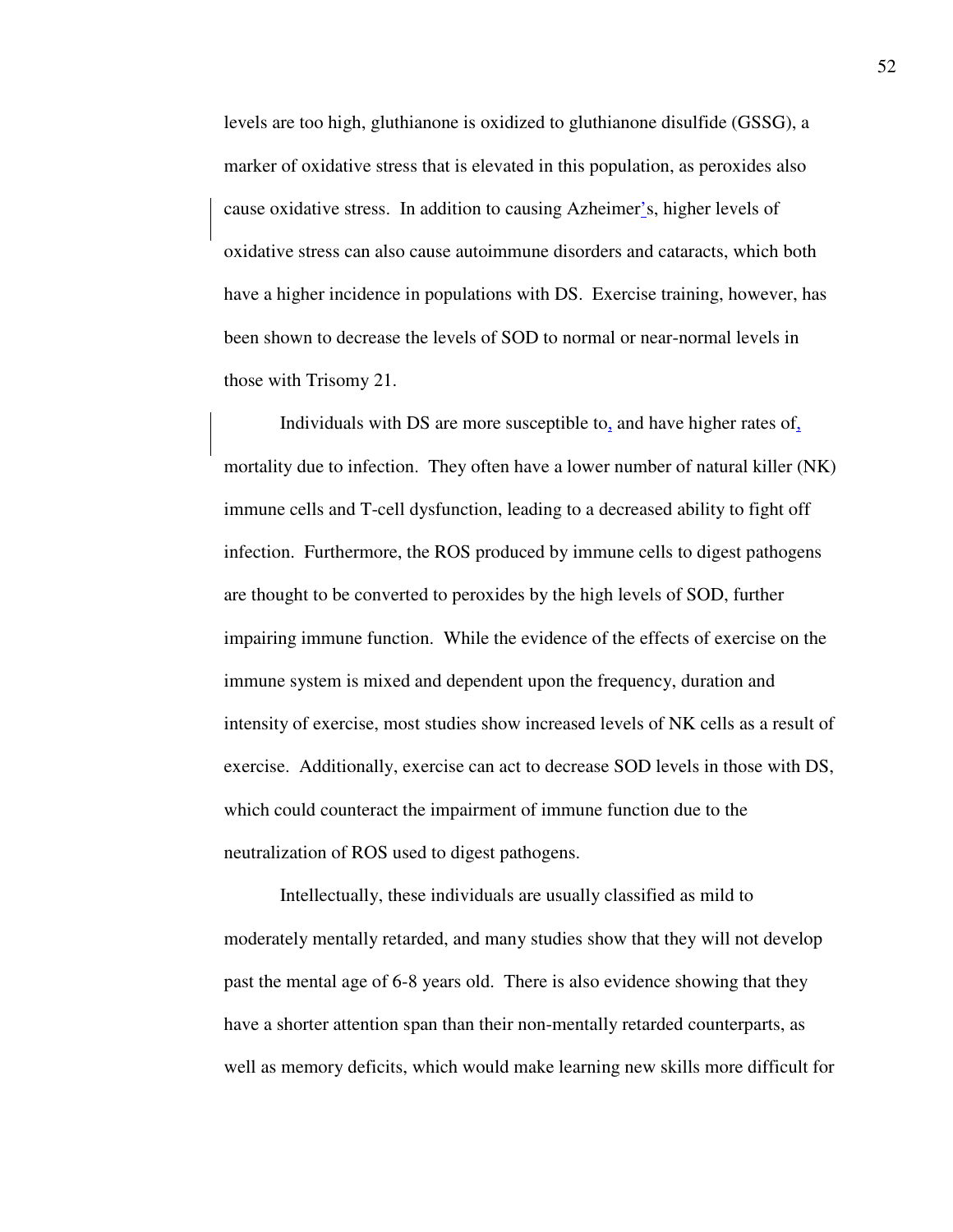them. However, it has been shown that their ability to process and remember visual input is greater than their ability to process and remember verbal input. They also have few, if any, social-cognitive disabilities.

 Certain behavioral tendencies are also seen in this population. Stubbornness is common, and is thought to stem from frustration with a task or frustration with others around them, since they can often have speech impairments leading to difficulties communicating, motivational issues, or feelings of separation from others through a desire to do what others are doing. Avoidance behaviors that are either positive, such as cute behaviors like blowing raspberries, or negative, such as throwing tantrums, are also seen. Often, they also display signs of learned helplessness, or a belief that they cannot succeed on their own.

 Studies have shown that physical activity can improve measures of mental health in those with DS as well. After training regimens, they had increased levels of self-efficacy, a positive outlook on final outcomes, decreased levels of mental illness, a decrease in cognitive emotional barriers, more positive attitudes towards physical activity, and higher levels of self-perception.

 Despite the benefits can have for both the physical and mental well-being of those with Trisomy 21, it has been shown that this population does not get an adequate amount of exercise. For caregivers, the two biggest obstacles to physical activity in this population are finding appropriate forms of exercise and knowing how to work with these individuals.

 Individuals with DS are recognized to be very social, and many parents have made note that their children only show an interest in physical activity when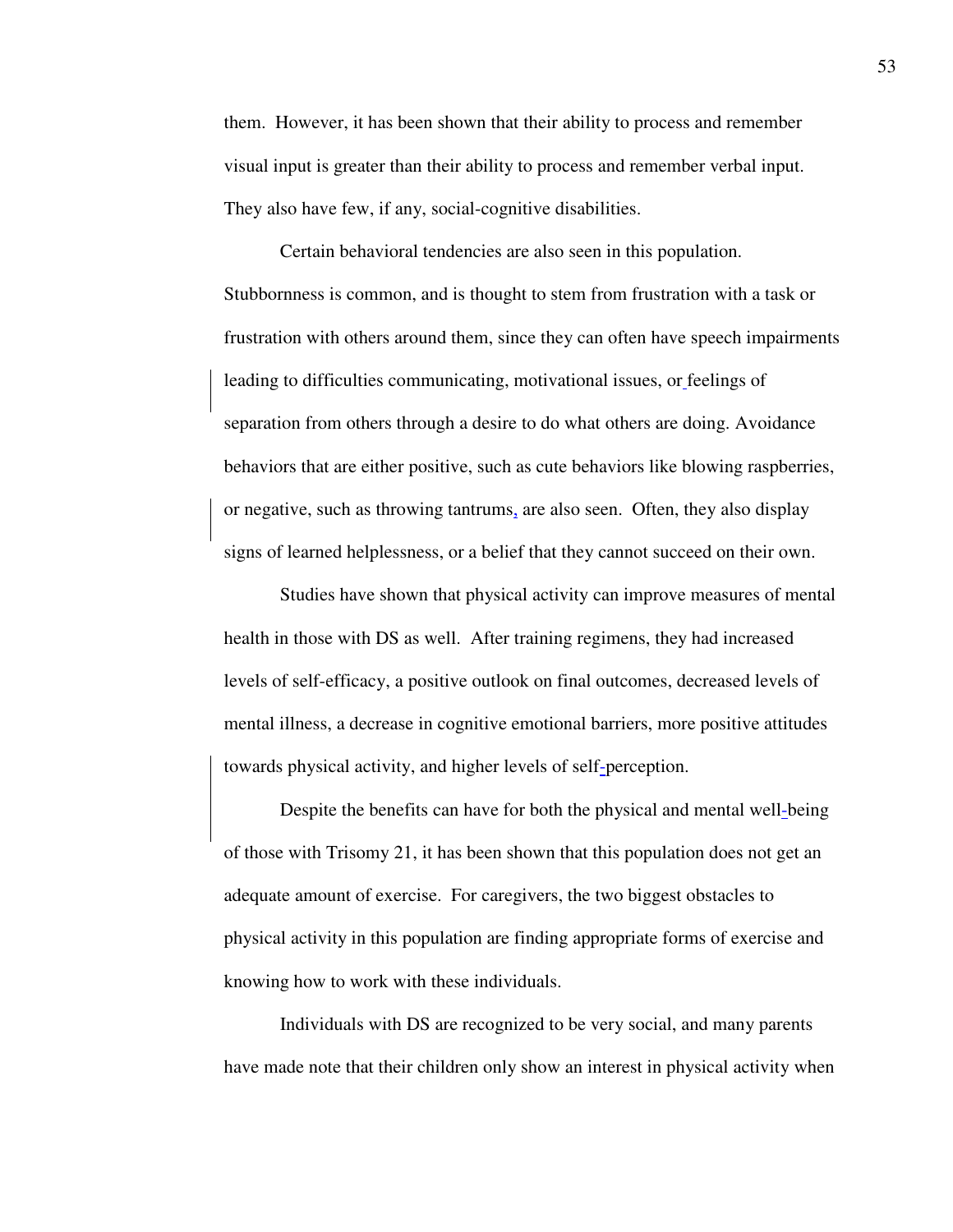peers or siblings are participating. This brings up one of the problems in involving these individuals, which is how to integrate them into mainstream sports and activities. Many parents find that their children are either too old physically to be a part of the activities of those who are the correct mental age, or vice versa, which poses health and performance risks to all involved. Additionally, while some individuals are happy to participate in modified sports, others who have the ability to understand unaltered rules want nothing to do with these activities. One of the ways around this is to have them be a part of an "individual team sport," such as swimming or track. This would allow these individuals to be a part of a team, and even participate in competitions, without posing a physical risk to any involved or a performance risk to the team if it is not a close game. This allows them to be a part of a "mainstream" team, and still be able participate in competitions. Recreational programs that are less competitive can also have this effect as well. Having them participate in activities that are non-competitive, such as dance or fitness classes, is also a good option. They can be a part of a group with people of any age and be successful participants. Dance in particular allows people to freely express themselves, which can have a therapeutic effect. Unplanned physical activities such as family hikes, walks, bike rides or pick-up games with other kids are also viable forms of exercise.

When working with those with DS, it is important to take their cognitive differences into account. As mentioned previously, they are better able to remember visual information than verbal information. When one is instructing them, it may help to combine these techniques by describing what you are doing